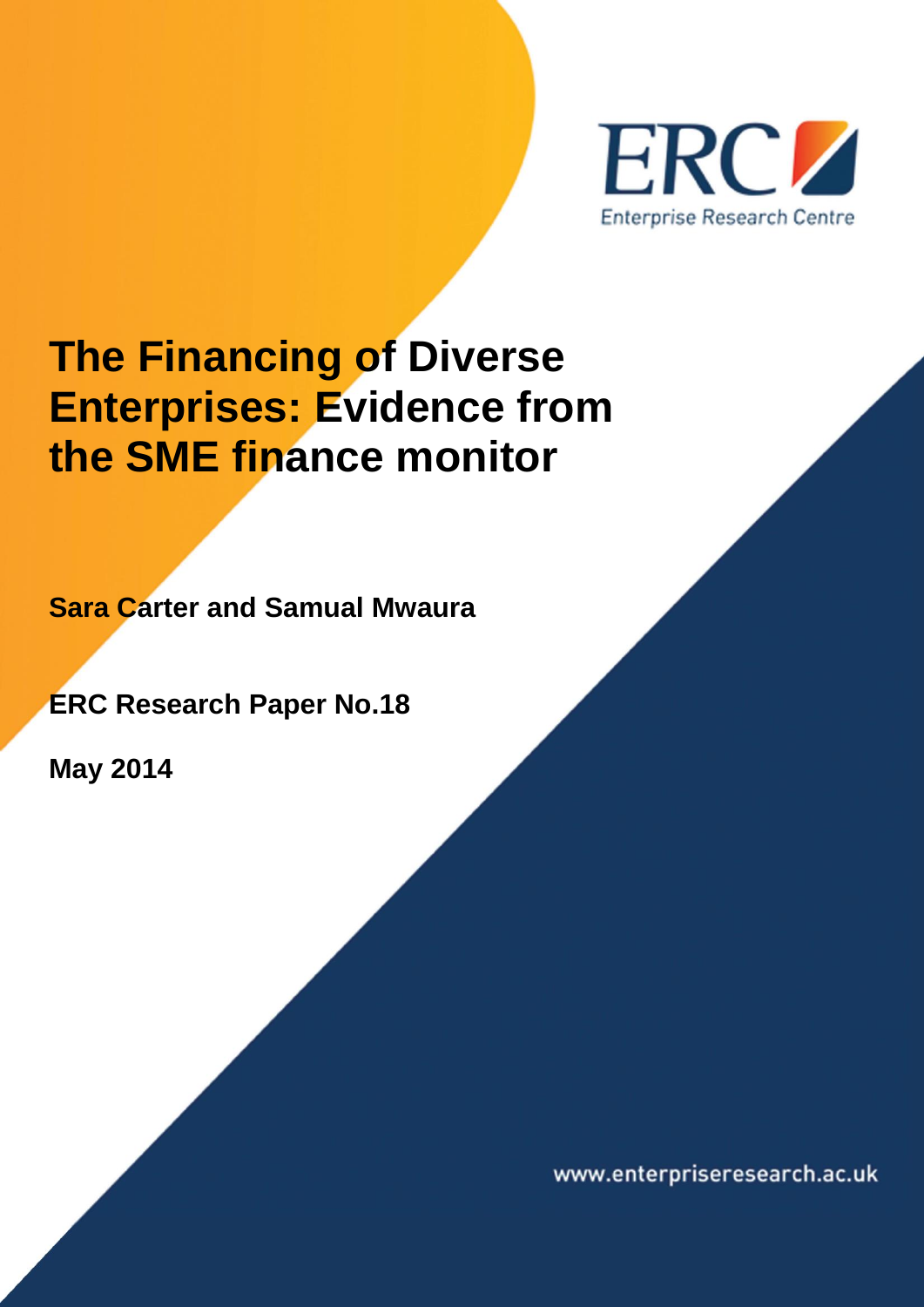

## **The Financing of Diverse Enterprises: Evidence from the SME finance monitor**

## **Sara Carter** Strathclyde Business School sara.carter@strath.ac.uk

**Samual Mwaura** Strathclyde Business School samuel.mwaura@strath.ac.uk

This paper is published by the independent Enterprise Research Centre. The Enterprise Research Centre is a partnership between Warwick Business School, Aston Business School, Imperial College Business School, Strathclyde Business School, Birmingham Business School and De Montfort University. ERC is funded by the Economic and Social Research Council (ESRC); the Department for Business, Innovation & Skills (BIS); the Technology Strategy Board (TSB); and, through the British Bankers Association (BBA), by the Royal Bank of Scotland PLC; Bank of Scotland; HSBC Bank PLC; Barclays Bank PLC and Lloyds TSB Bank PLC. The support of the funders is acknowledged. The views expressed are those of the authors and do not necessarily represent the views of the funders.

www.enterpriseresearch.ac.uk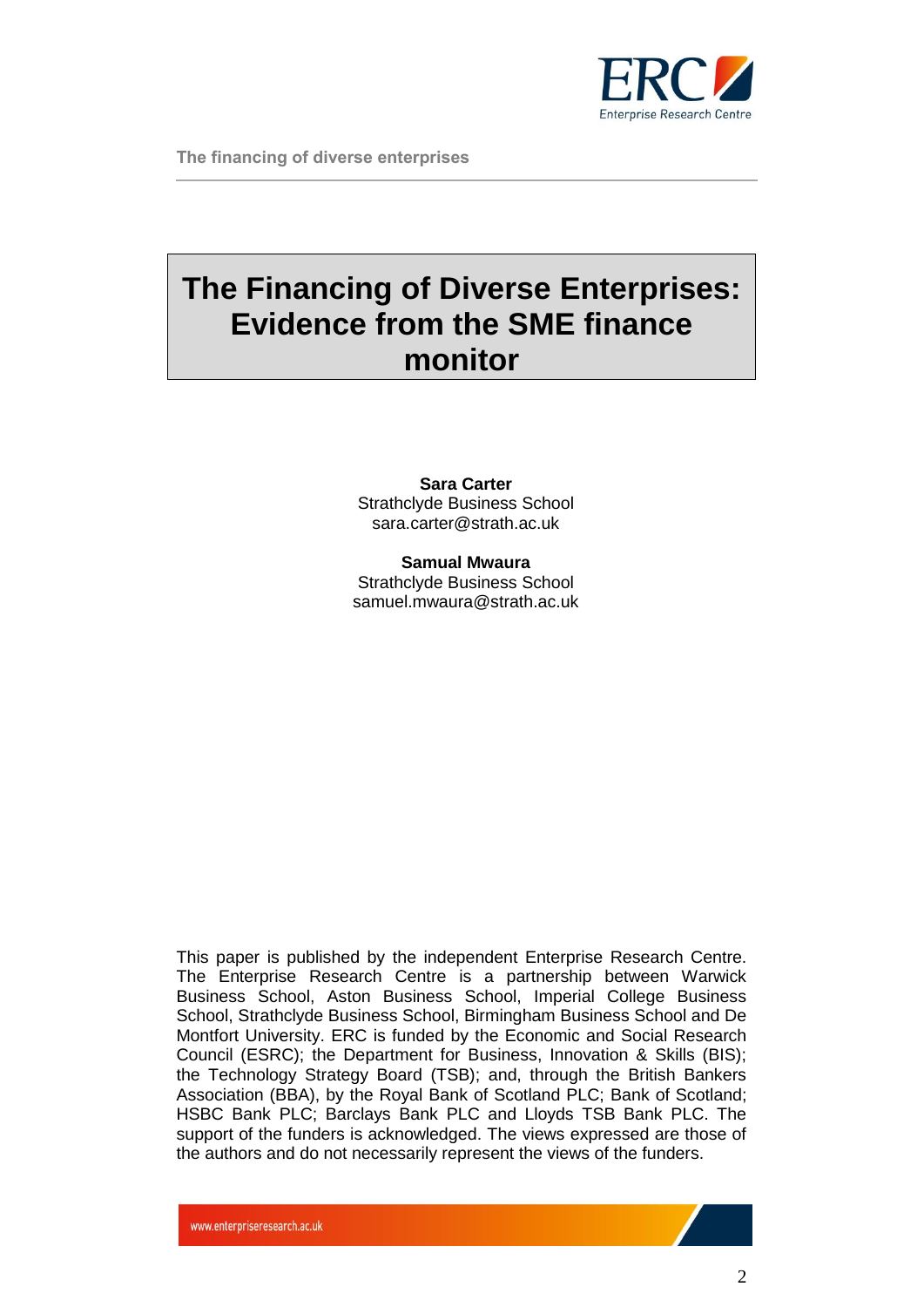

## <span id="page-2-0"></span>**ABSTRACT**

This paper contributes to our understanding of the finance issues currently facing diverse SMEs by presenting a new analysis of the SME Finance Monitor. While prior studies have contributed substantial evidence regarding the effects of either gender or ethnicity on finance outcomes, these analyses have typically focused on either women-owned or ethnic minority owned enterprises. This study considers the experiences and outcomes of both women-owned and ethnic minority-owned enterprises, including the interaction effects of ethnicity and gender. Central to this analysis is the development of a new typology of borrowers that categorises SMEs across six groups: existing borrowers; new/renewed borrowers; declined borrowers; partial borrowers; potential borrowers; and indifferent non-borrowers. Using this typology as the analytical lens enables a more granular view of the SME Finance Monitor dataset, and reveals both a broader set of potential borrowers and a wider set of antecedents of debt-avoidance than have previously been identified. As prior studies have indicated, gender effects that were notable and significant in the initial phases of the analysis were mainly dissipated when other factors, such as legal form and firm age, were considered. Analyses of ethnicity, however, suggest a different experience. While structural factors such as sector, firm size, the presence of a business plan, firm age, and legal form all impact on finance outcomes, after controlling for these structural factors the relative likelihood of borrowing success remains lower among Black and Minority Ethnic (BME) business owners as compared their White British and Irish (WBI) counterparts.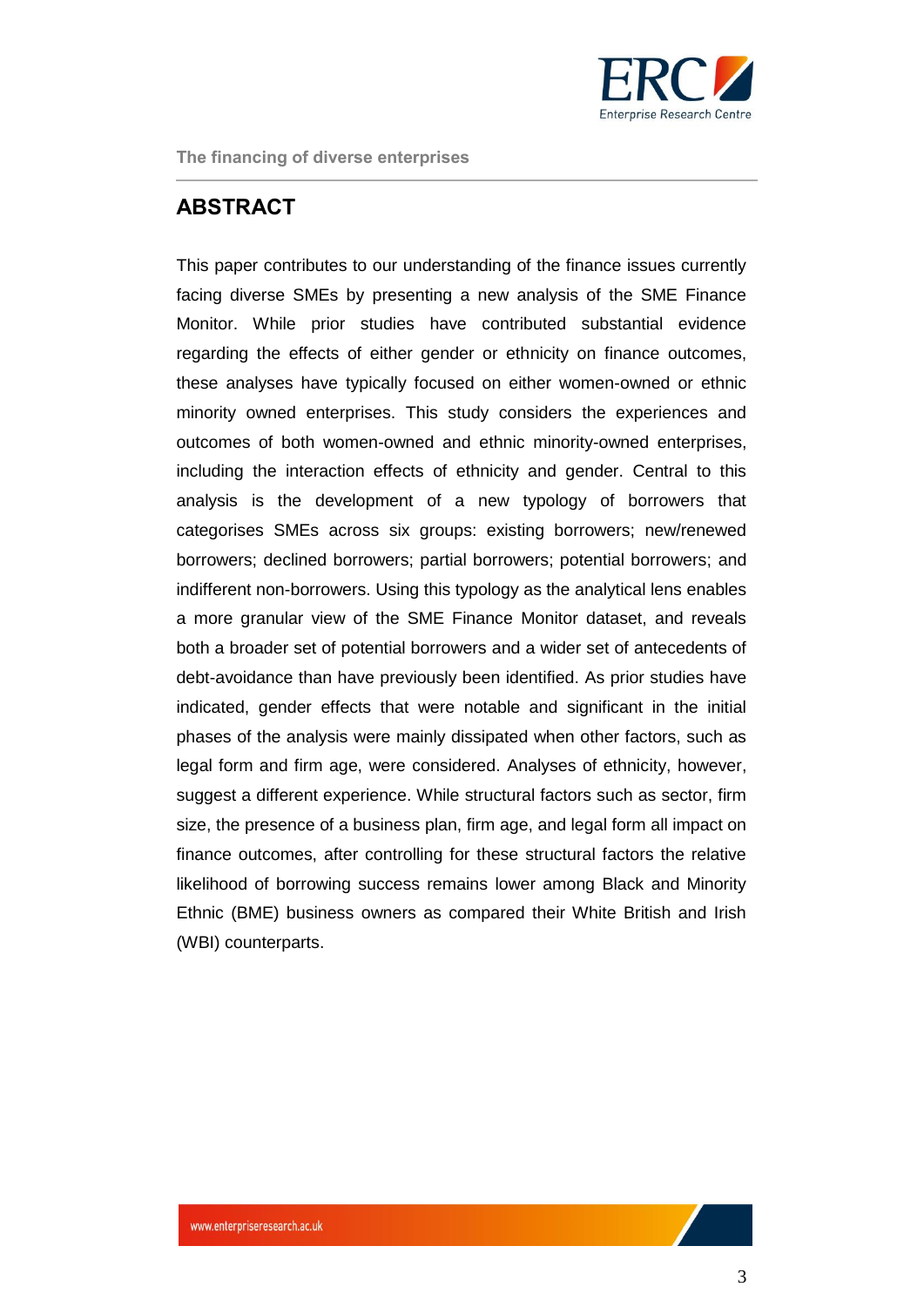

## **CONTENTS**

| 2. THE CHARACTERISTICS OF DIVERSE ENTERPRISES5 |  |
|------------------------------------------------|--|
| 3. DIVERSE ENTERPRISES AND DISCOURAGEMENT 9    |  |
|                                                |  |
| 5. EVIDENCE FROM THE SME FINANCE MONITOR14     |  |
| 6. WOMEN-OWNED BUSINESS AND FINANCE 17         |  |
| 7. ETHNIC MINORITY BUSINESSES AND FINANCE 24   |  |
|                                                |  |
|                                                |  |
| APPENDIX 1: OPERATIONALISING THE TYPOLOGY OF   |  |
|                                                |  |
|                                                |  |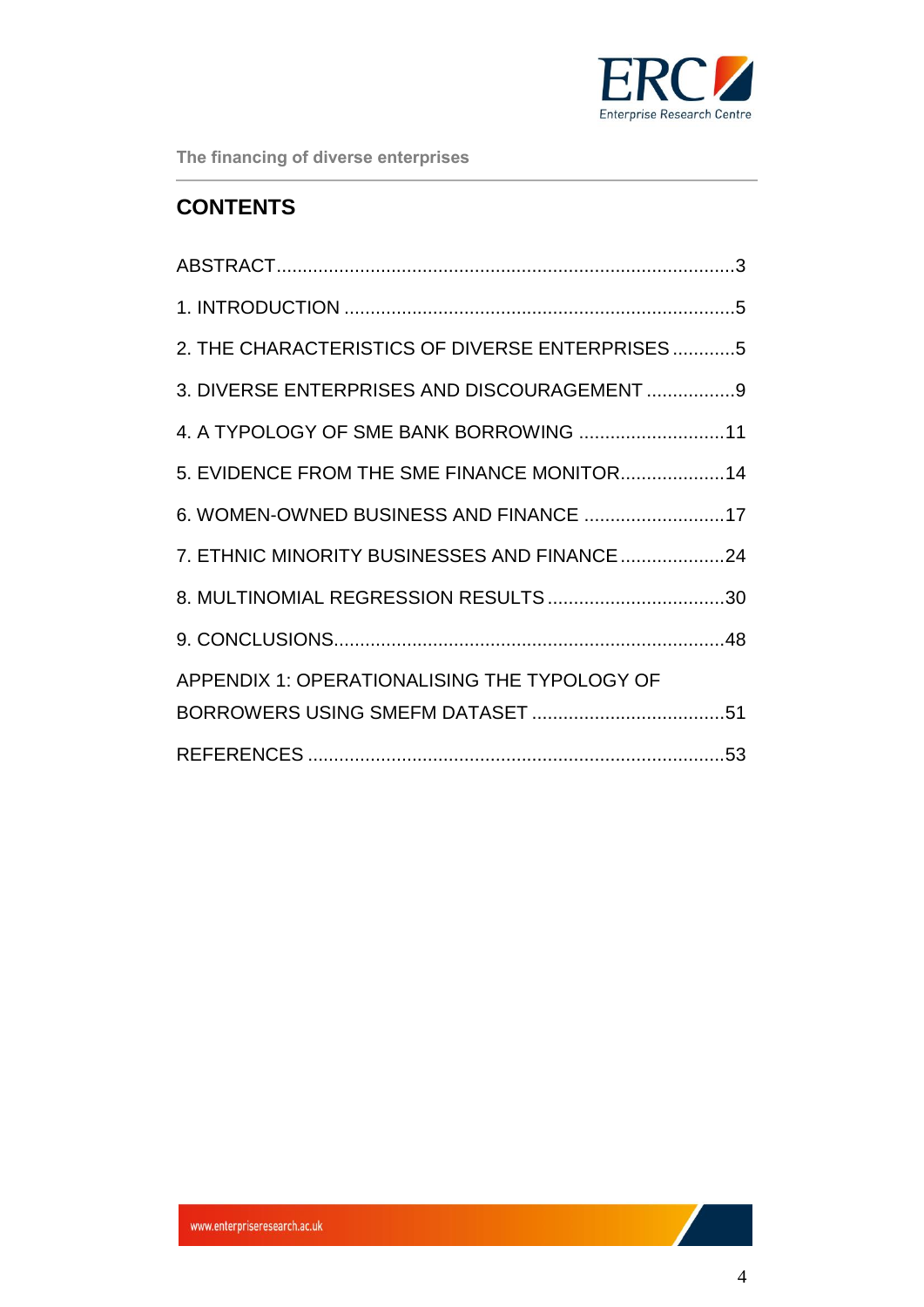

## <span id="page-4-0"></span>**1. INTRODUCTION**

Attempts to increase the participation rates of under-represented groups in enterprise and to increase the growth rates and ambitions of their entrepreneurial ventures have to date resulted in only modest changes (Alexander et al., 2009; Marlow et al, 2008; Ram and Jones, 2008; Bates, 2011). The Enterprise Research Centre work package on 'Diversity and SMEs in the Emerging Economy' seeks to understand the reasons for this, exploring the drivers and barriers to business development and growth among diverse social groups with a focus on the inter-relationship between individuals' entrepreneurial decision making and their household context. Understanding relative access to finance (Ram et al, 2002; Fraser, 2009) and access to markets (Jones et al., 2000; Ram and Smallbone, 2003) form core components of this work.

The first strand of this work package entails secondary analysis of existing datasets to better understand the drivers and barriers of entrepreneurial growth in under-represented groups. This paper, based on a new analysis of the SME Finance Monitor, is the first in a series of papers reporting insights from secondary data analysis. Future papers will report insights from the British Household Panel Survey and Understanding Society survey, focusing on how household resource conditions shape attitudes towards business start-up and growth in different social groups.

## <span id="page-4-1"></span>**2. THE CHARACTERISTICS OF DIVERSE ENTERPRISES**

While it is recognised that diversity takes many forms, this ERC Work Package focuses on two main groups of diverse enterprises: ethnic minority and women owned businesses. Both groups have been the subject of considerable, albeit separate, research efforts in recent years in the UK and internationally. Although the context of disadvantage for ethnic minorities and women is distinctive and different experiences of business ownership are evident within both groups - indeed, each group is itself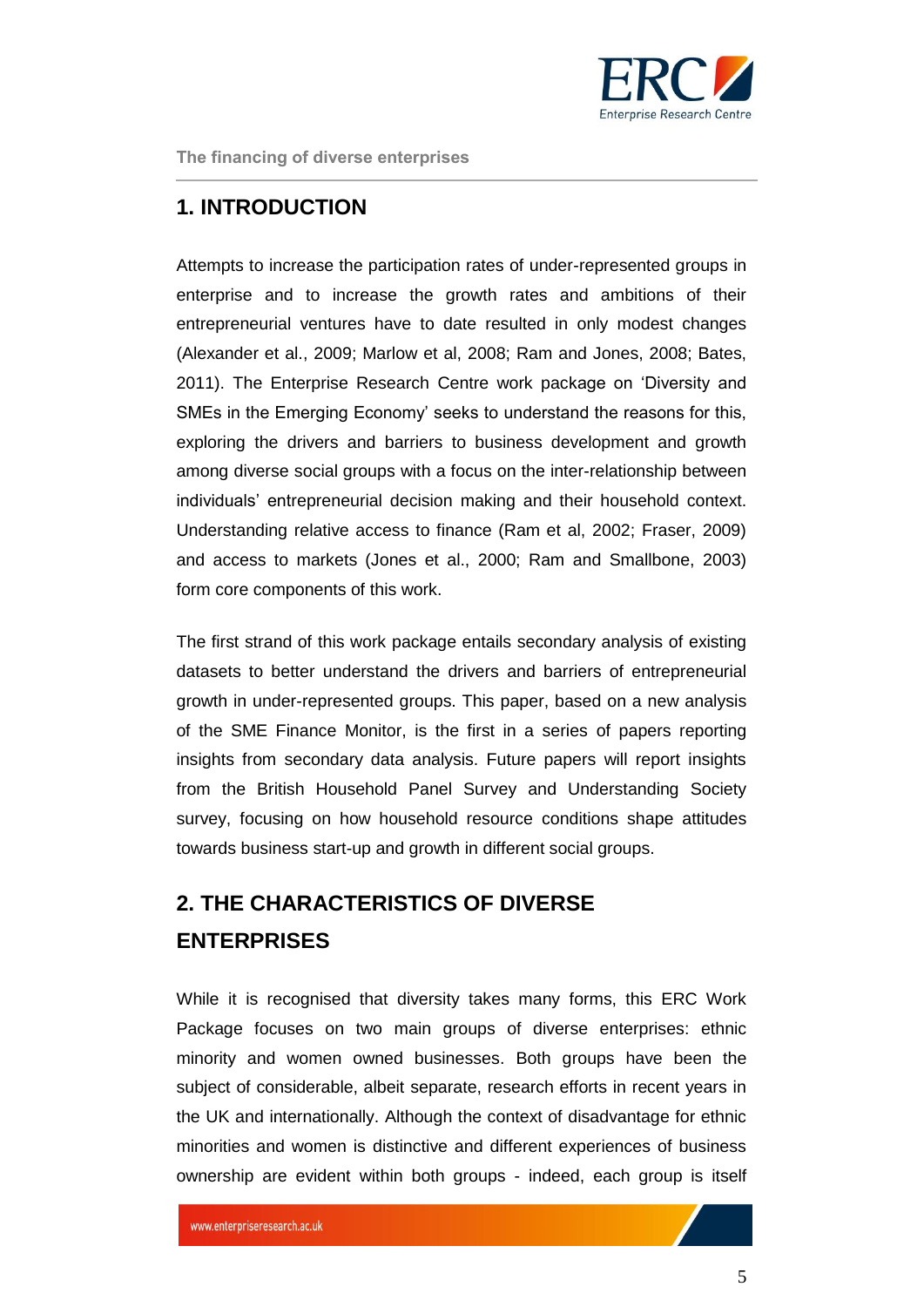

highly heterogeneous - research evidence demonstrates that at an aggregate level both groups share three common characteristics (Carter et al., 2013). These characteristics, sometimes referred to as the 3Ms, relate to concerns surrounding their relative access to and usage of finance (money); the effects of structural disadvantage arising from businesses located in intensely competitive industry sectors including small-scale retailing, catering and services (markets); and the frequently noted mismatch between well-educated individuals and their self-employment occupation, coupled with a focus on the small scale, under-performing nature of their business operations and the management challenges faced in diversifying business activities into higher paying sectors (management).

Ethnic minority-owned businesses (EMBs) are a complex, rapidly evolving group of enterprises that include both long-standing communities, notably South Asians and African-Caribbeans and comparatively new arrivals from Eastern Europe and Africa. Overall, EMBs account for about 8% of small businesses in the UK, though a substantially higher proportion of businesses within the main urban areas of London, Birmingham, Manchester and Leeds (IFF Research 2011). In recent years, two important shifts have taken place in the world of ethnic minority business (Zhou, 2004; Jones et al., 2011). Firstly, there have been drastic changes in migration flows to the UK as the traditional migrant flows of replacement labour from a small handful of countries have been replaced by new migrants from dozens of geographically diverse countries driven by a host of different motives, a phenomenon sometimes referred to as 'superdiversity' (Vertovec, 2007). Because these new populations tend be highly educated and often possess transnational contacts, some view them as having the potential for mould-breaking enterprise (Sepulveda et al, 2011), while others predict that they are destined to follow much the same disadvantaged enterprise path as the 'old' migrants (Jones et al 2012). Secondly, falling levels of self-employment among young UK-born Indians coupled with evidence of entry into highly credentialised professional careers has led some commentators to suggest that self-employment may be a transitional solution for groups new to a society (Jones et al.,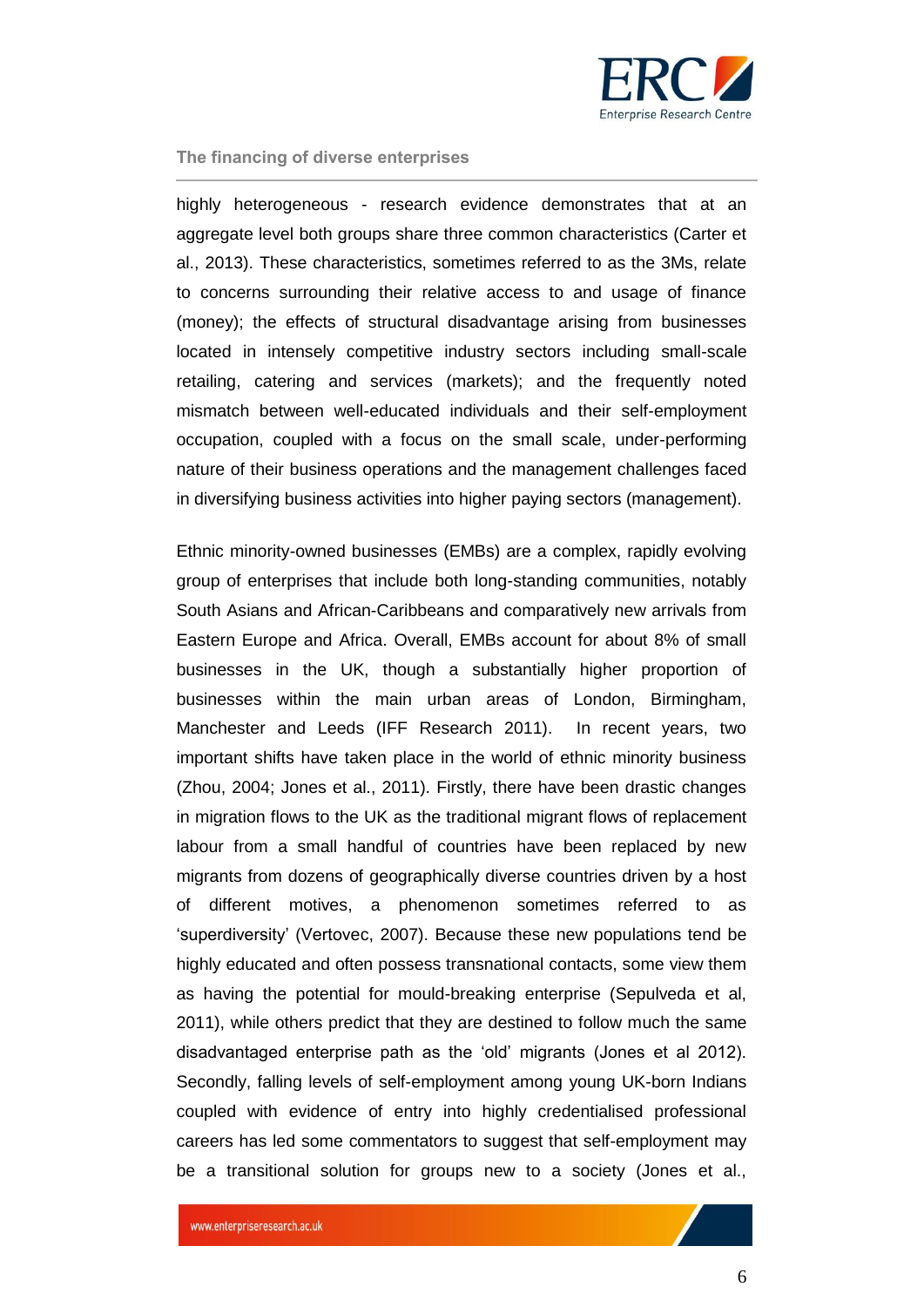

forthcoming). However, mixed embeddedness theory (Kloosterman, 2010) perhaps offers a more realistic view of structure versus culture in the creation of ethnic minority business. This theory posits that any firm is simultaneously grounded both in its own social capital – resources supplied by family, community and other social ties – and the wider surrounding economic and legal environment of markets and states. Thus, while explicitly acknowledging the entrepreneur's debt to social relationships it equally insists that the firm must act within parameters laid down by this powerful context. Consequently, immigrant-origin firms cannot be viewed as unique and subject to their own rules, rather they are simply specific versions of a universal genre (Jones et al., 2011).

While the future of ethnic minority businesses may be subject to debate, there is greater certainty about the concerns that they currently face. Among these, access to finance is often cited as one of the most significant barriers for EMBs (Ram and Jones, 2008; Ram et al., 2011). The most detailed study of EMB finance in the UK (Fraser, 2009) highlighted some stark findings. First, credit outcomes were found to be worse for entrepreneurs from particular ethnic groups, with Black African firms more than four times as likely as White firms to be denied a loan outright, while Black Caribbean, Bangladeshi and Pakistani firms were also found to be disproportionately more likely to have loan applications denied. Despite these findings, direct discrimination was not found to be the cause. Instead, standard risk factors such as age of business and financial track records accounted for discrepancies between different ethnic minority groups. As Fraser (2009:601) reported, "The analysis of loan denials and interest rates points to differences in creditworthiness, not ethnic discrimination, as the probable explanation for poorer EMB credit outcomes."

Women's enterprise can be difficult to precisely define and enumerate, but it is estimated that about 20% of the UK's 4.8 million enterprises are women-led and that women comprise about 30% of the UK's self-employed population. Despite many initiatives to increase the number of women in enterprise, men are still almost twice as likely to start businesses as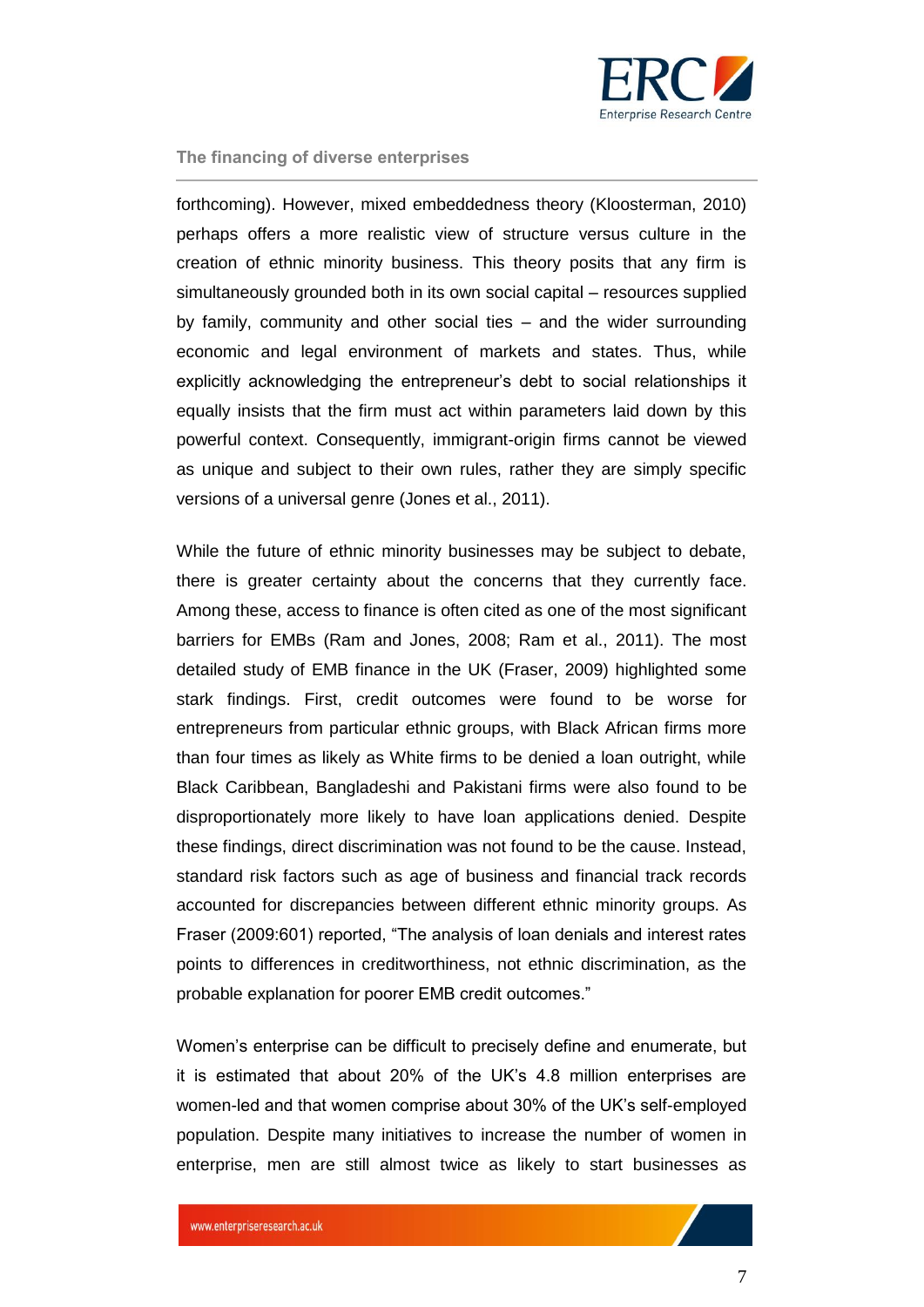

women. As with EMBs, access to finance is regarded as the major obstacle preventing women from starting and growing a successful enterprise (Marlow and Patton, 2005; Hughes et al., 2012). Although access to finance appears to be gender neutral, research has shown that women perceive higher financial barriers to business ownership (Roper et al., 2006) and an analysis of GEM data demonstrated that 'being female increases the probability that an individual will perceive financial barriers to business start-up by around 7.5 percentage points' (Roper and Scott, 2009). Studies have consistently shown that women-owned businesses start with lower levels of overall capitalization (Carter et al, 2007), use lower ratios of debt finance (Rosa et al, 1996), and are much less likely to use private equity or venture capital (Brush et al, 2001).

Studies investigating gender-based differences in business financing have focused on two related themes. Early studies of gender, entrepreneurship and finance sought to unravel the complex relationship between gender and bank finance with regard to the volume of finance lent, the terms of credit negotiated and the perceived attitudes of bank lending officers to female entrepreneurs (Orser and Foster, 1994; Fabowale et al., 1995; Coleman, 2000). More recently, researchers have attempted to demonstrate whether gender-based differences are a consequence of supply-side discrimination by bank lenders, demand-side aversion to debt or risk by women entrepreneurs, or simply the result of structurally dissimilar businesses owned by men and women (Wilson et al., 2007).

The view that finance differences between men and women are explained by their ownership of structurally diverse businesses has dominated much of the debate (Watson, 2002; Johnsen and McMahon, 2005). Recent studies by BDRC Continental (2012) and Marlow et al (2012) have continued the well-rehearsed view that finance differences between male and female owned businesses are best explained as a product of differences in business size, age and sector. Intriguingly, however, studies using matched samples of male and female entrepreneurs report residual gender differences even after structural factors have been controlled (see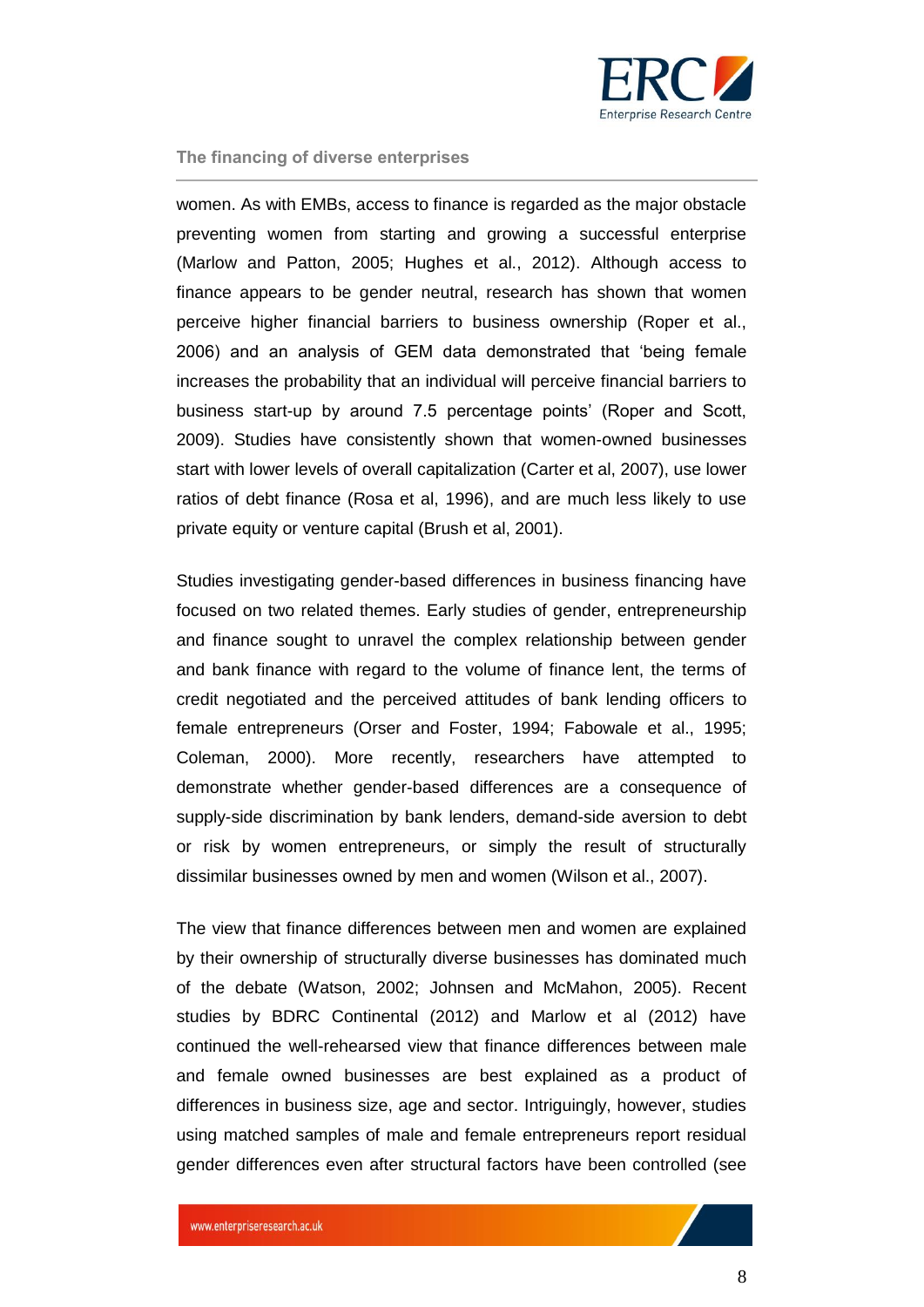

Carter et al., 2007 for a review). In a sophisticated attempt to unpack the debate as to whether it is structure or gender that determines finance outcomes, Wu and Chua (2012: 459) identify the presence of second-order gender effects in US small business borrowing costs, arguing that "the 'gendering' of structure is itself a gender effect". This study has powerful implications; arguments that variations in bank lending are a consequence of structure and not gender become meaningless if gender and structure are coterminous. Alternative explanations for different finance outcomes have asserted that supply-side gender discrimination may account for the different finance profiles between men and women (Hertz, 2011), though there is virtually no evidence to support this claim. Finally, demand-side risk aversion (Cliff, 1998; Bird and Brush, 2002), more accurately described as debt avoidance, has been mooted as the cause of gender based finance differences. This perspective has some indirect empirical support as it has been well established that the comparatively lower earnings of women in employment (Perrons, 2009) are reproduced among the female selfemployed (Marlow, 1997; Parker, 2004).

## <span id="page-8-0"></span>**3. DIVERSE ENTERPRISES AND DISCOURAGEMENT**

Given the concerns noted within both the EMB and, to a lesser extent, the gender and entrepreneurship literature regarding the proportion of discouraged borrowers within these groups, it is worth considering some of the recent research regarding financial discouragement within the SME sector. Current interest in discouraged borrowers dates from Kon and Storey's (2003) seminal work identifying the conditions in which there is the potential for discouraged borrowers to exist. These conditions include both demand side factors (application costs varying between firms), and supply side factors (imperfect screening of applicants by banks) resulting in good borrowers failing to apply for bank lending because they believe they will be rejected. Information asymmetries are central to understanding the causes of discouraged borrowing. The lack of availability of reliable information about small businesses, which have been described as 'informationally opaque' (Han et al., 2008:415), and the consequent inability of banks to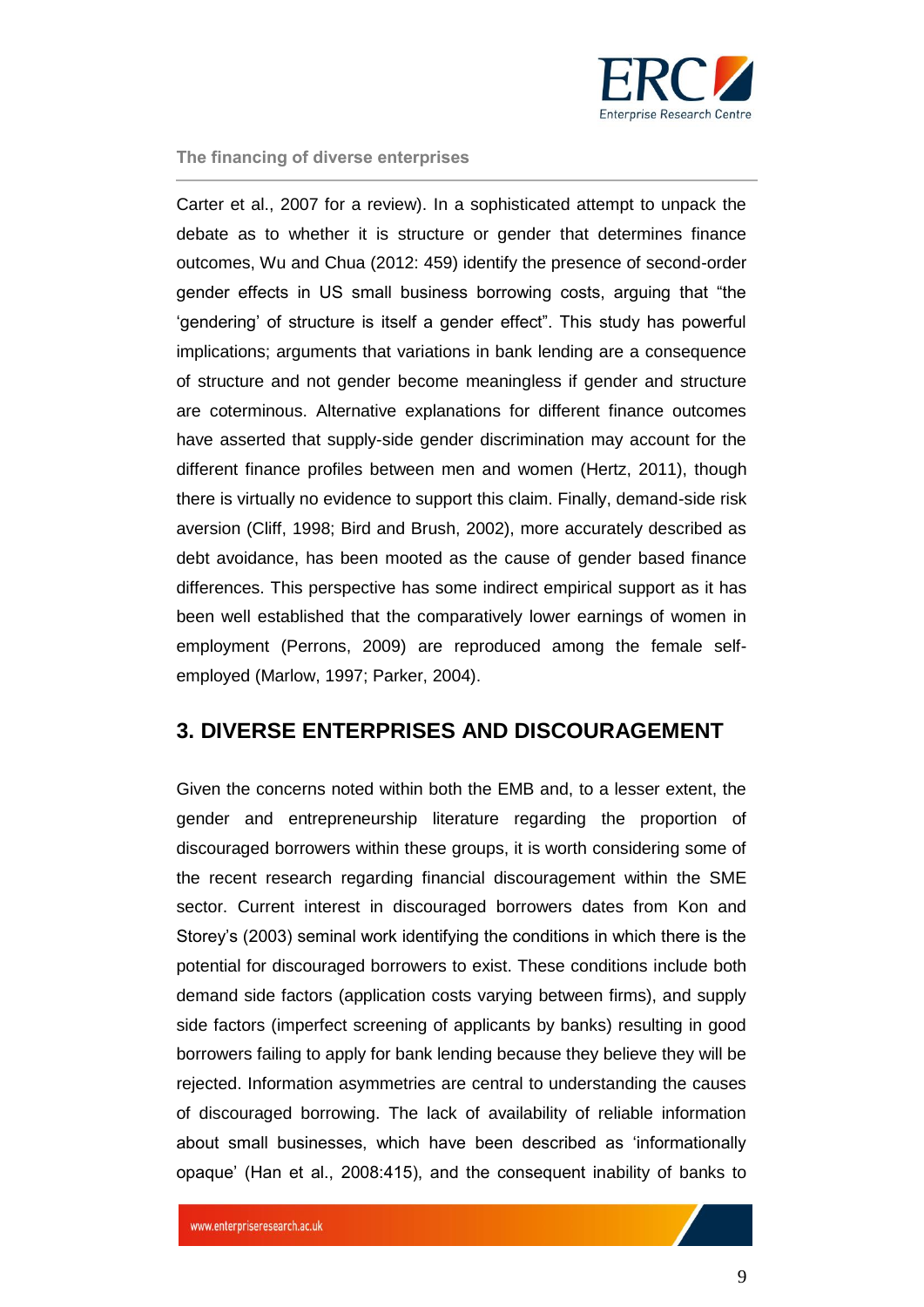

accurately appraise the quality of small business borrowers gives rise to discouragement. Kon and Storey (2003: 37) argued that the scale of discouragement was at its greatest "where there is some, but not perfect, information." Discussions of discouragement have focused on the extent to which discouraged borrowers share greater resemblance to rejected applicants or to accepted borrowers. Using the US Survey of Small Business Finances, Han et al., (2008: 415) reported that riskier borrowers had higher levels of discouragement, concluding that 'discouragement is an efficient self-rationing mechanism'. A later study using the Canadian SME Financing Data Initiative dataset similarly found discouraged borrowers to be generally smaller and riskier than applicants (Chandler, 2010), while an analysis of the World Bank's Enterprise Surveys showed older and larger firms to be less likely to be discouraged (Chakravarty and Xiang, 2012). While discouragement of 'bad' borrowers is widely believed to demonstrate market efficiency, the discouragement of 'good' borrowers is problematic. Understanding the characteristics of discouraged borrowers is vital in assessing whether or not discouragement is problematic. Given that the SME sector is largely characterized by firms where ownership and management is undertaken by a single person or small team of (often) family members, the characteristics of discouraged borrowers include both firm level and personal attributes.

Studies of discouragement drawn from UK datasets confirm that the likelihood of discouragement diminishes with firm size (Freel et al., 2010), but also point to a number of distinguishing characteristics of discouraged borrowers including firm-level strategy, industry sector, prior entrepreneurial experience and perceived quality of existing banking relationships. Of particular note to this review is the reported finding that 24% of female-owned businesses, compared with fewer than 14% of maleowned firms, were discouraged, a fact explained by the greater prevalence of cost-based strategies used by female-led firms rather than gender alone (Freel et al., 2010). The view that discouragement may be associated with particular characteristics of business owners was given greater support by Fraser's (2009) analysis of the UK Survey of SME Finances (UKSMEF)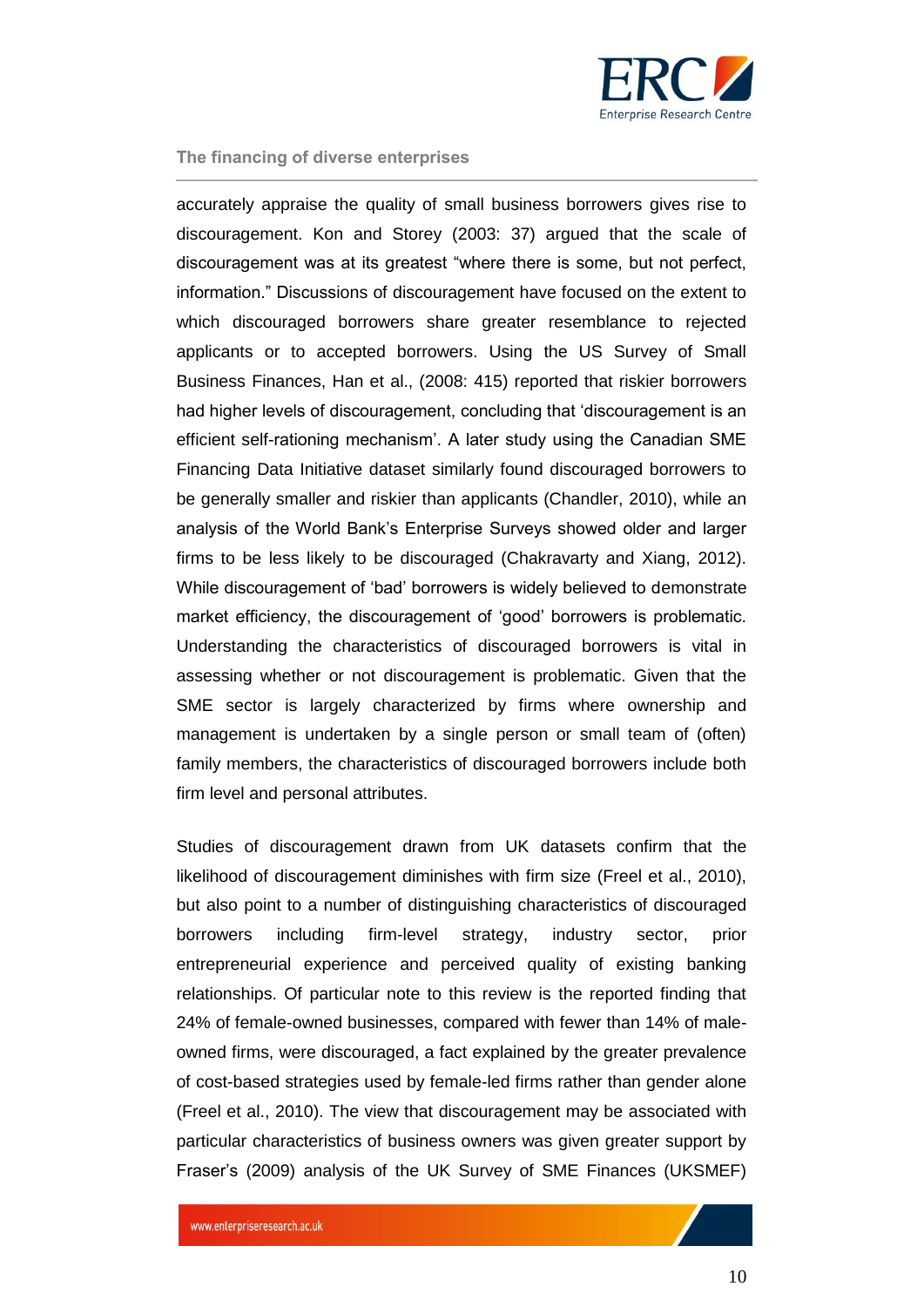

which found rates of discouragement to be higher among EMBs than among White firms, with 44% of Black African, 39% of Black Caribbean, 31% of Bangladeshi, 21% of Pakistani and 9% of Indian firms compared to 4% of White firms reporting that fear of rejection had led them to not apply for loans. Controlling for the effects of other explanatory factors, such as poorer credit worthiness, ethnicity remained a key explanatory factor for discouragement, particularly for Black Caribbean firms and, to a lesser extent, Indian firms. However, the focus on personal characteristics of owners as a determinant of discouragement was challenged by Van Hulten's (2012) analysis of SME finance in Australia which found that not only did gender not influence the probability of reporting denial, discouragement or financial constraint, female migrants were also no more likely to report discouragement.

## <span id="page-10-0"></span>**4. A TYPOLOGY OF SME BANK BORROWING**

This analysis of the SME Finance Monitor is intended to provide further insights into the perceptions and experiences of diverse enterprises regarding access to finance. The SME Finance Monitor is a large-scale UKwide quarterly survey of SMEs undertaken by BDRC Continental, commissioned following the Banking Taskforce Report and the green paper 'Financing a Private Sector Recovery' (http://www.sme-financemonitor.co.uk/). The first nine waves of the survey used in this analysis provide a usable sample in excess of 45,000 cases. To ensure a representative sample, quotas are set by sector and region then allocated within employee size bands. The resulting sample is weighted to ensure representativeness to the total UK SME population based on BIS SME data. The SME Finance Monitor does not apply quotas or weightings to personal characteristics of owners, such as gender or ethnicity, however, the overall proportions of female and EMB owners within the survey population closely match those within the overall UK SME population. Small Business Survey data from 2012 shows that 21% of businesses with no employees and 19% of businesses with employees were majority women-led and 8% of all SMEs were EMB led, though the proportions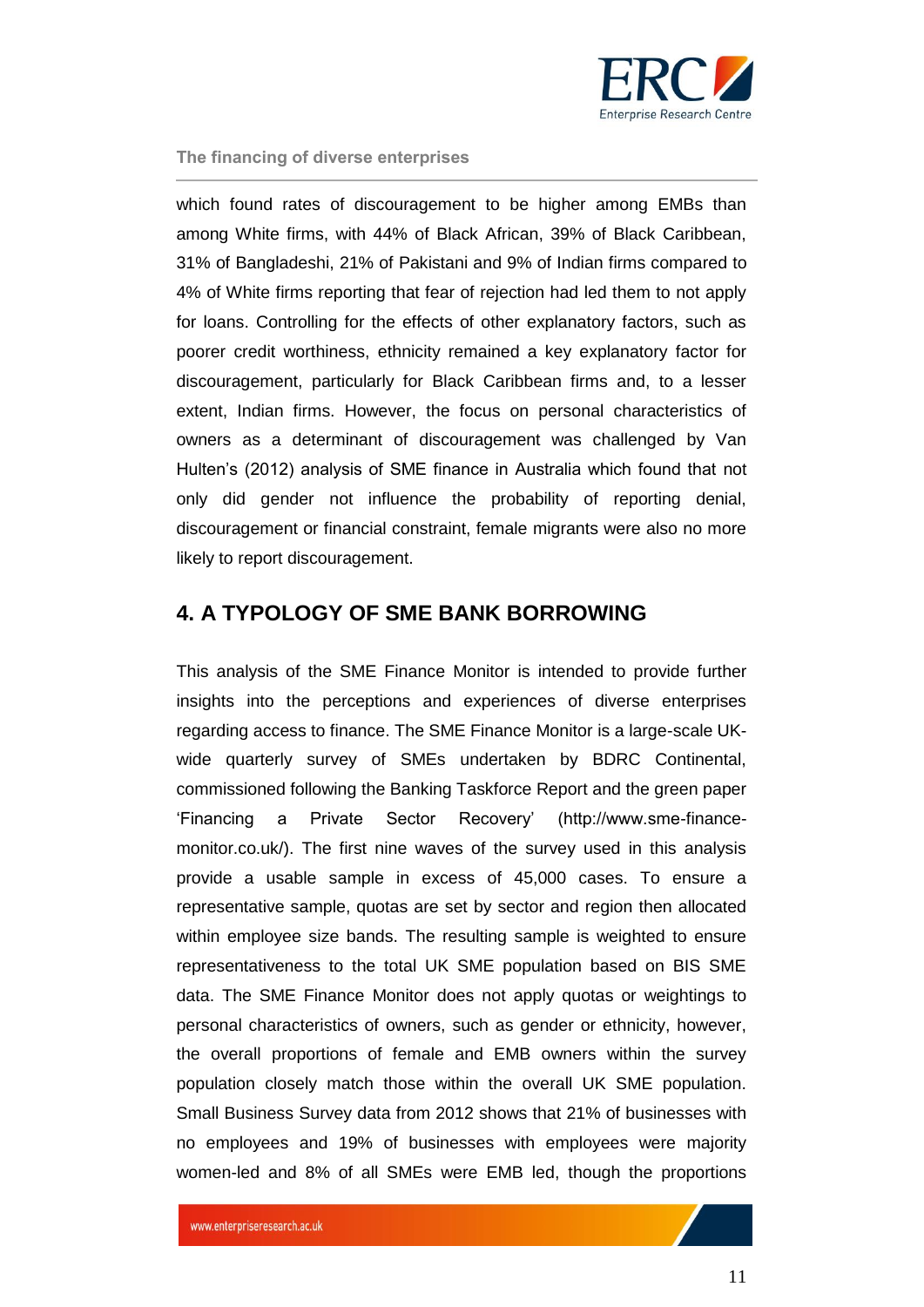

varied from 16% of very young businesses (less than 1 year) to 5% of mature businesses (over 20 years).

The starting point in this analysis of the SME Finance Monitor was to develop a typology of SME borrowers which encapsulated the entire population of SMEs as the notional demand for borrowing (Figure 1). As Figure 1 shows, the notional demand for borrowing is initially broken down into three different groups: Patent Demand, a category of SMEs who have made an application for bank credit irrespective of outcome; Partial Demand, a category of SMEs that have successfully applied for some bank credit but had not applied for all the bank borrowing they required; and Latent Demand, a category of SMEs that are currently non-borrowers and non-applicants for bank credit.

The Patent Demand group can be further broken down into three categories (row 2): Extant borrowers who have made no new application for credit within the past 12 months; New/Renewed Borrowers, SMEs that have successfully made a new or a renewed application for finance within the past 12 months; and Newly Declined Borrowers, applicants for bank credit who have been declined by the bank or who have declined the bank's offer of credit (row 3).

The Partial Borrowers group comprises SMEs who are simultaneously both successful applicants, having successfully applied for some borrowing facility, but who also exhibit debt-aversion as they do not apply for all of the funding they require or they require but do not apply for a different type of funding mechanism.

The Latent Demand group can be broken down into two separate categories of Indifferent Borrowers and Potential Borrowers (row 2). Indifferent Borrowers comprises SMEs with no present need for bank credit, of which some will be Listless Non-Borrowers having never applied for bank credit and some will be Defunct Borrowers having previously used bank credit but have no present need (row 3). Of this latter group, some will have ceased borrowing having repaid the debt and some will have been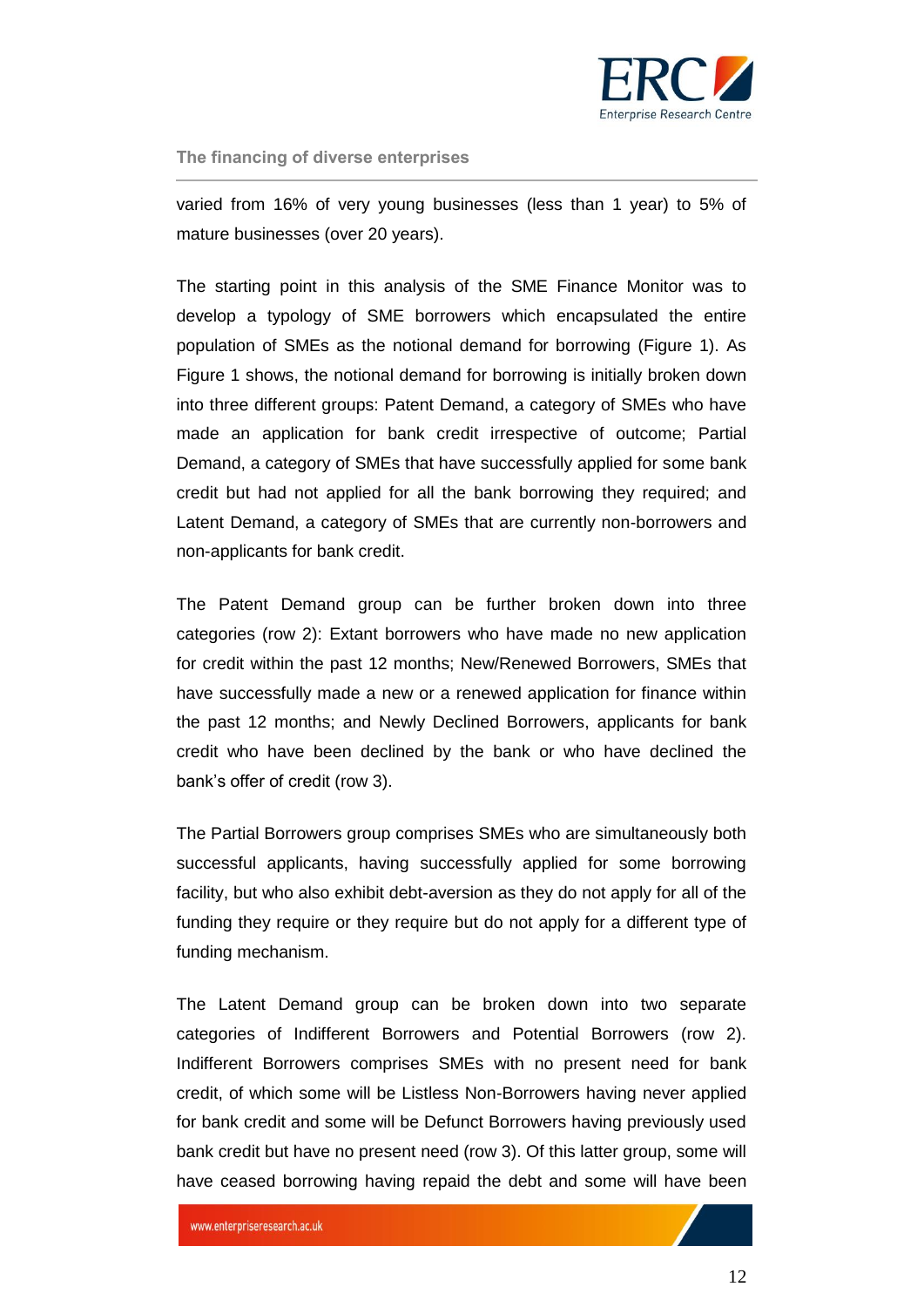

dismissed (row 4). The category of Indifferent Borrowers closely resembles 'Happy Non-Seekers', while the category of Listless Non-Borrowers overlaps with the 'Permanent Non-Borrower' group identified in the SME Finance Monitor Q3 2013 report (BDRC, 2013). The Potential Borrowers category of SMEs who require credit but have made no formal application can be broken down into two categories of Disinterested Borrowers who need finance but prefer non-bank sources so do not apply for bank borrowing, and Discouraged Borrowers who need and want bank credit but certain factors discourage their application. Discouraged Borrowers can be further segmented into two categories of the Directly Discouraged and the Indirectly Discouraged (row 4). Directly Discouraged SMEs have been directly discouraged by direct bank actions, either because they have been Dissuaded by bank personnel from applying for bank credit or they are Disillusioned because a previous application for bank credit had been rejected with the rejection handled so poorly by the bank that the borrower is discouraged from applying again (row 5). SMEs that are Indirectly Discouraged by non-bank factors can be further segmented into four categories: those that believe banks offer Undesirable Deals, unsuitable products, prices or procedures; Self-Diagnosed SMEs, the classic discouraged category whose self-evaluation suggests that they would be declined; Daunted SMEs who are intimidated by perceived notions of the complexities of bank borrowing, such as highly demanding and legalistic terms and conditions; and Distracted SMEs who are discouraged for a range of other reasons, including media reports and hearsay about the difficulties of bank borrowing and consequently predict the likely rejection of any bank application.

This typology of borrowers identifies a potentially larger pool of discouraged borrowers than has previously been acknowledged, in so far as it includes both potential borrowers and partial borrowers. The typology also identifies a wider range of causes of discouragement than has previously been identified. While the research literature has not previously differentiated between types of discouragement, bank practice has started to differentiate between direct and indirect discouragement, where direct discouragement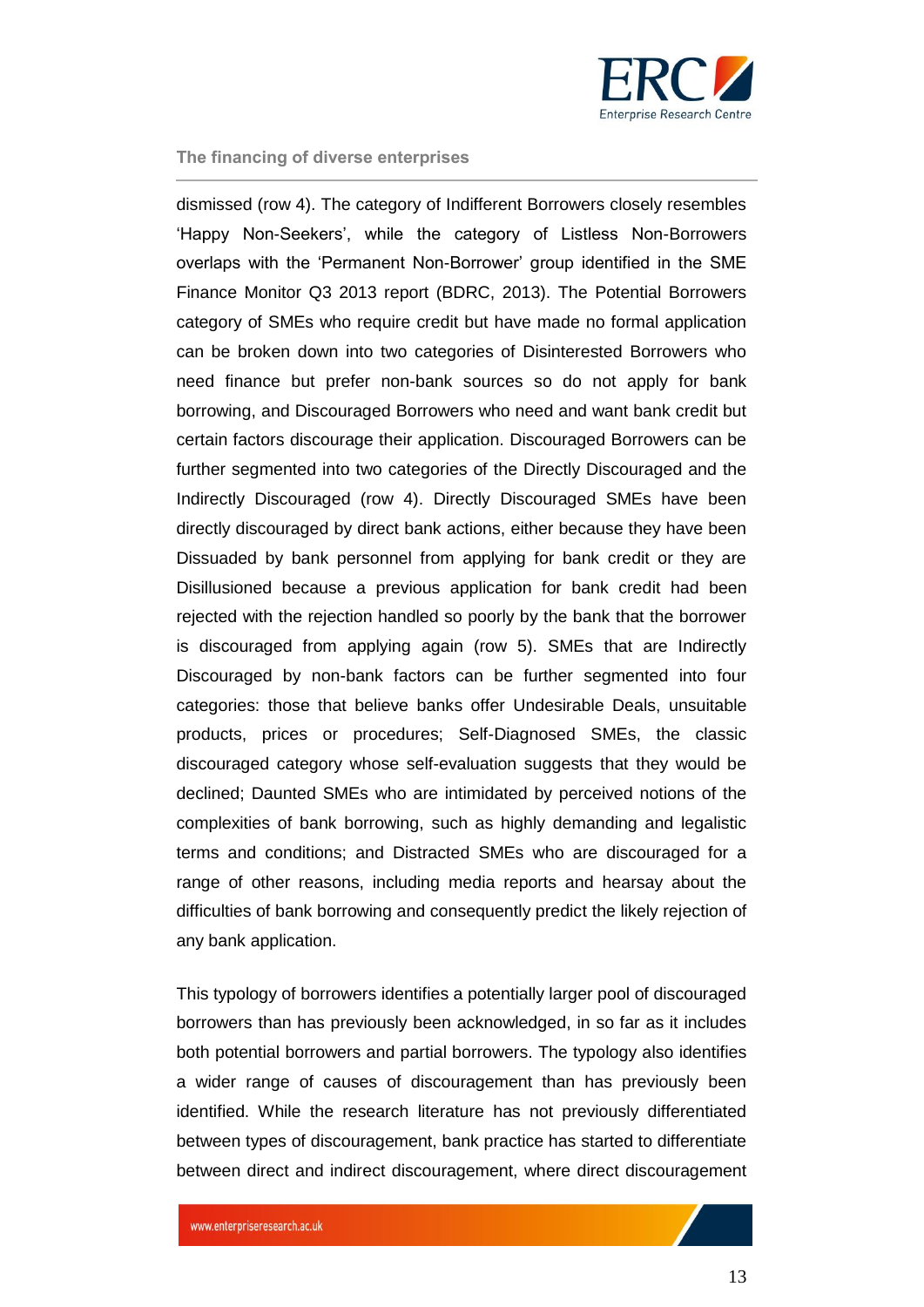

is a consequence of bank dissuasion and indirect discouragement is a consequence of other reasons such as media reports or hearsay (encapsulated in this typology as distracted SMEs). Using this new typology as the basis of a re-analysis of the SME Finance Monitor enables some insight into the scale and importance of different types of discouragement.

## <span id="page-13-0"></span>**5. EVIDENCE FROM THE SME FINANCE MONITOR**

The distribution of borrowers across the categories in this typology is shown in Figure 2. This figure shows that across the three main categories of borrower, the largest fraction of SMEs (49%) are non-borrowers and in the category of Latent Demand, 45% of SMEs are new and existing borrowers and within the category of Patent Demand, and 6% of SMEs come into the category of Partial Demand, having successfully applied for some bank facility but requiring either further funding or a different facility without making a further application. For reasons of caution, partial borrowers were not included within the potential borrower group but were treated as their own analytical category.

Of those SMEs within the Patent Demand category, 22% of the total sample (50% of Patent Demand) are existing borrowers who have made no new application within the past twelve months, 20% of the total sample (44% of Patent Demand) are new borrowers having made a successful application within the past twelve months, while just 2% of the total sample (5% of Patent Demand) are within the Declined Borrowers group. Of these, the largest proportion (1.6% of the total sample, 72% of Declined Borrowers) was rejected by the bank, while 0.6% of the total sample (28% of Declined Borrowers) rejected a bank's offer of finance.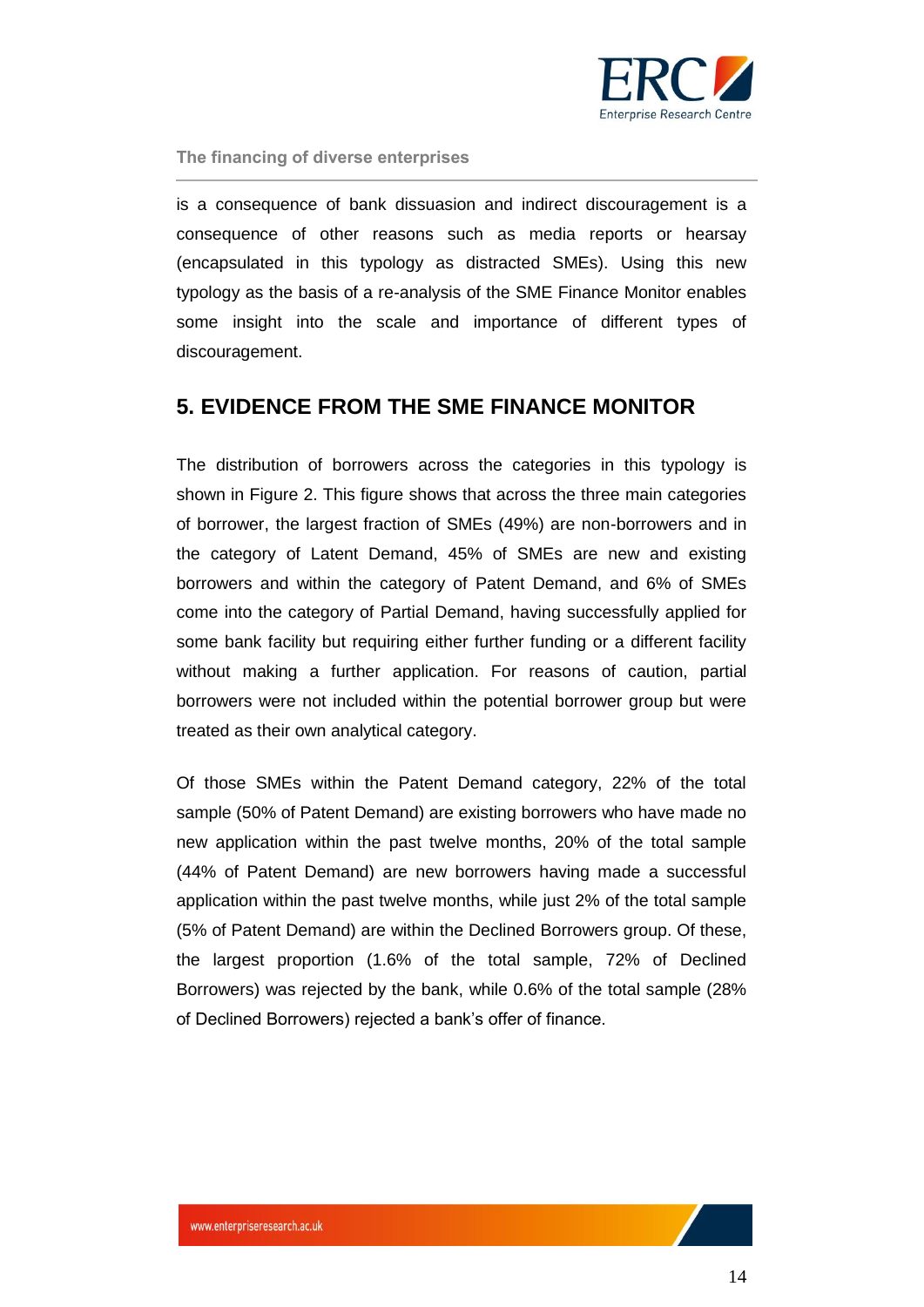

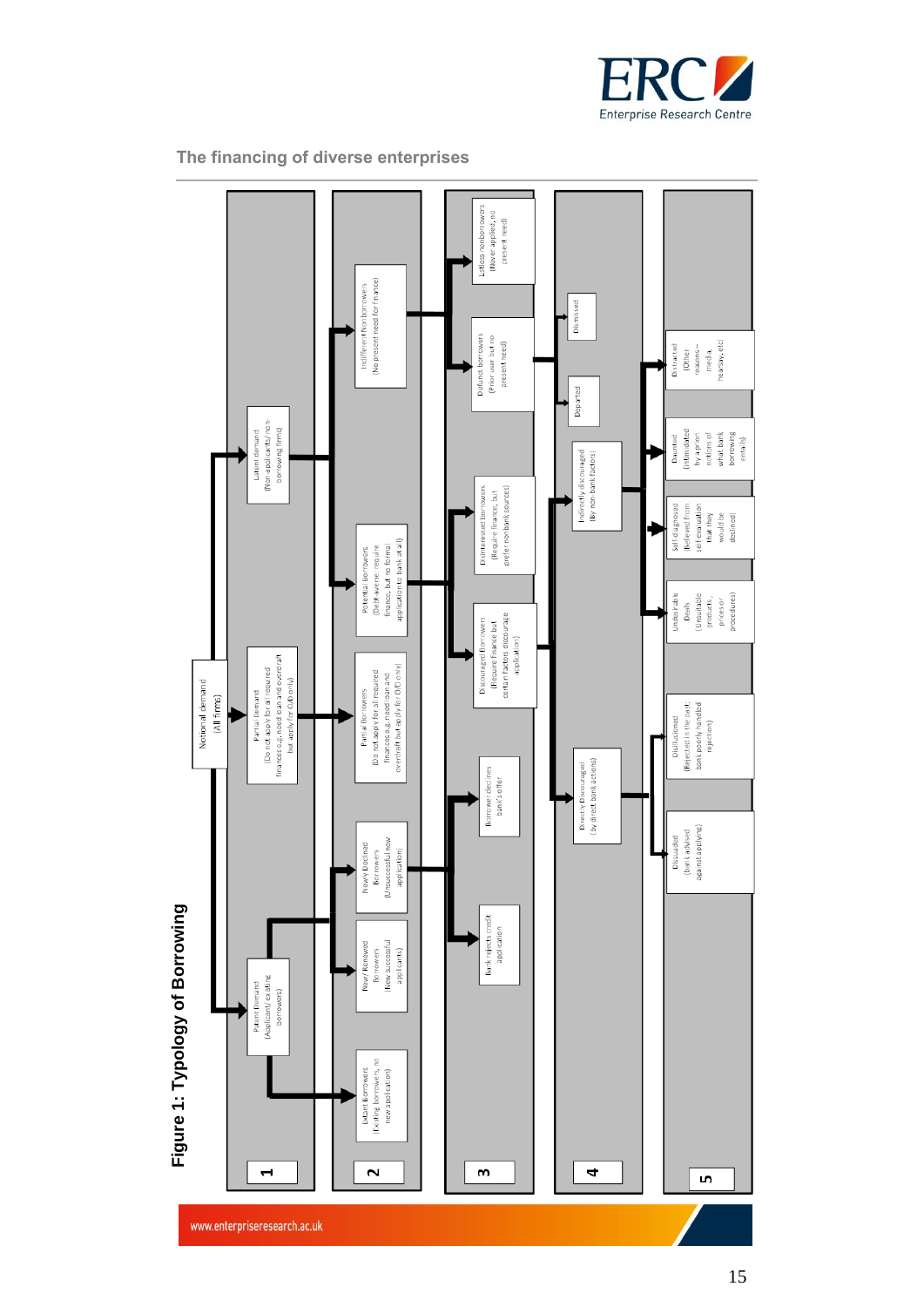

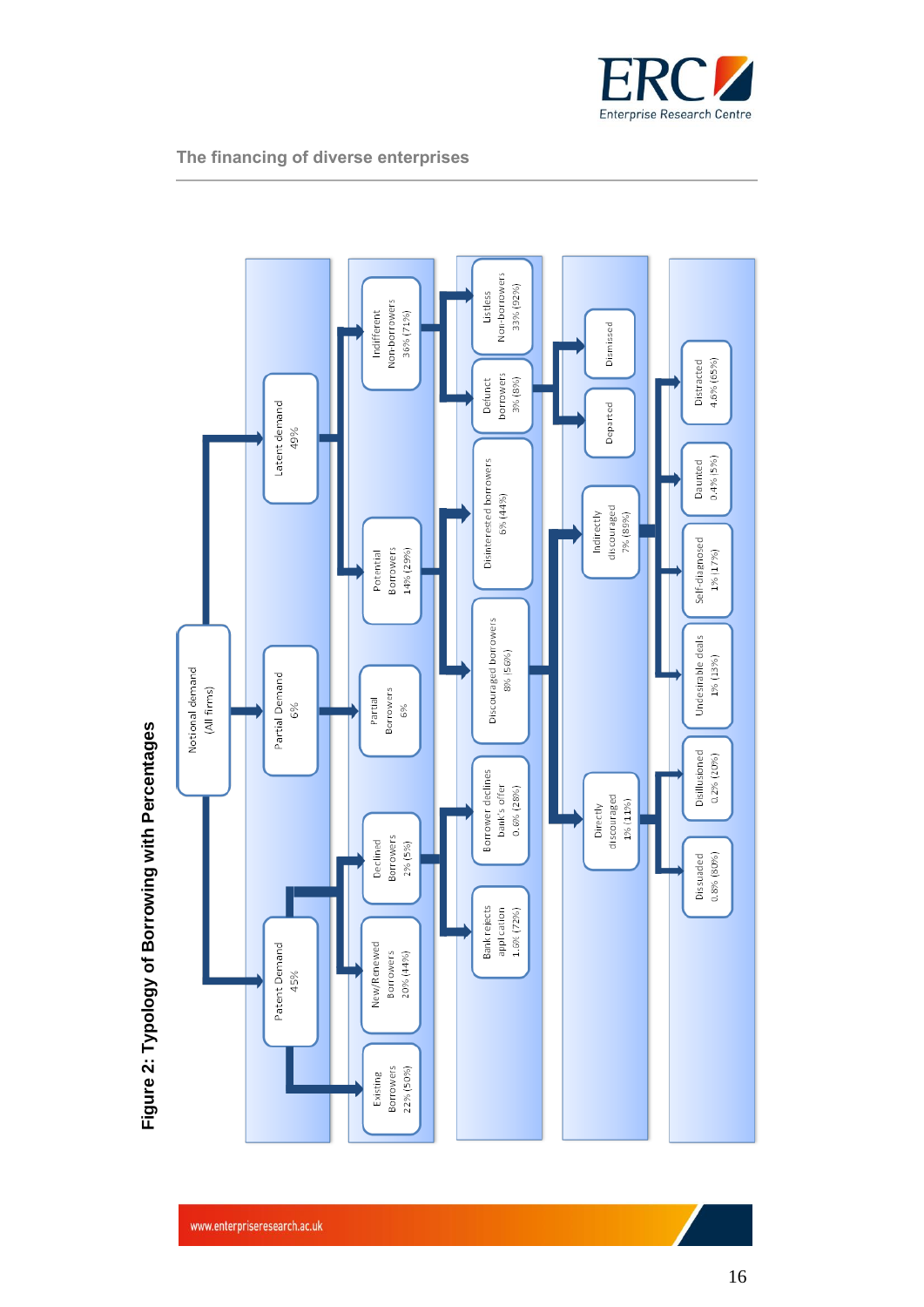

Within the Latent Demand category, the largest proportion of SMEs is within the Indifferent Borrowers category which accounts for 36% of the total sample (71% of Latent Demand). Of these, 33% of the total sample (92% of Indifferent Borrowers) are Listless Non-Borrowers, having never applied for bank finance, while 3% of the total sample (8% of Indifferent Borrowers) are prior users of bank credit but have no present need for this facility. Potential Borrowers account for 14% of the total sample (29% of Latent Demand), of which 6% of the total sample (44% of Potential Borrowers) are Disinterested Borrowers, while 8% of the total sample (56% of Potential Borrowers) are Discouraged Borrowers. Among Discouraged Borrowers, relatively few (1% of the total sample, 11% of Discouraged Borrowers) are directly discouraged by banks either dissuading them against application (0.8% of total sample) or through disillusionment having been rejected in the past (0.2% of total sample). A larger proportion of Discouraged Borrowers are indirectly discouraged by non-bank factors (7% of the total sample, 89% of Disheartened Borrowers). Of this group, the largest proportion is distracted by the media reports or hearsay (4.6% of total sample, 65% of Disheartened Borrowers), and the next largest proportion self-diagnose their likelihood of rejection (1% of total sample, 17% of Discouraged Borrowers). Very few SMEs are either discouraged by undesirable deals and unsuitable products, prices or procedures (1% of total sample, 13% of Discouraged Borrowers) or daunted by notions of what bank borrowing entails (0.4% of total sample, 5% of Discouraged Borrowers).

## <span id="page-16-0"></span>**6. WOMEN-OWNED BUSINESS AND FINANCE**

An analysis of the SME Finance Monitor using this typology allows some insight into the financing issues facing diverse enterprises. The six main categories of borrower identified in row 2 of Figure 1 and Figure 2 are used as main analytical groups (existing borrowers, new borrowers, declined borrowers, partial borrowers, potential (debt-avoiding) borrowers, indifferent non-borrowers). This section describes the data analysis for women-owned businesses.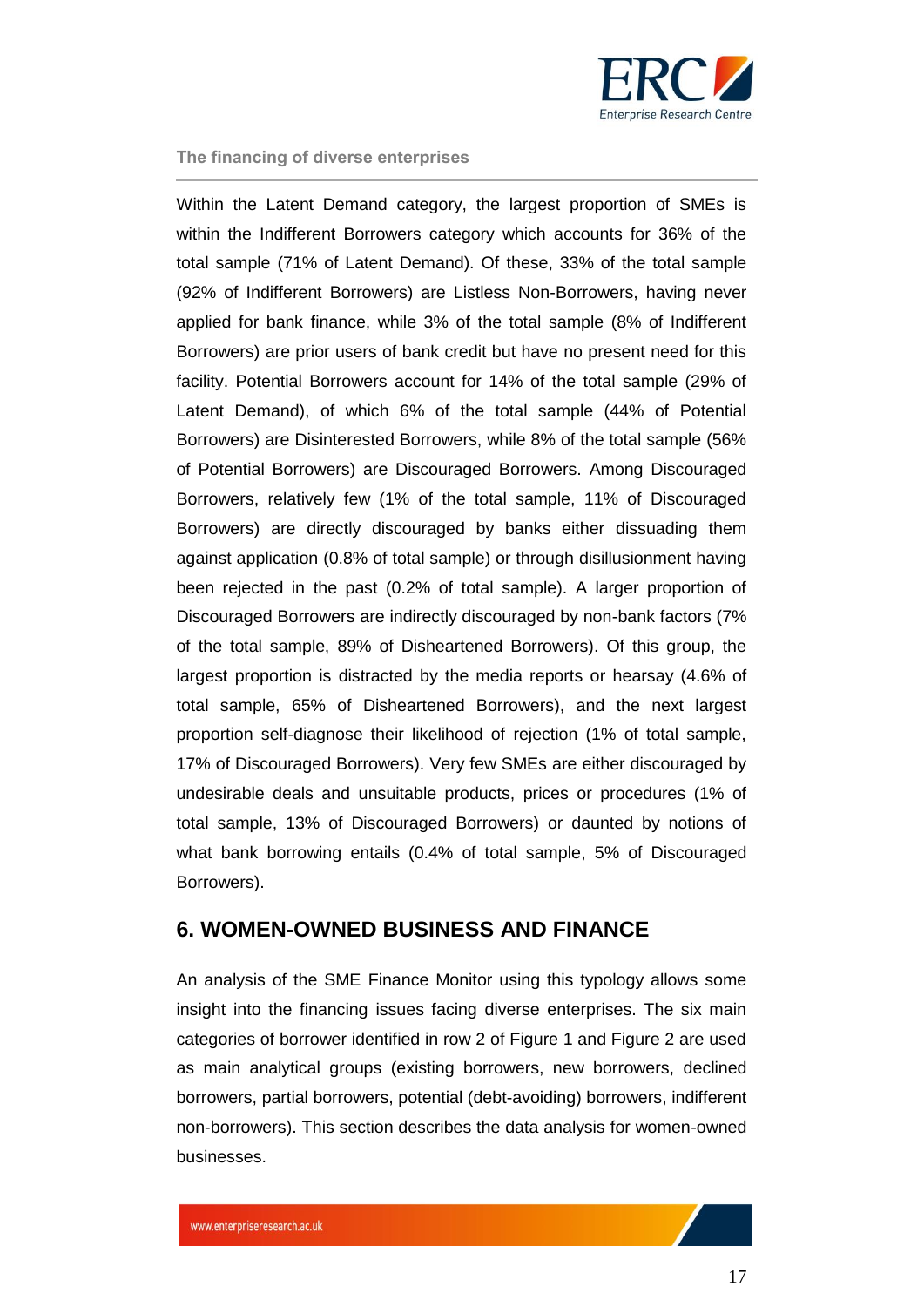

Table 1 presents the distribution of borrower types by gender of owner. As mentioned above, the proportion of female owners within the survey is on a par with that of UK enterprises as a whole (18%). In addition to the identification of male and female business-owners, the SME Finance Monitor also captures businesses that are jointly owned by men and women (3.2% of all sampled firms). This is notably fewer jointly owned firms than is observed in the 2012 Small Business Survey where 16% of businesses with no employees and 23% of businesses with employees were equally co-owned. Nevertheless, this category provides a useful counterpoint for the analysis of gender and how these joint partnerships compare with their male and female only counterparts may provide a different insight into the data.

| Gender   | Existing<br><b>Borrowers</b> | New /<br>renewed<br><b>Borrowers</b> | Declined<br><b>Borrowers</b> | Partial<br><b>Borrowers</b> | Potential<br>(debt-<br>averse)<br><b>Borrowers</b> | Indifferent<br>Non-<br>borrowers | Total     |
|----------|------------------------------|--------------------------------------|------------------------------|-----------------------------|----------------------------------------------------|----------------------------------|-----------|
| Male     | 8.142                        | 7,173                                | 826                          | 2,143                       | 4,832                                              | 12,192                           | 35,308    |
|          | (18%)                        | (16%)                                | (2%)                         | (5%)                        | $(11\%)$                                           | (27%)                            | (79%)     |
| Female   | 1,573                        | 1,414                                | 161                          | 503                         | 1301                                               | 3246                             | 8198      |
|          | (3%)                         | (3%)                                 | (0.4%                        | (1%)                        | (3%)                                               | (7%)                             | (18%)     |
| Joint    | 307                          | 384                                  | 18                           | 99                          | 199                                                | 437                              | 1.444     |
| Partners | $(0.7\%)$                    | (1%)                                 | $(0.04\%)$                   | $(0.2\%)$                   | $(0.4\%)$                                          | (1%)                             | $(3.2\%)$ |
| Total    | 10,022                       | 8,971                                | 1,005                        | 2,745                       | 6,332                                              | 15,875                           | 44,950    |
|          | (22%)                        | (20%)                                | (2%)                         | (6%)                        | (14%)                                              | (35%)                            | (100%)    |
| Pearson  | $chi2(10) =$                 | 203.6322                             | $P = 0.000$                  |                             |                                                    |                                  |           |

**Table 1: Distribution of Borrower Type by Gender**

Between male-led and female-led firms, however, there are readily observable differences in terms of the distribution of borrower types. In particular, while the male-female ratio of existing borrowers and newly accepted/renewed borrowers is roughly 6:1 (at 18:3 and 16:3 per cent respectively), more undesirable borrower types appear to relatively disfavour women. Both the male - female ratios of declined and partial borrowing are 5:1, worsening further to under 4:1 for debt-aversion and indifferent non-borrowing. Indeed, statistically, the Chi-square test suggests that there is a likely underlying relationship between gender and borrower type as the shares observed are different from what would be expected if they were truly independent of each other. As such, gender may have an influence on firm's borrowing behaviour.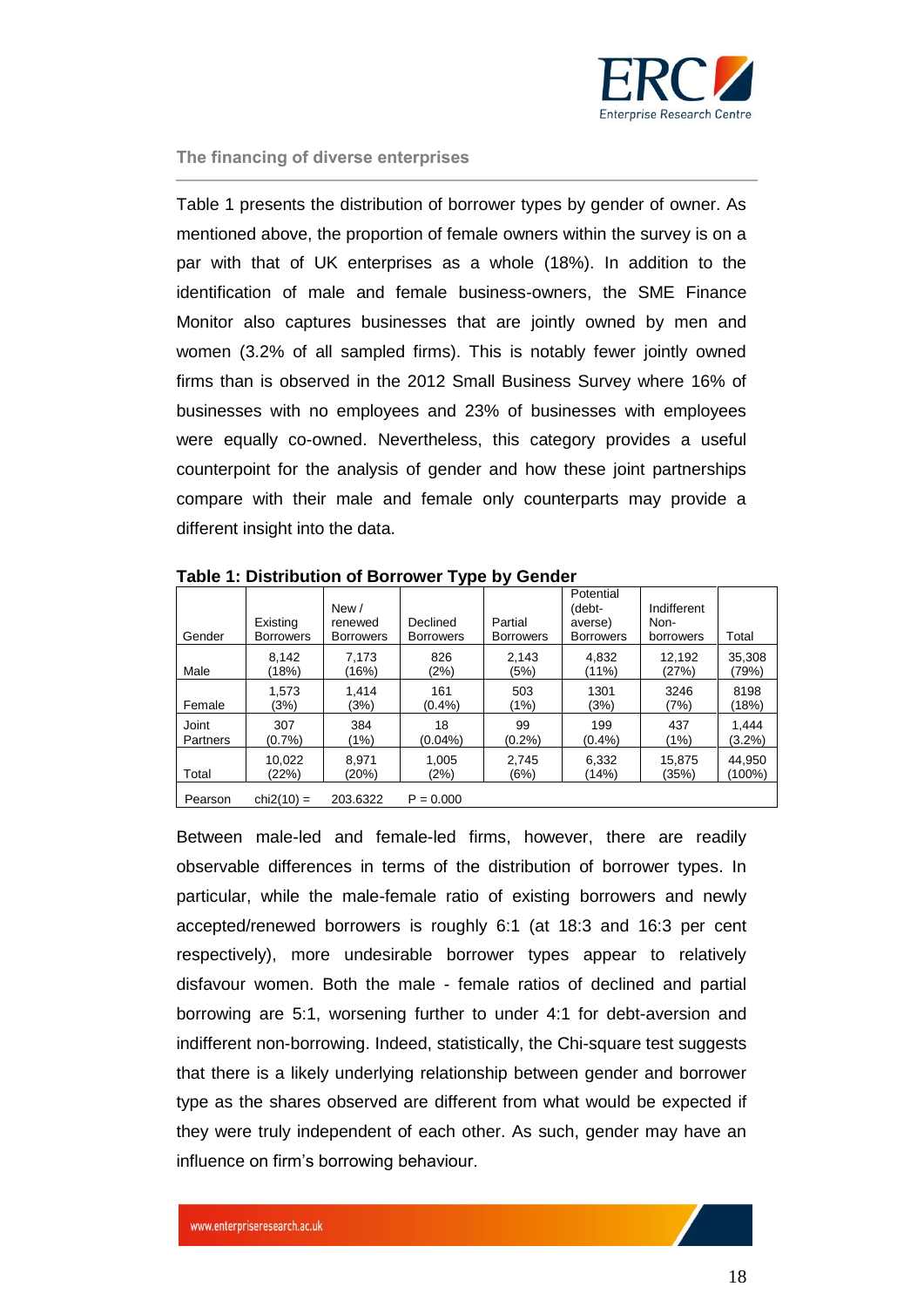

This can be analysed further by comparing absolute differences in the rates of the various types of borrowing categories for males, females and joint partners with those observed at the sample level with gender unspecified. A crucial caveat here is that the sample, and indeed the market, is dominated by male-led firms. Notwithstanding the larger question of the overall participation rates by gender, it would appear that key imbalances stand out. Women-led firms are underrepresented in the successful borrower categories, i.e. the existing and new/renewed borrowers, and over-represented in the discouraged borrowers and the indifferent nonborrower groups. The shares of women-led firms in the existing and new/renewed borrower groups are about 3 percentage points lower than the rates observed at the sample level. In relative terms, female representation in both existing and new/renewed borrowing arrangements is 14% lower than the overall sample norm. The incidence of debtavoidance among women-led firms is also 12.6% higher than the incidence of debt-avoidance observed among all firms regardless of gender. There is also an overrepresentation of women in firms that are not borrowing at all as they have no present need for credit. This suggests that female-led firms may be characterised by other weaknesses, such as low or no growth, hence these high non-need rates, more than is the case generally. An encouraging point, nevertheless, is that rejection rates are 12.5% lower than normal for women. Better still, jointly owned male and female partnerships have an almost 7% absolute advantage over everybody else in new/renewed acceptance rates. This is complemented by 44% lower rejection rates.

There are indications, further, that small firms jointly led by men and women have relative advantages, perhaps relating to superior size and scale or to the nature of family ownership. This may be conjectured from the rates of new/renewed borrowing as well as rates of indifferent nonborrowing. Whilst non-borrowing attributable to non-need is high among female-led firms, for male and female jointly led firms such investment indifference is 14% lower than the prevailing indifference among all small firms. In fact, the relative incidence of indifferent non-borrowing among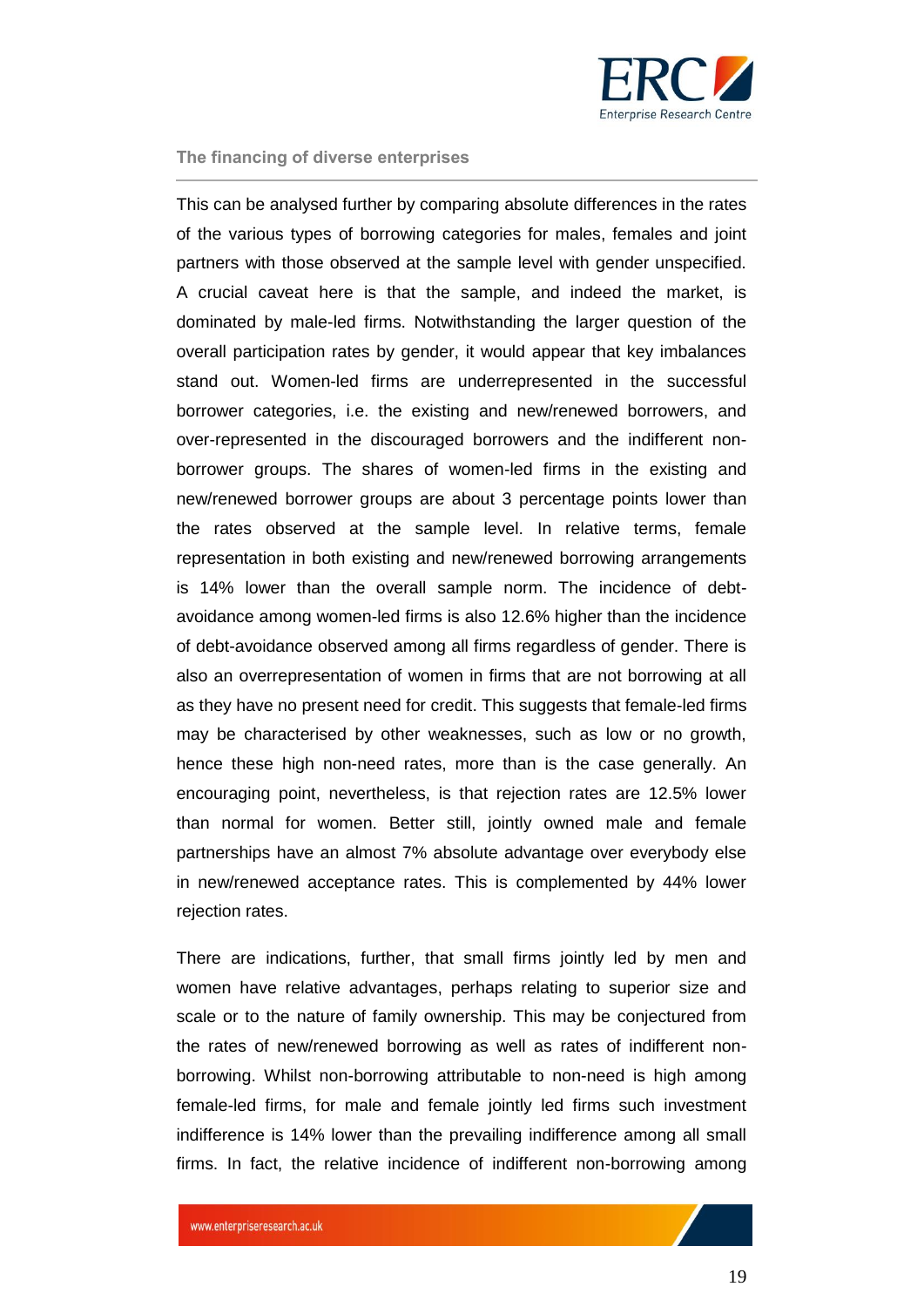

male-female collaborations is far lower than that observed among firms led by male managers. Simultaneously, while only 20% of all firms fall under the new/renewed borrowers group, almost 27% of jointly led firms have managed to either secure a new facility or have a successful renewal in the last year. Nevertheless, the rate of partial borrowing among jointly led firms is a percentage point higher than for all firms.

An alternative way of assessing gender differences in borrowing behaviour is to compare the rates applying to a given borrower category against the overall enterprise participation rate applying to the given gender group (Table 2). Here, the representativeness of participation is not considered. Rather, we seek to uncover further imbalances within the already gender skewed enterprise landscape. The data suggests that male-led firms express their borrowing demands disproportionately more than their enterprise rates would suggest. In contrast, for female-led firms, rates of latency with respect to borrowing are higher than the rates of participation in enterprise. Thus, while the sample suggests that women account for 18.2% of all firms, when it comes to the sub-groups of potential borrowers and indifferent non-borrowers, female-led firms account for over 20% of such firms. Male-led firms on the other hand have disproportionately higher representation in the existing borrowers, newly accepted/renewed borrowers as well as the declined borrower categories. While the latter may not be a desirable category, it is possible that lessons learned in the borrowing process are themselves valuable and may over-compensate the adversities of rejection. Indeed, only 2.2% of all firms are declined borrowers (comprising less than 10% of all new applicants) and only 0.2% of all firms cite past rejection as a reason for debt-avoidance. Most borrowing attempts can therefore be said to be fruitful, directly by securing the desired credit, or indirectly by learning from the process. Female-led firms not participating in this process at all may fail to secure funding for their businesses and also fail to acquire useful knowledge and experience as well as the opportunity to build a borrowing record.

20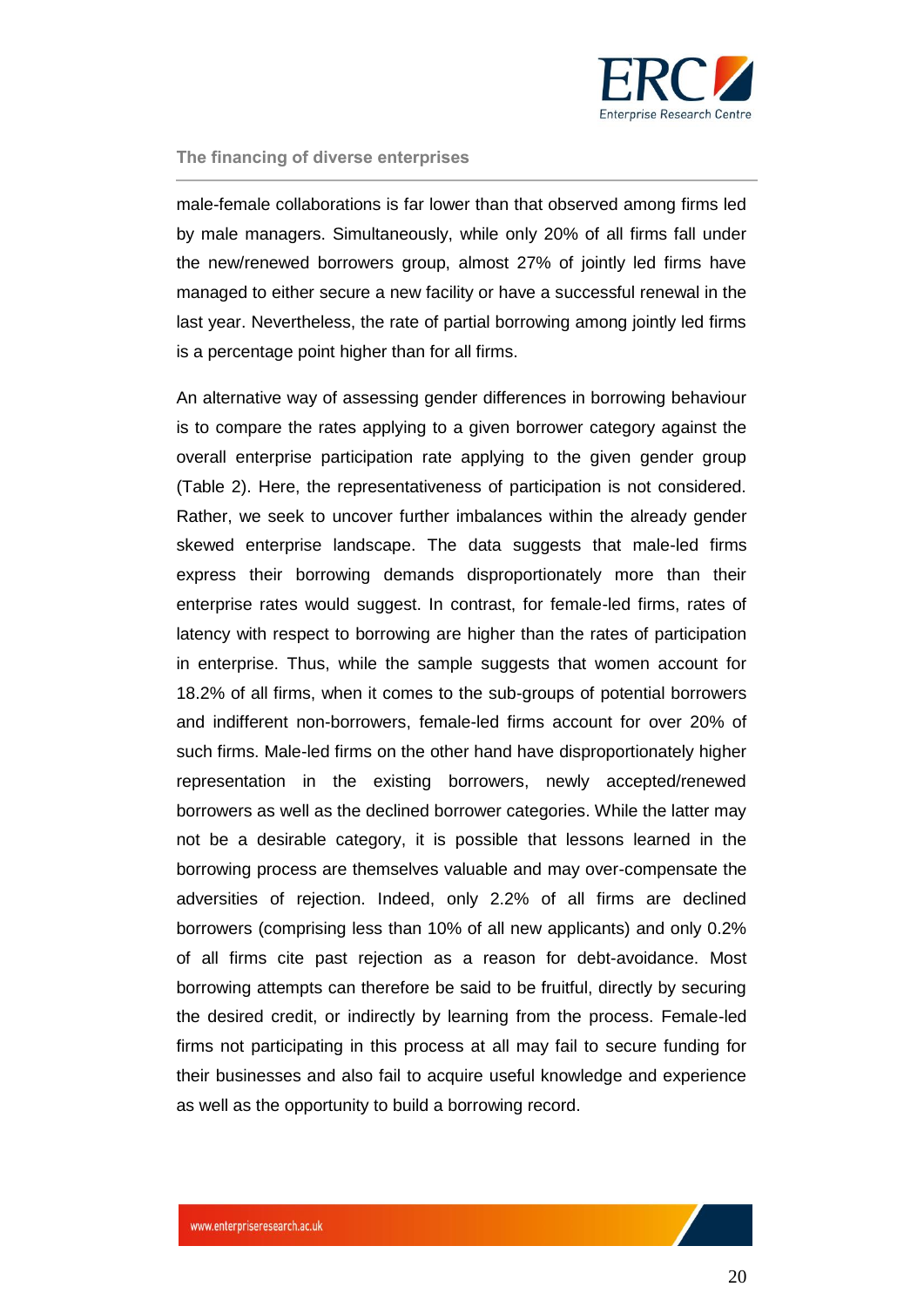

| Gender            | <b>Borrower</b><br>Neutral<br>(Enterprise)<br>participation<br>rates) | Existing<br><b>Borrowers</b> | Newly<br>Accepted/<br>renewed<br><b>Borrowers</b> | Declined<br><b>Borrowers</b> | Partial<br><b>Borrowers</b> | Potential<br>(Debt-<br>averse)<br><b>Borrowers</b> | Indifferent<br>Non-<br>borrowers |
|-------------------|-----------------------------------------------------------------------|------------------------------|---------------------------------------------------|------------------------------|-----------------------------|----------------------------------------------------|----------------------------------|
| Male              | 78.6%                                                                 | $+2.7%$                      | $+1.4%$                                           | +3.6%                        | $-0.5\%$                    | $-2.2%$                                            | $-1.8%$                          |
| Female            | 18.2%                                                                 | $-2.5%$                      | $-2.5%$                                           | $-2.2%$                      | $+0.1%$                     | $+2.3%$                                            | $+2.2%$                          |
| Joint<br>Partners | 3.2%                                                                  | $-0.2%$                      | $+1.1%$                                           | $-1.4%$                      | $+0.4%$                     | $-0.1\%$                                           | $-0.5%$                          |
| Total             | 100.0%                                                                |                              |                                                   |                              |                             |                                                    |                                  |

| Table 2: Borrower Type by Gender and Participation Rates |  |  |  |  |  |  |
|----------------------------------------------------------|--|--|--|--|--|--|
|----------------------------------------------------------|--|--|--|--|--|--|

For firms that do apply for bank borrowing, there may be some prima facie gender-related biases in the amount requested (Table 3). The male-female ratio of amount requested appears to diverge as the amount increases. For sums below £5,000, the ratio is roughly 3:1. This increases to 4:1 for amounts lower than £25,000, then 5:1 for sums of up to £100,000, beyond which the male-female ratio diverges even further to about 8.4 to 1. As Table 4 further demonstrates, there is a clear over-representation of women requesting lower volumes of finance, and disproportionately low participation rates in requests for higher bands of finance volume. For women-led firms the share of borrowers requesting more than £100,000 is 43% lower than the sample average and 43% lower than what would be expected of women if general enterprise participation rates were expected to apply in the amount borrowed categories as well. If women had the same representation in requesting sums above £100,000 as their enterprise participation rates, the frequency for this band would have been 565 as opposed to the 325 returned by the present sample. It is notable that relatively few male and female jointly led firms also return high comparative differences.

The ostensible gender bias in volume requested follows the same pattern in terms of credit supplied. For lower amounts of credit, the ratio of male to female is 3:1. Since the overall enterprise ratio is roughly 4:1, the relative over-representation of women in the lower bands is evident (Tables 5-6).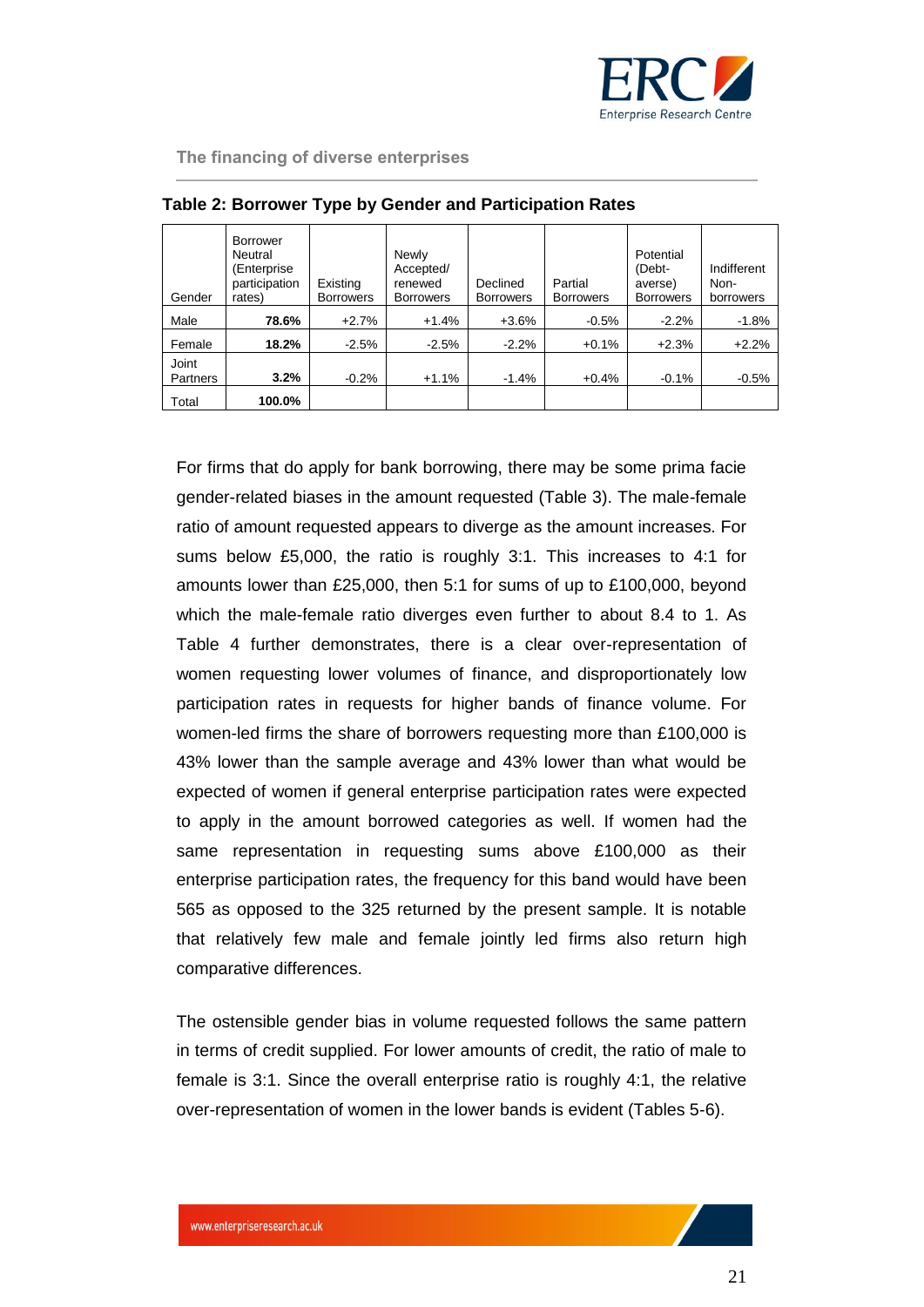

| Amount<br>requested/<br>Gender | Not<br>applicable   | Less<br>than<br>£5,000 | $£5.000 -$<br>£9.999 | £10.000-<br>£24.999 | £25.000-<br>£49.999 | £50.000-<br>£99.999 | Above<br>£100,000  | Total               |
|--------------------------------|---------------------|------------------------|----------------------|---------------------|---------------------|---------------------|--------------------|---------------------|
| Male                           | 28.320<br>(62.7%)   | 906<br>$(2.0\%)$       | 675<br>(1.5%)        | 1,224<br>$(2.7\%)$  | 877<br>$(1.9\%)$    | 847<br>$(1.9\%)$    | 2,651<br>$(5.9\%)$ | 35.500<br>(78.6%)   |
| Female                         | 6.778<br>(15.0%)    | 313<br>$(0.7\%)$       | 165<br>(0.4%)        | 301<br>$(0.7\%)$    | 173<br>$(0.4\%)$    | 176<br>$(0.4\%)$    | 325<br>$(0.7\%)$   | 8.231<br>(18.2%)    |
| Joint                          | 1,096               | 29                     | 27                   | 69                  | 56                  | 46                  | 129                | 1,452               |
| Partners<br>Total              | $(2.4\%)$<br>36,194 | $(0.1\%)$<br>1,248     | $(0.1\%)$<br>867     | $(0.2\%)$<br>1,594  | $(0.1\%)$<br>1,106  | $(0.1\%)$<br>1,069  | $(0.3\%)$<br>3,105 | $(3.2\%)$<br>45,183 |
|                                | $(80.1\%)$          | $(2.8\%)$              | $(1.9\%)$            | $(3.5\%)$           | $(2.4\%)$           | $(2.4\%)$           | $(6.9\%)$          | (100.0%)            |
| Pearson                        | $chi2(12) =$        | 209.0723               | $Pr = 0.000$         |                     |                     |                     |                    |                     |

## **Table 3: Amount Requested by Gender**

## **Table 4: Amount Requested by Gender and Participation Rates**

| Amount<br>demanded/<br>Gender | <b>Enterprise</b><br>participation<br>rates | Not<br>applicable | Less<br>than<br>£5,000 | $£5,000 -$<br>£9,999 | £10,000 -<br>£24.999 | £25.000 -<br>£49.999 | $£50.000 -$<br>£99,999 | £100,000<br>and<br>above |
|-------------------------------|---------------------------------------------|-------------------|------------------------|----------------------|----------------------|----------------------|------------------------|--------------------------|
| Male                          | 78.57                                       | $-0.4%$           | $-7.6%$                | $-0.9%$              | $-2.3%$              | $+0.9%$              | $+0.8%$                | $+8.7%$                  |
| Female                        | 18.22                                       | $+2.8%$           | $+37.7%$               | $+4.4%$              | $+3.6%$              | $-14.2%$             | $-9.7%$                | $-42.5%$                 |
| Partners                      | 3.21                                        | $-5.6%$           | $-27.7%$               | $-3.1%$              | $+34.9%$             | $+57.6%$             | $+34.0%$               | $+29.3%$                 |

## **Table 5: Amount Supplied by Gender**

| Amount<br>Requested<br>Gender | <b>Not</b><br>applicable | Less<br>than<br>£5.000 | $£5.000 -$<br>£9.999 | £10.000 -<br>£24.999 | £25.000 $-$<br>£49.999 | £50,000 $-$<br>£99.999 | £100.000<br>and<br>above | Total              |
|-------------------------------|--------------------------|------------------------|----------------------|----------------------|------------------------|------------------------|--------------------------|--------------------|
|                               |                          |                        |                      |                      |                        |                        |                          |                    |
| Male                          | 29.668<br>(65.7%)        | 633<br>$(1.4\%)$       | 522<br>$(1.2\%)$     | 977<br>$(2.2\%)$     | 765<br>$(1.7\%)$       | 705<br>$(1.6\%)$       | 2.230<br>(4.9%)          | 35,500<br>(78.6%)  |
| Female                        | 7.037                    | 240                    | 124                  | 253                  | 150                    | 152                    | 275                      | 8.231              |
|                               | (15.6%)                  | $(0.5\%)$              | $(0.3\%)$            | $(0.6\%)$            | $(0.3\%)$              | $(0.3\%)$              | $(0.6\%)$                | $(18.2\%)$         |
| Partners                      | 1.130<br>$(2.5\%)$       | 26<br>$(0.1\%)$        | 29<br>$(0.1\%)$      | 55<br>$(0.1\%)$      | 54<br>$(0.1\%)$        | 41<br>$(0.1\%)$        | 117<br>$(0.3\%)$         | 1.452<br>$(3.2\%)$ |
| Total                         | 37,835                   | 899                    | 675                  | 1.285                | 969                    | 898                    | 2,622                    | 45,183             |
|                               | (83.7%)                  | $(2.0\%)$              | $(1.5\%)$            | $(2.8\%)$            | $(2.1\%)$              | $(2.0\%)$              | $(5.8\%)$                | (100.0%)           |
| Pearson                       | $chi2(12) =$             | 201.7578               | $P = 0.000$          |                      |                        |                        |                          |                    |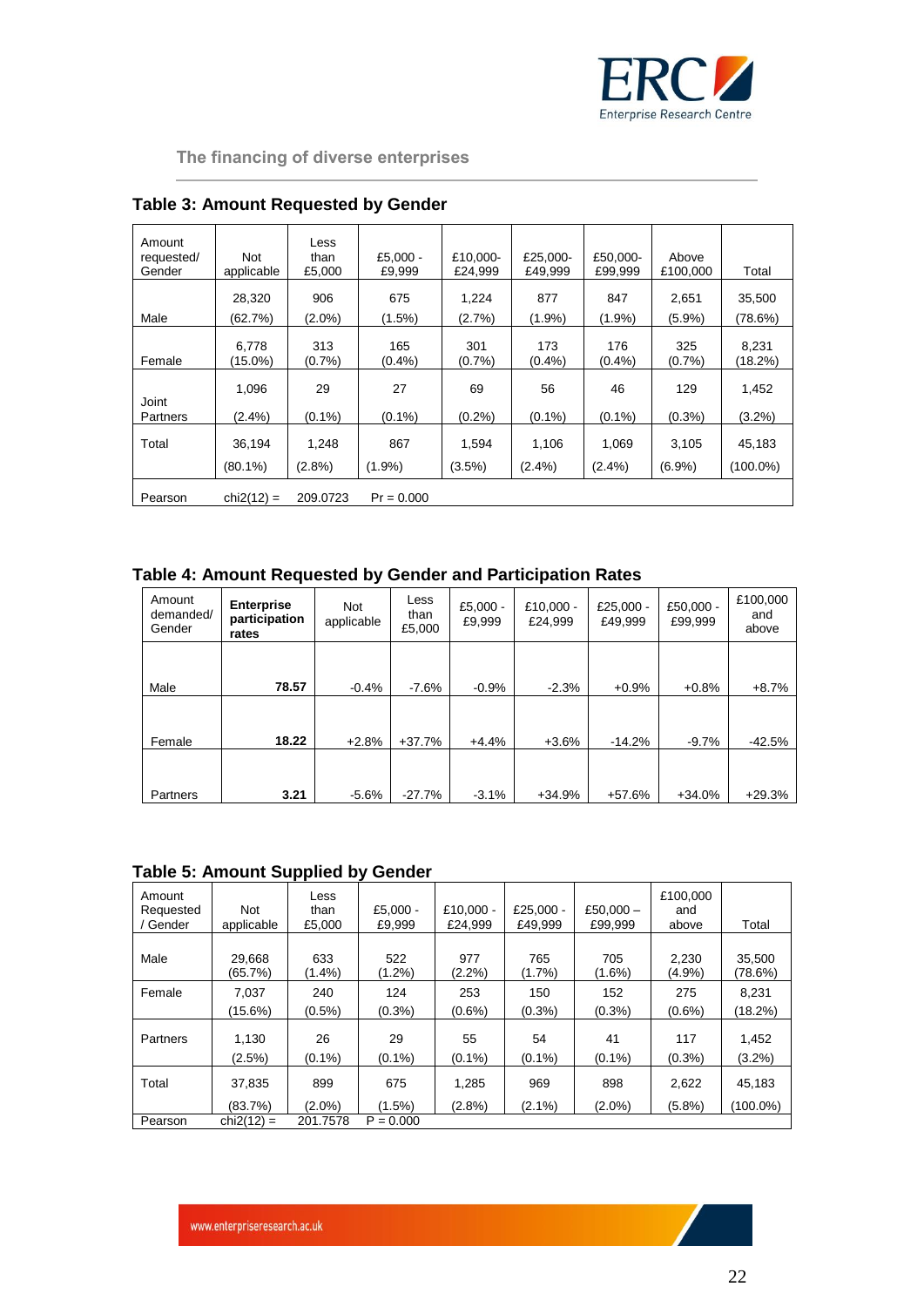

| Table 6: Amount Supplied by Gender and Participation Rates |                   |            |          |         |         |           |         |          |  |  |
|------------------------------------------------------------|-------------------|------------|----------|---------|---------|-----------|---------|----------|--|--|
| Amount                                                     | <b>Enterprise</b> | <b>Not</b> | Less     | £5.000  | £10.000 | £25,000   | £50,000 | £100,000 |  |  |
| Requested                                                  | participation     | applicable | than     |         |         |           |         | and      |  |  |
| /Gender                                                    | rates             |            | £5,000   | £9.999  | £24.999 | £49.999   | £99.999 | above    |  |  |
|                                                            |                   |            |          |         |         |           |         |          |  |  |
| Male                                                       | 78.6%             | $-0.2%$    | $-10.4%$ | $-1.6%$ | $-3.2%$ | $+$ %     | $-0.1%$ | $+8%$    |  |  |
|                                                            |                   |            |          |         |         |           |         |          |  |  |
| Female                                                     | 18.2%             | $+2%$      | $+47%$   | $+1\%$  | $+8%$   | $-15.0\%$ | $-7.1%$ | $-42.4%$ |  |  |
|                                                            |                   |            |          |         |         |           |         |          |  |  |
| Partners                                                   | 3.2%              | $-6.9%$    | $-10.0%$ | $+34%$  | $+33%$  | $+74%$    | $+42%$  | $+39%$   |  |  |

Within the SME Finance Monitor, risk-rating data are provided not by the SME but from the external credit rating agency that supplies the dataset from which the sample is derived. Borrowing decisions are largely dependent on risk assessment, using data-based risk assessment of the borrower by external credit-rating agencies. Common complaints among SMEs are that these opinions are frequently based on limited and sometimes incorrect and inconsistent data and that a perhaps richer and assessment of every case on its merits would be fairer. Nevertheless, risk ratings remain pivotal in lending decisions. Table 7 suggests that, while no direct relationship is pre-supposed, risk-ratings and gender are not statistically independent of each other as the relevant frequencies are significantly different from what would be expected if risk-rating and gender had no relationship. Echoing the earlier finding that female-led firms have disproportionately lower participation rates in borrowing processes, the data indicates that female-led firms have 21% higher incidences of credit anonymity than their enterprise participation rates would stipulate (Table 8). This means that while only about 8% of male led firms have an unknown credit rating, more than a tenth of female led firms do not have an adequate track record or financial information that a financial institution can use to approximate a risk-rating for the firm. Female-led firms are also significantly under-represented in the minimum and low risk categories. When coupled with the high rates of credit anonymity, the general perception that is likely to emerge is that female led firms may be too risky to lend to. This data supports previous studies of discouragement that have reported the high incidence of information opacity among SMEs, though for the first time demonstrates the gendered dimension of this.

23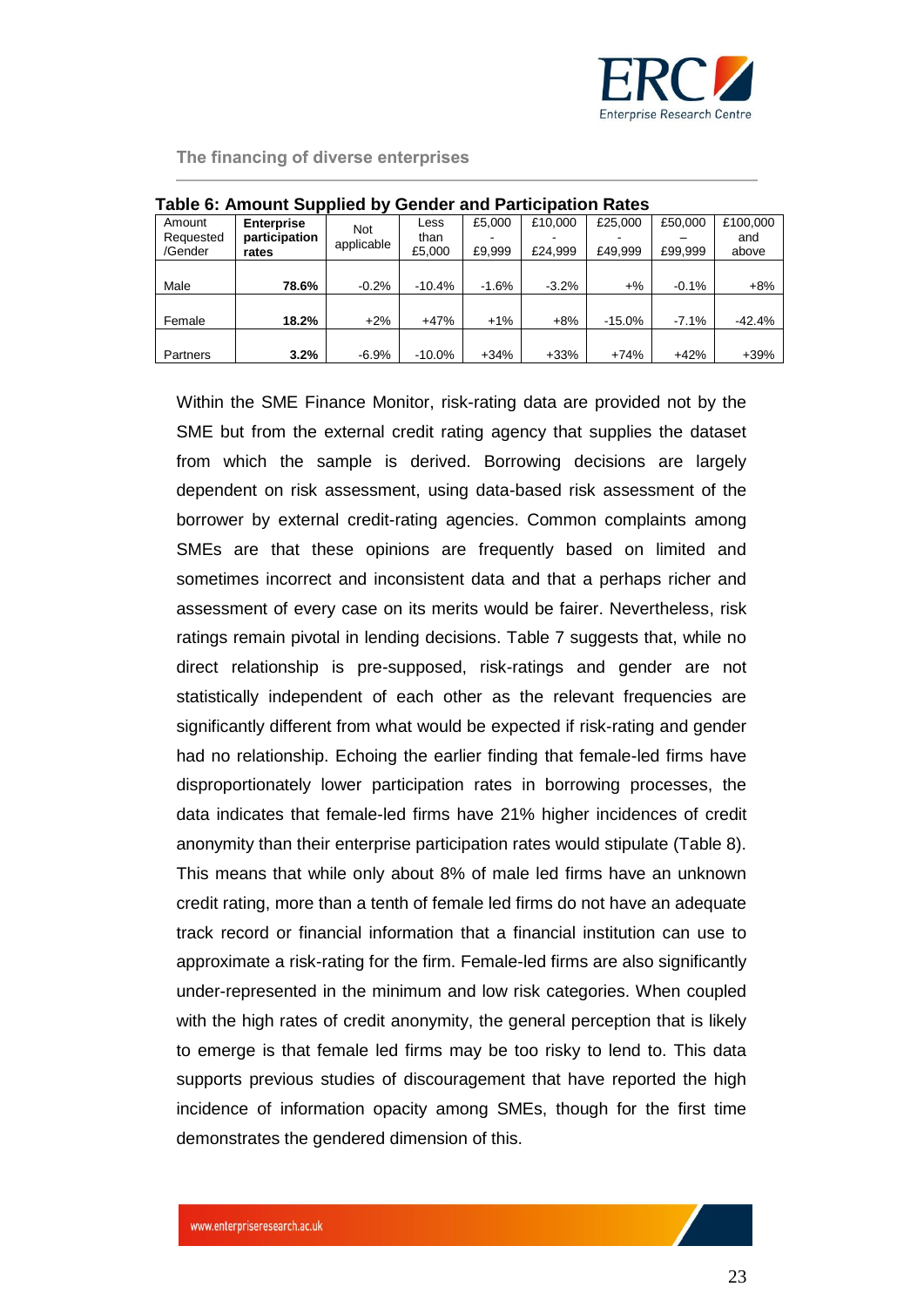

|                          | Table 7. KISK-Tatilly by Genuer |                   |                  |                  |                     |                   |  |  |  |  |  |
|--------------------------|---------------------------------|-------------------|------------------|------------------|---------------------|-------------------|--|--|--|--|--|
| Gender                   | Minimum                         | Low               | Average          | Above<br>Average | <b>Not</b><br>Known | Total             |  |  |  |  |  |
| Male                     | 5993<br>(13.3%)                 | 7076<br>(15.7%)   | 9355<br>(20.7%)  | 10167<br>(22.5%) | 2909<br>$(6.4\%)$   | 35500<br>(78.6%)  |  |  |  |  |  |
| Female                   | 1147<br>$(2.5\%)$               | 1413<br>$(3.1\%)$ | 2288<br>(5.1%)   | 2512<br>(5.6%)   | 871<br>$(1.9\%)$    | 8231<br>(18.2%)   |  |  |  |  |  |
| Joint<br>Male/<br>Female | 296<br>$(0.7\%)$                | 302<br>(0.7%      | 373<br>(0.8%     | 310<br>(0.7%     | 171<br>(0.4%        | 1452<br>$(3.2\%)$ |  |  |  |  |  |
| Total                    | 7436<br>(16.5%)                 | 8791<br>(19.5%)   | 12016<br>(26.6%) | 12989<br>(28.7%) | 3951<br>(8.7%)      | 45183<br>(100.0%) |  |  |  |  |  |
| Pearson                  | $chi2(8) =$                     | 178.7853          | $P = 0.000$      |                  |                     |                   |  |  |  |  |  |

## **Table 7: Risk-rating by Gender**

### **Table 8: Risk-rating by Gender and Participation Rates**

| Gender   | <b>Enterprise</b><br>participation<br>rates | Minimum  | ∟ow      | Average | Above<br>Average | <b>Not</b><br>Known |
|----------|---------------------------------------------|----------|----------|---------|------------------|---------------------|
| Male     | 78.6%                                       | $+2.6%$  | $+2.4%$  | $-0.9%$ | $-0.4%$          | $-6.3%$             |
| Female   | 18.2%                                       | $-15.4%$ | $-11.8%$ | $+4.5%$ | $+6.1%$          | $+21.0%$            |
| Partners | 3.2%                                        | $+24.0%$ | $+7.2%$  | $-3.4%$ | $-25.5%$         | $+34.9%$            |

## <span id="page-23-0"></span>**7. ETHNIC MINORITY BUSINESSES AND FINANCE**

The SME Finance Monitor started to collect detailed data on ethnicity in wave 5 of the quarterly survey. This results in a reduction in the size of the usable dataset from around 45,000 cases to just under 25,000 cases. The following tables report the findings relating to the perceptions and experiences of Black and Minority Ethnic (BME) business owners with regard to their access to and usage of finance. As Table 9 shows, the largest proportion of the sample (85.8%) defined their ethnic group as White British, with White Irish and White Other accounting for a further 6% of the sample. The remainder of the sample were distributed across a wide range of other ethnic groups, with the largest proportion being Asian Indian accounting for 550 cases (2.2% of the total sample). Although small sample sizes are a major caveat and hence the results should be treated with some caution, the data shows variations by ethnic group across the borrower categories. In particular, rates of discouragement are substantially higher among certain ethnic groups: Black African (+35.5%), Asian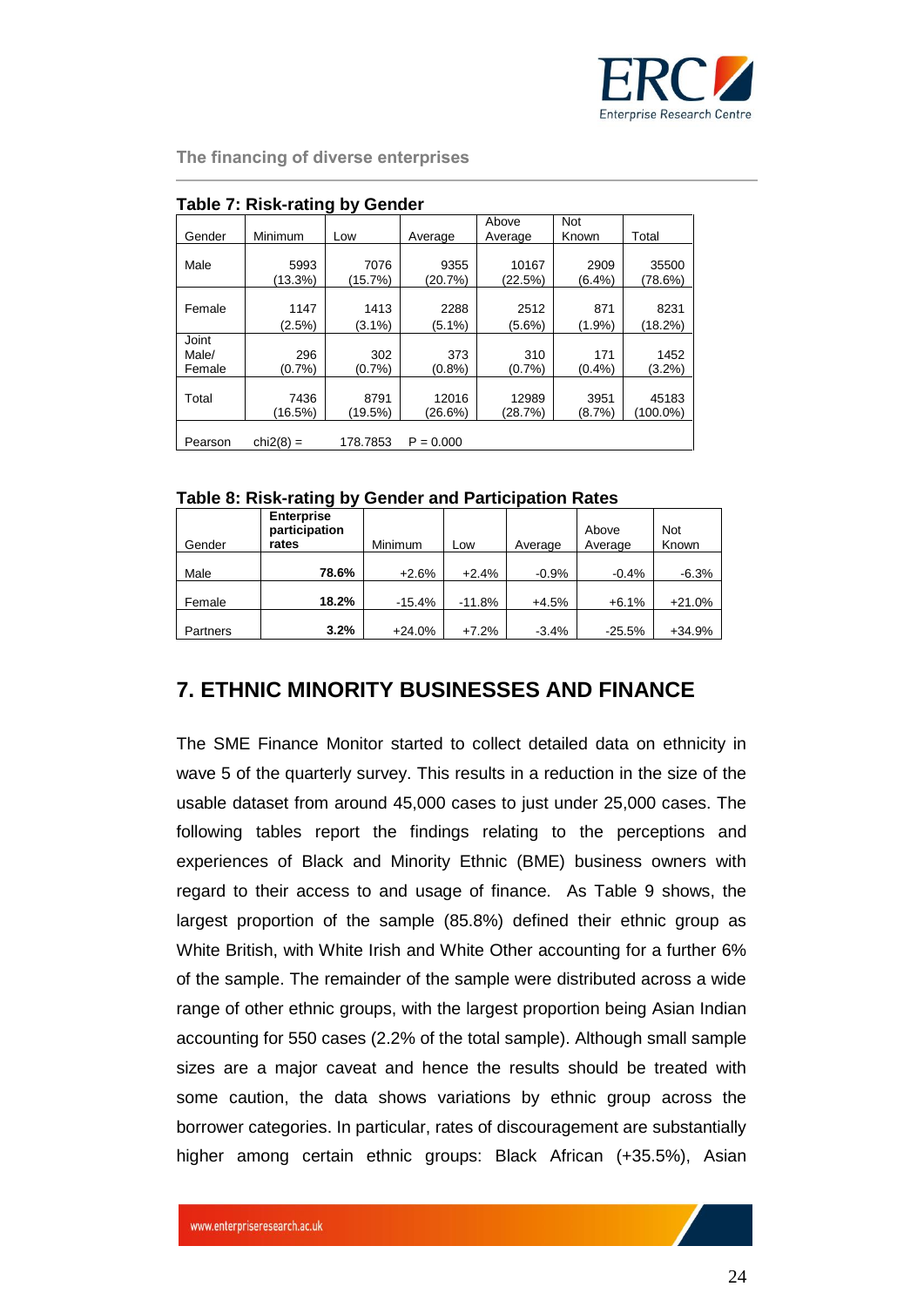

Bangladeshi (+20.1%), Asian Pakistani (+19.7%) and Mixed White and African (+17.1%) business owners. Respondents in the Black Other ethnic group were both over-represented in the discouraged borrower category (+9.6%) and within the unfulfilled borrower category (+14.9%).

|                      | Existing                | New/<br>renewed         | Declined         | Partial          | Potential<br>(Debt-<br>averse) | Indifferent<br>Non- |              |
|----------------------|-------------------------|-------------------------|------------------|------------------|--------------------------------|---------------------|--------------|
| Ethnicity            | <b>Borrowers</b>        | <b>Borrowers</b>        | <b>Borrowers</b> | <b>Borrowers</b> | <b>Borrowers</b>               | borrowers           | Total        |
| White                | 3,809                   | 3,764                   | 264              | 1940             | 4694                           | 6941                | 21412        |
| <b>British</b>       | (15.28%)                | $(15.10\%)$             | $(1.06\%)$       | (7.78%)          | (18.83%)                       | (27.84%)            | (85.88%)     |
| White Irish          | 95                      | 119                     | 4                | 77               | 124                            | 153                 | 572          |
|                      | $(0.38\%)$              | (0.48%)                 | $(0.02\%)$       | (0.31%)          | $(0.50\%)$                     | $(0.61\%)$          | (2.29%)      |
| <b>White Other</b>   | 187                     | 131                     | 13               | 90               | 243                            | 341                 | 1005         |
|                      | (0.75%)                 | (0.53%)                 | $(0.05\%)$       | (0.36%)          | (0.97%)                        | (1.37%)             | (4.03%)      |
| Mixed:<br>White      | $\overline{7}$          | $\overline{2}$          | 3                | 14               | 13                             | 13                  | 52           |
| /Caribbean<br>Mixed: | (0.03%)                 | $(0.01\%)$              | $(0.01\%)$       | (0.06%)          | $(0.05\%)$                     | $(0.05\%)$          | $(0.21\%)$   |
| White /              | $\overline{\mathbf{4}}$ | $\overline{\mathbf{4}}$ | 1                | 6                | 15                             | 8                   | 38           |
| African              | $(0.02\%)$              | $(0.02\%)$              | $(0.00\%)$       | $(0.02\%)$       | (0.06%)                        | (0.03%)             | (0.15%)      |
| Mixed:<br>White      | 17                      | 8                       | $\overline{2}$   | 6                | 20                             | 29                  | 82           |
| /Asian               | (0.07%)                 | (0.03%)                 | $(0.01\%)$       | $(0.02\%)$       | $(0.08\%)$                     | $(0.12\%)$          | $(0.33\%)$   |
| Mixed -              | 13                      | 7                       | 1                | $\overline{7}$   | 18                             | 25                  | 71           |
| Other                | $(0.05\%)$              | (0.03%)                 | $(0.00\%)$       | (0.03%)          | $(0.07\%)$                     | $(0.10\%)$          | (0.28%)      |
| Asian -              | 80                      | 72                      | 9                | 55               | 163                            | 171                 | 550          |
| Indian               | $(0.32\%)$              | (0.29%)                 | $(0.04\%)$       | $(0.22\%)$       | (0.65%)                        | (0.69%)             | (2.21%)      |
| Asian-               | 12                      | 14                      | 1                | 11               | 45                             | 24                  | 107          |
| Pakistani            | $(0.05\%)$              | (0.06%)                 | $(0.00\%)$       | $(0.04\%)$       | (0.18%)                        | $(0.10\%)$          | (0.43%)      |
| Asian -              | 6                       | 4                       | 0                | 3                | 17                             | 10                  | 40           |
| Bangladeshi          | $(0.02\%)$              | $(0.02\%)$              | $(0.00\%)$       | $(0.01\%)$       | (0.07%)                        | $(0.04\%)$          | (0.16%)      |
| Asian Other          | 14                      | 13                      | 1                | 11               | 27                             | 38                  | 104          |
|                      | $(0.06\%)$              | $(0.05\%)$              | $(0.00\%)$       | $(0.04\%)$       | $(0.11\%)$                     | (0.15%)             | $(0.42\%)$   |
| <b>Black</b>         | $\overline{7}$          | 5                       | 1                | 9                | 23                             | 18                  | 63           |
| Caribbean            | $(0.03\%)$              | $(0.02\%)$              | $(0.00\%)$       | $(0.04\%)$       | $(0.09\%)$                     | $(0.07\%)$          | (0.25%)      |
| <b>Black</b>         | 6                       | 3                       | $\overline{2}$   | 9                | 44                             | 12                  | 76           |
| African              | $(0.02\%)$              | $(0.01\%)$              | $(0.01\%)$       | (0.04%           | (0.18%)                        | $(0.05\%)$          | $(0.30\%)$   |
| <b>Black Other</b>   | 1                       | 3                       | 1                | 6                | 8                              | 6                   | 25           |
|                      | $(0.00\%)$              | $(0.01\%)$              | $(0.00\%)$       | $(0.02\%)$       | (0.03%)                        | $(0.02\%)$          | $(0.10\%)$   |
| Chinese              | 8                       | $\overline{7}$          | 1                | 3                | 16                             | 22                  | 57           |
|                      | (0.03%)                 | $(0.03\%)$              | $(0.00\%)$       | $(0.01\%)$       | $(0.06\%)$                     | $(0.09\%)$          | (0.23%)      |
| Other<br>Ethnic      | 5                       | 6                       | $\Omega$         | $\mathbf{1}$     | 3                              | $\overline{2}$      | 17           |
| group                | $(0.02\%)$              | $(0.02\%)$              | $(0.00\%)$       | $(0.00\%)$       | $(0.01\%)$                     | $(0.01\%)$          | (0.07%)      |
| Ethnicity            | 140                     | 93                      | 5                | 34               | 113                            | 277                 | 662          |
| unstated             | $(0.56\%)$              | (0.37%)                 | $(0.02\%)$       | $(0.14\%)$       | (0.45%)                        | $(1.11\%)$          | $(2.66\%)$   |
| Total                | 4411                    | 4255                    | 309              | 2282             | 5586                           | 8090                | 24933        |
|                      | (17.69%)                | (17.07%)                | $(1.24\%)$       | (9.15%)          | (22.40%)                       | (32.45%)            | $(100.00\%)$ |

## **Table 9: Borrower Type by Ethnicity**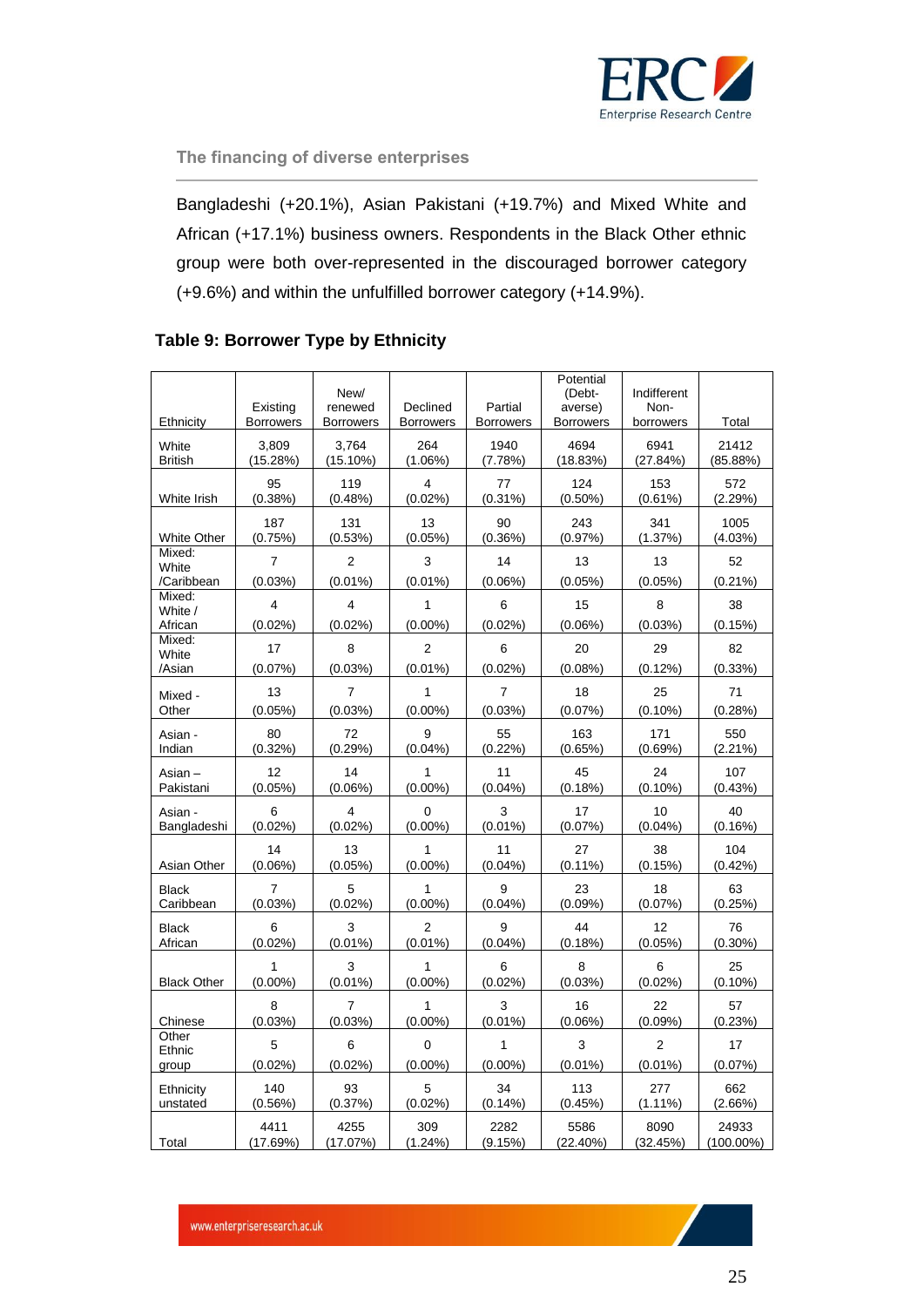

Table 10 presents summary data showing borrower type by ethnic group against the overall enterprise participation rate applying to the given ethnic group, and again, the caveats with regard to small sample sizes should be noted. This table shows the deviation from expected results of each ethnic group across each of the six borrower categories. Among the category of existing borrowers, there are substantially fewer than expected within the following ethnic groups: Black Other (-80%), Black African (-53%), Mixed White and African (-40%), Asian Pakistani (-37%), Black Caribbean (-36%), Asian Other (-23%), Chinese (-21%) and Asian Indian (-18%). Within the existing borrower category, there are substantially more than expected respondents from Other Ethnic Groups (+57%) and Mixed White and Asian (+18%). Within the new and renewed borrower category a similar pattern emerges, with substantially fewer respondents than expected within the following ethnic groups: Black African (-76%), Mixed White and Caribbean (-76%), Black Caribbean (-52%), Asian Bangladeshi (-43), Mixed Other (- 42%), and Mixed White and Asian (-42%). The numbers within the declined borrower category are so small as to be virtually meaningless and will not be discussed. Similarly, the partial borrower category also contains some rows with very small cell sizes, although it is perhaps notable that Asian Indians, who comprise a reasonably large cell size within the partial borrower category (55) are slightly over-represented within this group (+9%). Within the potential borrower category there is a clear overrepresentation among certain ethnic groups, including Black African (+163%), Asian Pakistani (+88%), Asian Bangladeshi (+87%), and Mixed White and African (+80%).

Tables 11 and 12 present data on the volume of finance requested by ethnicity, where the number of ethnic groups has been reduced to two broad categories in order to increase cell sizes and aid statistical analyses. The largest proportion of both White British and Irish SMEs, as well as minority SMEs, requesting bank finance sought amounts of £100,000 or more (5.6%, and 0.6% of all firms respectively). However, relative to their participation rates (Table 12), fewer respondents in the broad BME group requested the largest volume of finance. Indeed, relative to their numbers,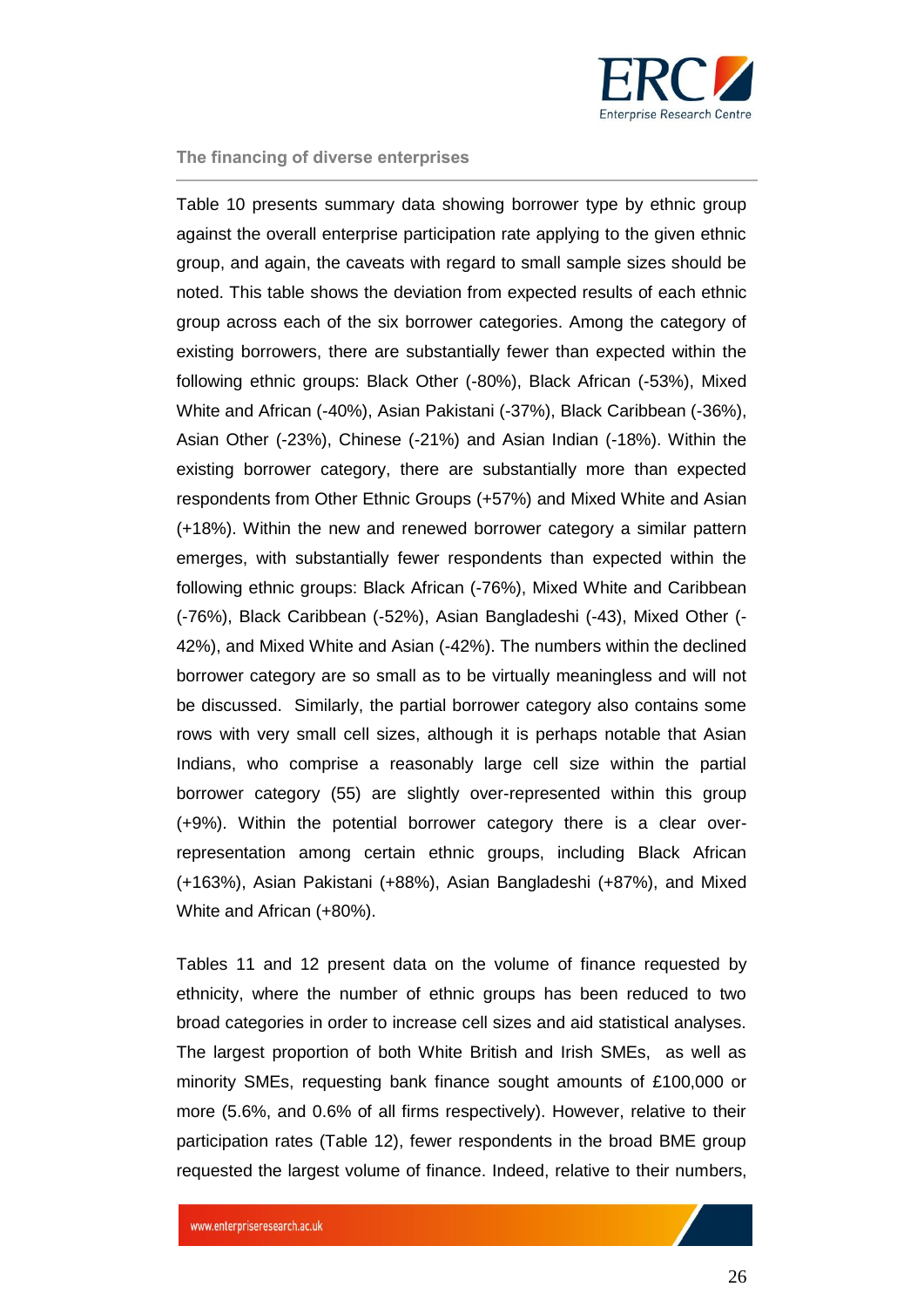

there were fewer BME applicants than expected across all of the finance volume sizes. This suggests that non-borrowing is highly prevalent amongst BME communities. Note that the Not Applicable column includes respondents who did not answer the question as it did not apply as well as refused and don't know responses.

Tables 13 and 14 show the volume of finance received by broad ethnic group. The results indicate that on top of the lower than expected application rates, BME business owners had even lower rates of success in securing finance of any volume. For example, while the overall business participation rate is almost 12%, BME businesses only account for 9% of all businesses securing more than £100, 000. BME representation in this credit band is therefore 22% lower than the Overall BME participation rate.

| <b>ETHNICITY</b>                  | <b>Enterprise</b><br>participation<br>rates | Existing<br><b>Borrowers</b> | New/<br>renewed<br><b>Borrowers</b> | Declined<br><b>Borrowers</b> | Partial<br><b>Borrowers</b> | Potential<br><b>Borrowers</b> | Indifferent<br>Non-<br>borrowers |
|-----------------------------------|---------------------------------------------|------------------------------|-------------------------------------|------------------------------|-----------------------------|-------------------------------|----------------------------------|
| <b>White British</b>              | 85.88%                                      | $+0.5%$                      | $+3.0%$                             | $-0.5%$                      | $-1.0%$                     | $-2.2%$                       | $-0.1%$                          |
| White Irish                       | 2.29%                                       | $-6.1%$                      | $+22.3%$                            | $-43.7%$                     | $+47.2%$                    | $-3.1%$                       | $-17.5%$                         |
| <b>White Other</b>                | 4.03%                                       | $+5.2%$                      | $-23.6%$                            | $+4.5%$                      | $-2.2%$                     | $+7.9%$                       | $+4.7%$                          |
| Mixed -<br>White and<br>Caribbean | 0.21%                                       | $-23.8%$                     | $-76.2%$                            | +361.9%                      | +190.5%                     | $+9.5%$                       | $-23.8%$                         |
| Mixed -<br>White and<br>African   | 0.15%                                       | $-40.0%$                     | $-40.0%$                            | $+113.3%$                    | $+73.3%$                    | +80.0%                        | $-33.3%$                         |
| Mixed -<br>White and<br>Asian     | 0.33%                                       | $+18.2%$                     | $-42.4%$                            | $+97.0%$                     | $-21.2%$                    | $+9.1%$                       | $+9.1%$                          |
| Mixed -<br>Other                  | 0.28%                                       | $+3.6%$                      | $-42.9%$                            | $+14.3%$                     | $+10.7%$                    | $+14.3%$                      | $+10.7%$                         |
| Asian $-$<br>Indian               | 2.21%                                       | $-18.1%$                     | $-23.5%$                            | $+31.7%$                     | $+9.0%$                     | $+32.1%$                      | $-4.5%$                          |
| Asian -<br>Pakistani              | 0.43%                                       | $-37.2%$                     | $-23.3%$                            | $-25.6%$                     | $+11.6%$                    | $+88.4%$                      | $-30.2%$                         |
| Asian -<br>Bangladeshi            | 0.16%                                       | $-12.5%$                     | $-43.8%$                            | $-100.0%$                    | $-18.8%$                    | $+87.5%$                      | $-25.0%$                         |
| Asian Other                       | 0.42%                                       | $-23.8%$                     | $-26.2%$                            | $-23.8%$                     | $+14.3%$                    | $+14.3%$                      | $+11.9%$                         |
| <b>Black</b><br>Caribbean         | 0.25%                                       | $-36.0%$                     | $-52.0%$                            | $+28.0%$                     | +56.0%                      | $+64.0%$                      | $-12.0%$                         |
| <b>Black African</b>              | 0.30%                                       | $-53.3%$                     | $-76.7%$                            | $+116.7%$                    | $+30.0%$                    | $+163.3%$                     | $-50.0%$                         |
| <b>Black Other</b>                | 0.10%                                       | $-80.0%$                     | $-30.0%$                            | $+220.0%$                    | $+160.0%$                   | +40.0%                        | $-30.0%$                         |
| Chinese                           | 0.23%                                       | $-21.7%$                     | $-30.4%$                            | $+39.1%$                     | $-43.5%$                    | $+26.1%$                      | $+17.4%$                         |
| <b>Other Ethnic</b><br>group      | 0.07%                                       | $+57.1%$                     | +100.0%                             | $-100.0%$                    | $-42.9%$                    | $-28.6%$                      | $-71.4%$                         |
| Ethnicity<br>unstated             | 2.66%                                       | $+19.2%$                     | $-17.7%$                            | $-39.1%$                     | $-44.0%$                    | $-24.1%$                      | $+28.6%$                         |
| Total                             | 100%                                        |                              |                                     |                              |                             |                               |                                  |

**Table 10: Borrower Type by Ethnicity and Participation Rates**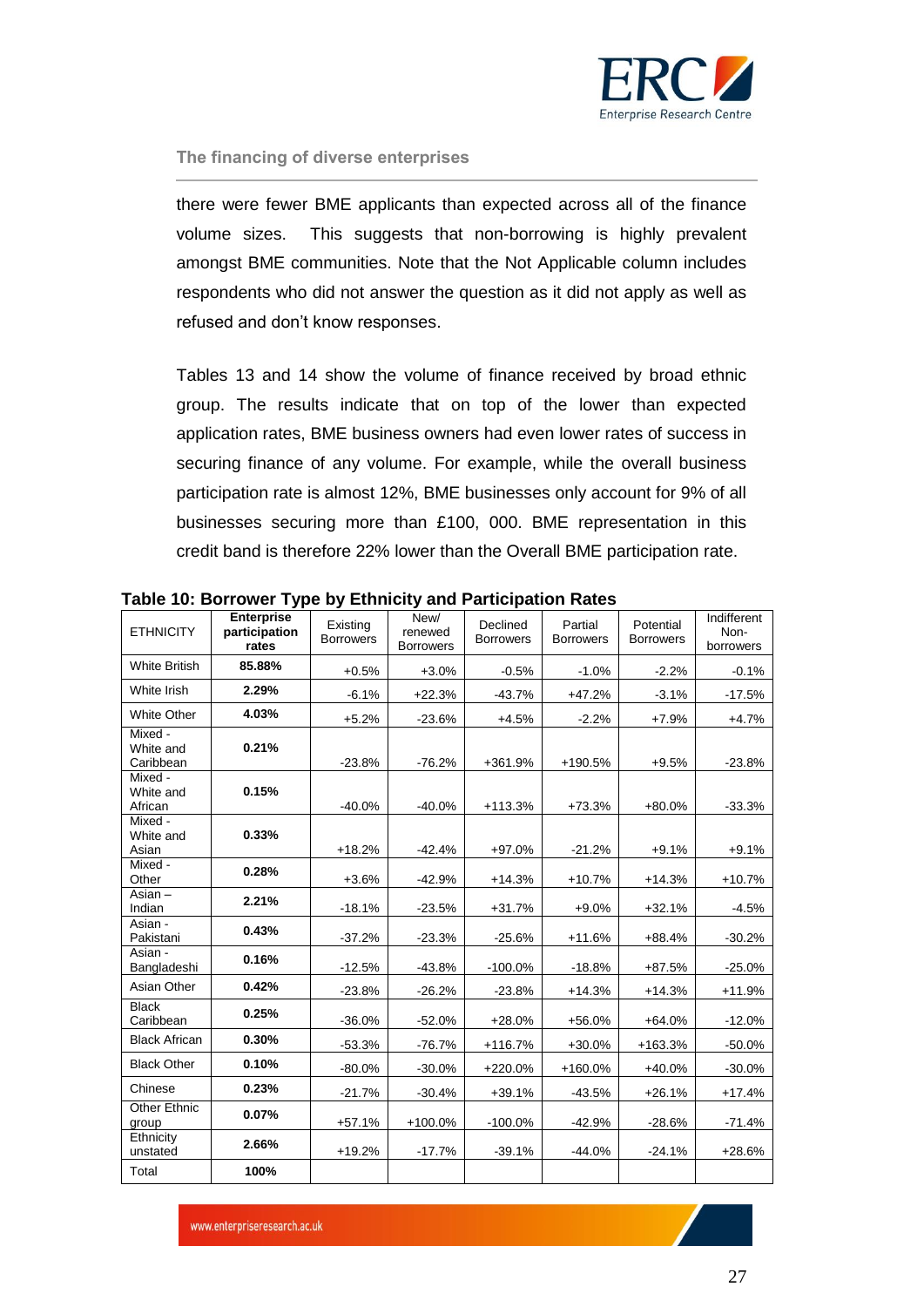

| Amount<br>requested/<br>Ethnicity      | Not<br>applicable | Less<br>than<br>£5,000 | £5,000 $-$<br>£9,999 | £10.000-<br>£24.999 | £25,000 -<br>£49.999 | £50.000-<br>£99,999 | £100,000<br>and<br>above | Total      |  |
|----------------------------------------|-------------------|------------------------|----------------------|---------------------|----------------------|---------------------|--------------------------|------------|--|
| White<br>British/                      | 17,605            | 708                    | 461                  | 840                 | 529                  | 525                 | 1,403                    | 22,071     |  |
| <b>Irish</b>                           | 70.3%             | 2.8%                   | 1.8%                 | 3.4%                | 2.1%                 | 2.1%                | 5.6%                     | 88.2%      |  |
| Black and<br>Minority                  | 2,486             | 88                     | 57                   | 80                  | 54                   | 45                  | 151                      | 2,961      |  |
| Ethnic                                 | 9.9%              | 0.4%                   | 0.2%                 | 0.3%                | 0.2%                 | 0.2%                | 0.6%                     | 11.8%      |  |
| Total                                  | 20.091            | 796                    | 518                  | 920                 | 583                  | 570                 | 1,554                    | 25,032     |  |
|                                        | 80.3%             | 3.2%                   | 2.1%                 | 3.7%                | 2.3%                 | 2.3%                | 6.2%                     | 100.0<br>% |  |
| Pearson chi $2(6) = 33.9593 P = 0.000$ |                   |                        |                      |                     |                      |                     |                          |            |  |

## **Table 11: Amount Requested by Ethnicity**

## **Table 12: Amount Requested by Ethnicity and Participation Rates**

| Amount<br>demanded<br>/Ethnicity | <b>Enterprise</b><br>participation<br>rates | <b>Not</b><br>applicable | Less<br>than<br>£5,000 | $£5,000 -$<br>£9,999 | £10.000 -<br>£24.999 | £25,000<br>-£49,999 | £50,000<br>£99,999 | £100,000<br>and<br>above |
|----------------------------------|---------------------------------------------|--------------------------|------------------------|----------------------|----------------------|---------------------|--------------------|--------------------------|
| White                            |                                             |                          |                        |                      |                      |                     |                    |                          |
| British/                         |                                             |                          |                        |                      |                      |                     |                    |                          |
| Irish                            | 88.17%                                      | $-0.6%$                  | $+0.9%$                | $+0.9%$              | $+3.5%$              | $+2.9%$             | $+4.5%$            | $+2.4%$                  |
| Black and                        |                                             |                          |                        |                      |                      |                     |                    |                          |
| Minority                         |                                             |                          |                        |                      |                      |                     |                    |                          |
| Ethnic                           | 11.83%                                      | $+4.6%$                  | $-6.5%$                | $-7.0\%$             | $-26.5%$             | $-21.7%$            | $-33.3%$           | $-17.8%$                 |
| Total                            | 100.00%                                     |                          |                        |                      |                      |                     |                    |                          |

## **Table 13: Amount Supplied by Ethnicity**

| Amount<br>supplied/<br>Ethnicity       | <b>Not</b><br>applicable | Less<br>than<br>£5.000 | $£5.000 -$<br>£9.999 | £10.000 -<br>£24.999 | £25.000 $-$<br>£49.999 | £50.000-<br>£99,999 | £100k<br>and<br>above | Total            |
|----------------------------------------|--------------------------|------------------------|----------------------|----------------------|------------------------|---------------------|-----------------------|------------------|
| White<br>British/Irish                 | 18,296<br>73.1%          | 559<br>2.2%            | 376<br>1.5%          | 701<br>2.8%          | 471<br>1.9%            | 452<br>1.8%         | 1.216<br>4.9%         | 22.071<br>88.2%  |
| Black and<br>Minority<br>Ethnic        | 2,622<br>10.5%           | 49<br>0.2%             | 37<br>0.1%           | 54<br>0.2%           | 40<br>0.2%             | 36<br>0.1%          | 123<br>0.5%           | 2.961<br>11.8%   |
| Total                                  | 20,918<br>83.6%          | 608<br>2.4%            | 413<br>1.6%          | 755<br>3.0%          | 511<br>2.0%            | 488<br>1.9%         | 1.339<br>5.3%         | 25,032<br>100.0% |
| Pearson chi2(6) = $63.4525$ Pr = 0.000 |                          |                        |                      |                      |                        |                     |                       |                  |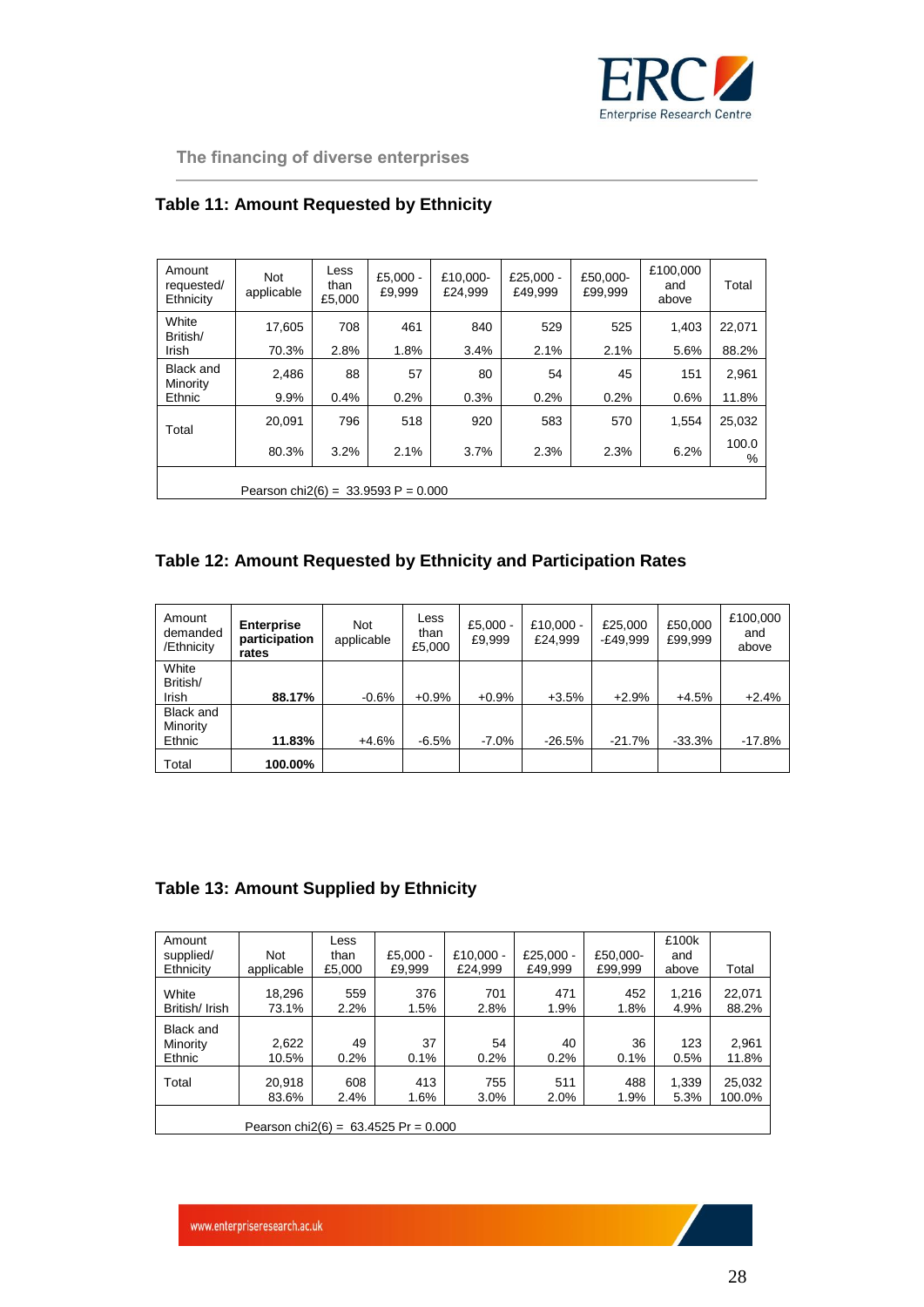

| Amount<br>supplied/<br>Ethnicity          | <b>Enterprise</b><br>participation<br>rates | <b>Not</b><br>applicable | Less<br>than<br>£5,000 | $£5,000 -$<br>£9.999 | £10.000 -<br>£24,999 | £25,000 -<br>£49,999 | £50,000 $-$<br>£99,999 | £100,000<br>and<br>above |
|-------------------------------------------|---------------------------------------------|--------------------------|------------------------|----------------------|----------------------|----------------------|------------------------|--------------------------|
| White<br>British/<br>Irish                | 88.17%                                      | $-0.8%$                  | $+4.3%$                | $+3.3%$              | $+5.3%$              | $+4.5%$              | $+5.0%$                | $+3.0%$                  |
| <b>Black</b><br>and<br>Minority<br>Ethnic | 11.83%                                      | $+5.9%$                  | $-31.9%$               | $-24.3%$             | $-39.6%$             | $-33.8\%$            | -37.6%                 | $-22.3%$                 |
| Total                                     | 100.0%                                      |                          |                        |                      |                      |                      |                        |                          |

|  | <b>Table 14: Amount Supplied by Participation Rates</b> |  |  |  |  |
|--|---------------------------------------------------------|--|--|--|--|
|  |                                                         |  |  |  |  |

Tables 15 and 16 show risk ratings by broad ethnic groups, highlighting the frequency of occurrence in each risk rating categories by broad ethnic group (Table 15) and deviation from expected risk rating group by participation rates (Table 16). These tables show similar results but in rather different ways. While 29% of SMEs as a whole bear the above average risk rating, within the BME group the share of firms rated as above average is 35%, representing a 19% higher share of risky businesses than the enterprise participation rate.

## **Table 15: Risk-ratings by Ethnicity**

| Ethnicity                              | Minimum        | Low            | Average        | Above<br>Average | <b>Not</b><br>Known | Total            |  |  |
|----------------------------------------|----------------|----------------|----------------|------------------|---------------------|------------------|--|--|
| White British/<br>Irish                | 3,618<br>14.5% | 4,315<br>17.2% | 5,897<br>23.6% | 6,301<br>25.2%   | 1,940<br>7.8%       | 22,071<br>88.2%  |  |  |
| <b>Black and</b><br>Minority<br>Ethnic | 469<br>1.9%    | 482<br>1.9%    | 744<br>3.0%    | 1.029<br>4.1%    | 237<br>0.9%         | 2,961<br>11.8%   |  |  |
| Total                                  | 4.087<br>16.3% | 4,797<br>19.2% | 6.641<br>26.5% | 7,330<br>29.3%   | 2,177<br>8.7%       | 25,032<br>100.0% |  |  |
| Pearson chi2(42) = $53.7289$ P = 0.000 |                |                |                |                  |                     |                  |  |  |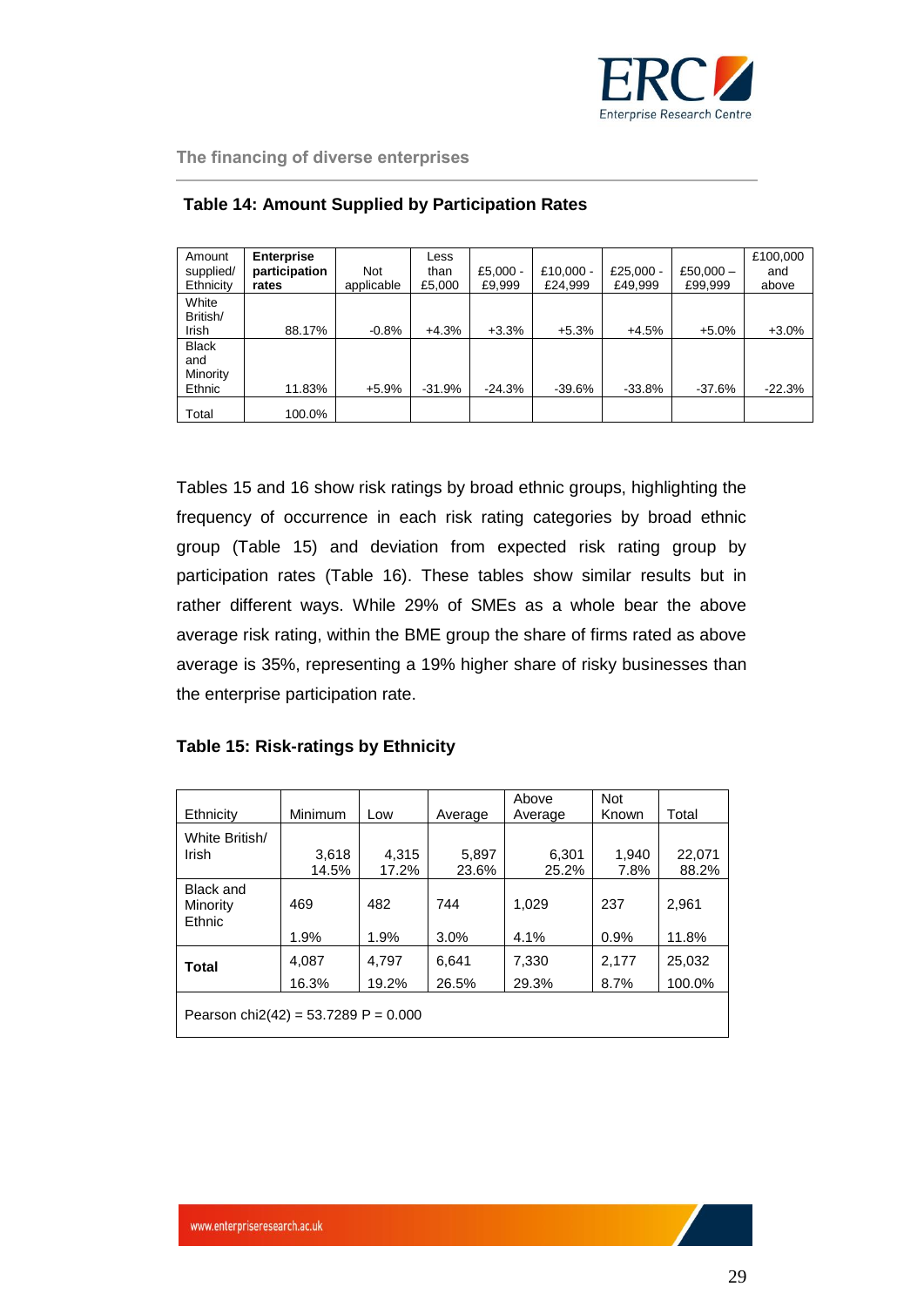

| Ethnicity                    | <b>Enterprise</b><br>participation<br>rates | Minimum | Low     | Average | Above<br>Average | <b>Not</b><br>Known |
|------------------------------|---------------------------------------------|---------|---------|---------|------------------|---------------------|
| White                        |                                             |         |         |         |                  |                     |
| British/Irish                | 88.17%                                      | $+0.4%$ | $+2.0%$ | $+0.7%$ | $-2.5%$          | $+1.1%$             |
| <b>Black and</b><br>Minority |                                             |         | -       |         |                  |                     |
| Ethnic                       | 11.83%                                      | $-3.0%$ | 15.0%   | $-5.3%$ | $+18.7%$         | -7.9%               |
| Total                        | 100.0%                                      |         |         |         |                  |                     |

## **Table 16: Risk-rating by Ethnicity and Participation Rates**

## <span id="page-29-0"></span>**8. MULTINOMIAL REGRESSION RESULTS**

The descriptive analysis reported above strongly suggests that both gender and ethnicity have an effect on the borrowing behaviour of small firms; however, it is possible that gender and ethnicity mask other factors that influence finance related outcomes. Prior studies have demonstrated that gender and ethnicity effects noted at the bivariate level, are no longer significant when other factors are included within the analysis (Fraser, 2009; Freel et al., 2012). A basic multinomial regression technique is used here in an attempt to uncover these effects. Given that gender and ethnicity are inherently 'givens', interest here is focused on establishing the relationship between the various firm-level factors, such as sector, legal form, employment size, business age, business planning, that may have effect on finance outcomes.

In Table 17, the borrowing categories are regressed excluding any other factors. This produces the intercept only results where all other factors are not considered. The base borrower category is new/renewed borrowers. The results suggest that SMEs are more likely to secure credit than get declined, less likely to be partial borrowers relative to new/renewed borrowers, and less likely to be debt-averse than a successful borrower. However, with other factors unconsidered, a random SME is more likely to be an indifferent non-borrower with no investment needs than a successful borrower.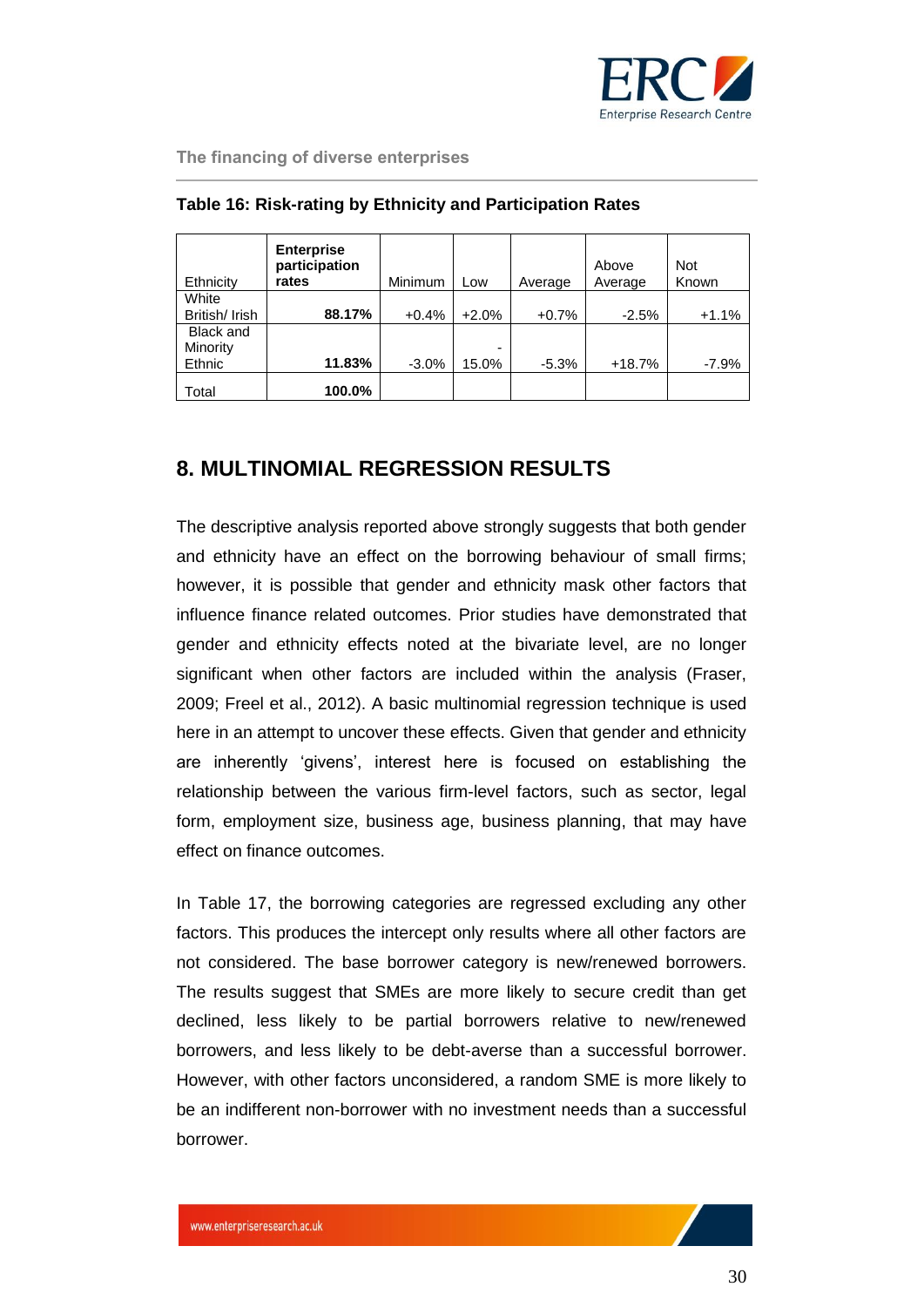

Table 18 investigates a scenario where only the gender of the businessowner is considered a factor in SME borrowing. Here, the results suggest that even when not accounting for other factors, women business owners are no more likely than men to have their applications for financing rejected. However, the relative risk of partial borrowing, debt-avoidance and indifferent non-need of finance is higher amongst women compared to men.

Table 19 assesses the situation when only ethnicity is considered a factor with all others unheeded. Compared to White British and Irish business owners, the relative risk of rejection, partial borrowing, debt-avoidance and investment indifference over recent success in securing credit is higher amongst Black and Minority Ethnic entrepreneurs. BME businesses are also more likely to have existing facilities than new ones, suggesting that there is less dynamic borrowing activity amongst BME businesses.

Table 20 includes gender and ethnicity together. Here, the estimated relative risk ratios changed somewhat suggesting that there are some gender effects accounted for by ethnicity and vice versa. Table 20a therefore investigates the interaction effects between gender and ethnicity. The reference category is WBI Male. The results suggest that while both WBI Female and BME Females are no more likely to be declined credit than WBI Males, BME Females have a higher relative risk of being partial borrowers, debt-averse potential borrowers, and indifferent non-borrowers. Indeed, although BME Males have a statistically significant higher relative risk of rejection compared to WBI Males while BME Females do not, the relative risk of partial borrowing, debt-aversion and indifference is highest amongst BME Females. On the whole, it would appear that women business-owners borrow less but those that do are just as likely to secure finance as White British and Irish Males. Curiously, however, there are no statistically significant differences in terms of borrowing outcomes between businesses run jointly by BME male and female partners and those run by WBI Males. Besides the BME Males rejection, it is clear that BME Females fare worse than other businesses.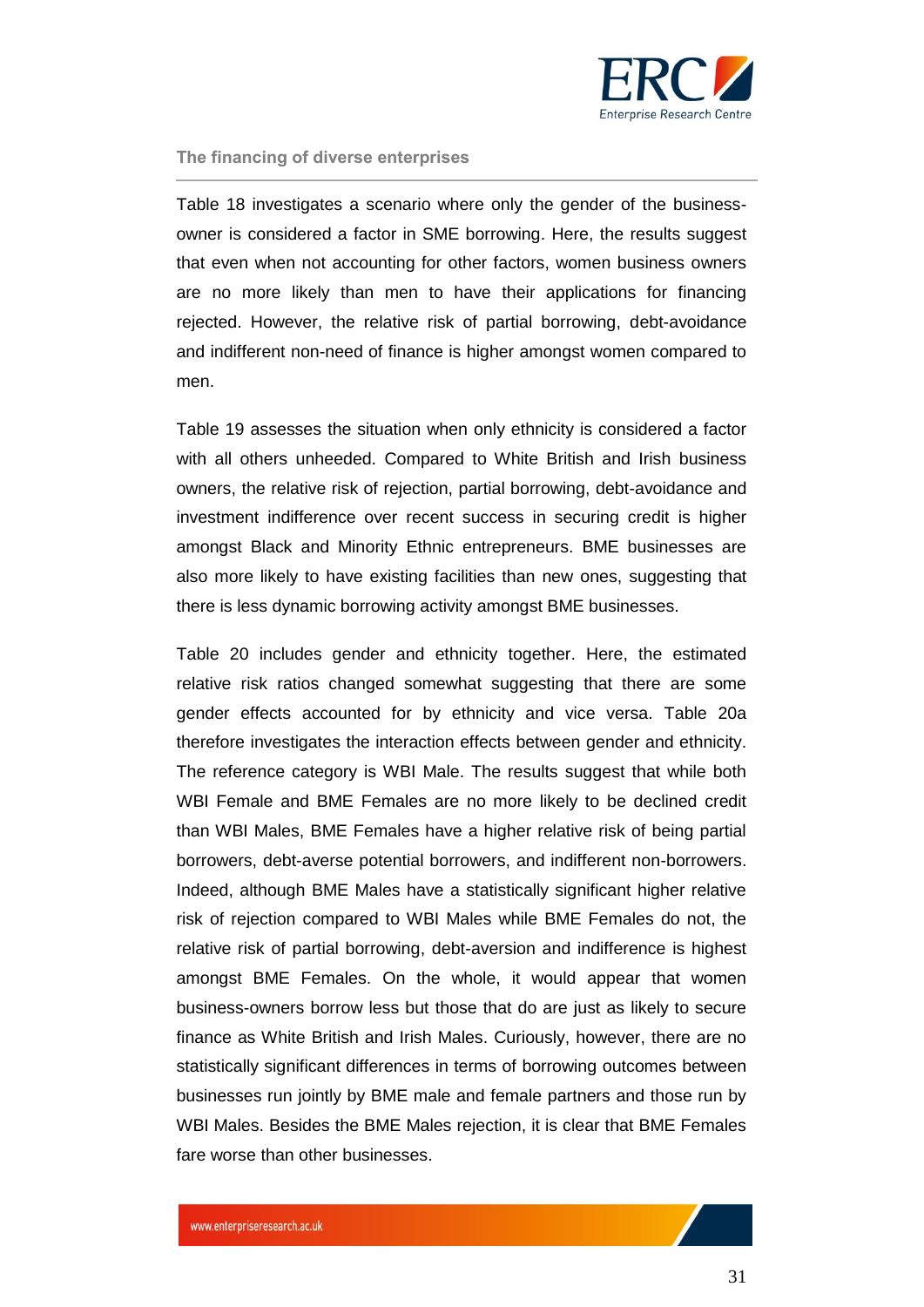

Although there is debate on the meaningfulness of the Pseudo R-Squared estimated in non-linear models, it is worth noting that the Pseudo R-Squared figure of 0.003 obtained by regressing borrower type on gender and ethnicity suggests that these two variables do very little (less than half a percentage point) in terms of accounting for the variability of SME borrower types. Given that a relative risk ratio of 1 suggests that the relative risk of being in the category in question and not the base one is the same from the perspective of the variable under consideration, it would appear that even within an estimation with a low goodness of fit, the effect of gender and ethnicity is yet rather small. Thus, the bulk of the variability in finance outcomes may not be a product of gender and ethnicity, and exploring the effect of other factors may be more illuminating.

As noted earlier, prior studies have found that structural factors, such as the sector in which the firm operates, play a larger role in determining borrowing success than does ethnicity and gender. Table 21 controls for sector (and the reference category is agriculture). On the whole, with the exception of manufacturing, firms in non-agricultural sectors appear to have significantly higher relative risks of being in a disfavoured borrower category versus the new/renewed borrowers group relative to firms in the agricultural sector. Rather curiously, this includes the indifferent group where non-borrowing is attributable to non-need of investment. This suggests that relative to other sectors the agricultural sector may not be as inert in terms of investment as may be casually perceived, in part because agricultural businesses may have a higher diversity of operations, including for example, some form of food processing and other complementary businesses such as farm shops, than other sectors.

More importantly, even after controlling for sector, a significant ethnicity effect remains for BME Males in terms of rejection, as well as BMEs and WBI Females in terms of partial borrowing, debt-avoidance and investment indifference. Indeed, given the attention in the literature to the role of structure in determining finance outcomes, it is worth considering the distribution of gender and ethnicity across industry sectors. In line with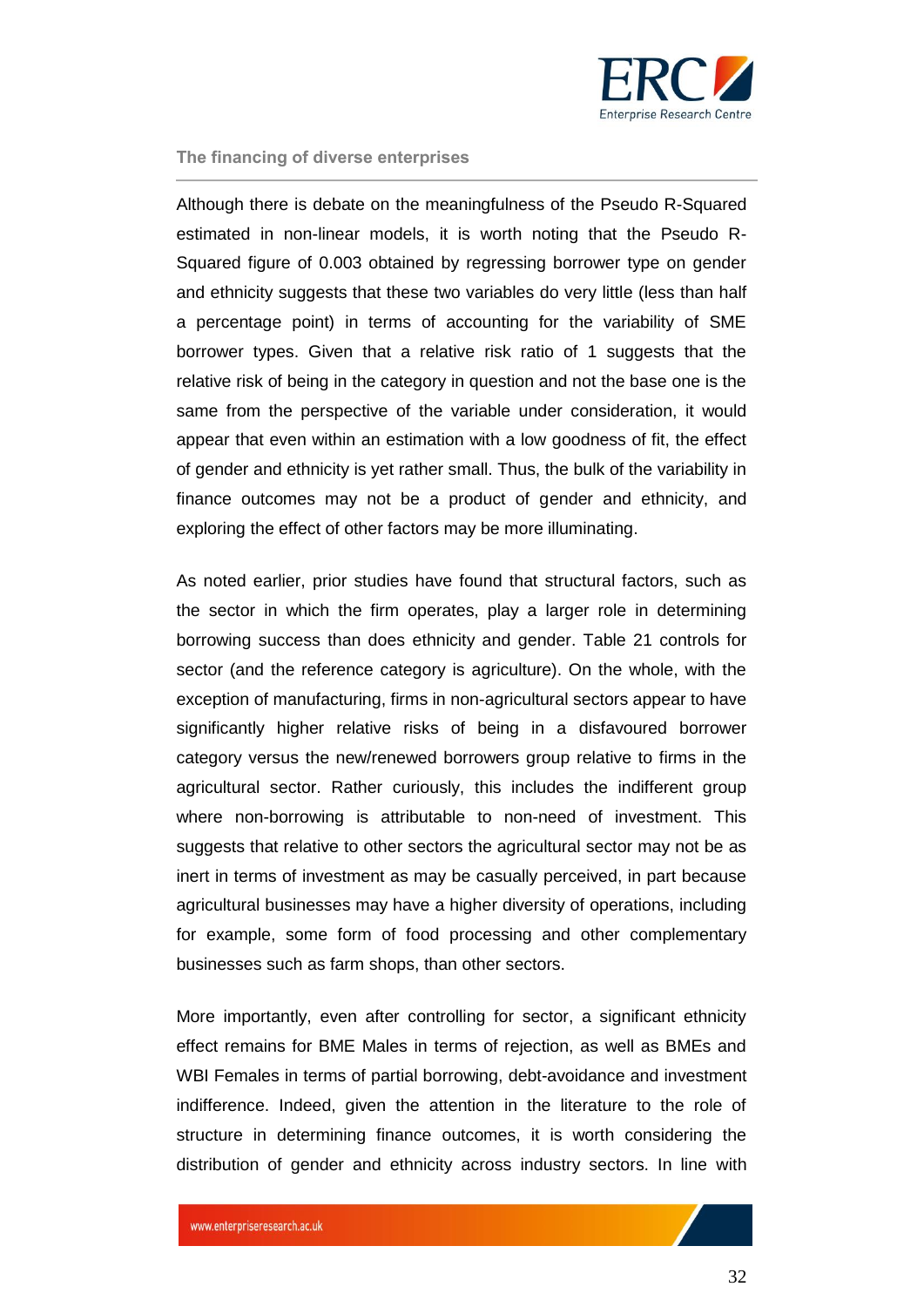

other studies that have demonstrated the sectoral distribution of male- and female-led firms, within the SME Finance Monitor dataset male-led firms are over-represented in manufacturing, wholesale & retail and transport, storage & communications, while women-led firms are over-represented in hotel & restaurants and health and other social and personal services. Again as expected, SMEs jointly led by men and women, often family enterprises, are substantially more likely to occur within the agriculture and hotel & restaurants sectors. Similarly, it has been well established by prior studies that EMBs are typically clustered in a narrow range of fiercely competitive market sectors. The SME Finance Monitor dataset also reflects this, with an over-representation of the ethnic minority enterprises within the hotel & restaurant sector, transport, storage & communications, and health and social services.

Controlling for firm size in Table 22 (reference category: firms with no employees), the relative risk of partial borrowing over new/renewed borrowing success among WBI Females relative to WBI males is no longer significant and debt-aversion and non-need is quite low. For BME females, investment indifference also abates although partial borrowing and debtaversion remains significant. The effect of gender is considerably diminished once firm size is controlled for. Overall, the relative risk that firms with employees fall in the disfavoured borrowing categories is significantly lower relative to merely self-employing enterprises. For BME Male enterprises, however, the highly significant relative risk of rejection, partial borrowing, debt-aversion and indifference persists.

A further factor likely to influence borrowing outcomes is having a formal written business plan, without which the likelihood of securing bank credit is minimal. Given the uncertainty surrounding small ventures, especially in the prevailing economic climate, a written business plan may be viewed as necessary for effective small business management. However, as business plans have become a more conventional and expected part of small business management (about half of the sampled firms have one) their differential beneficial effect across firms may have diminished, such that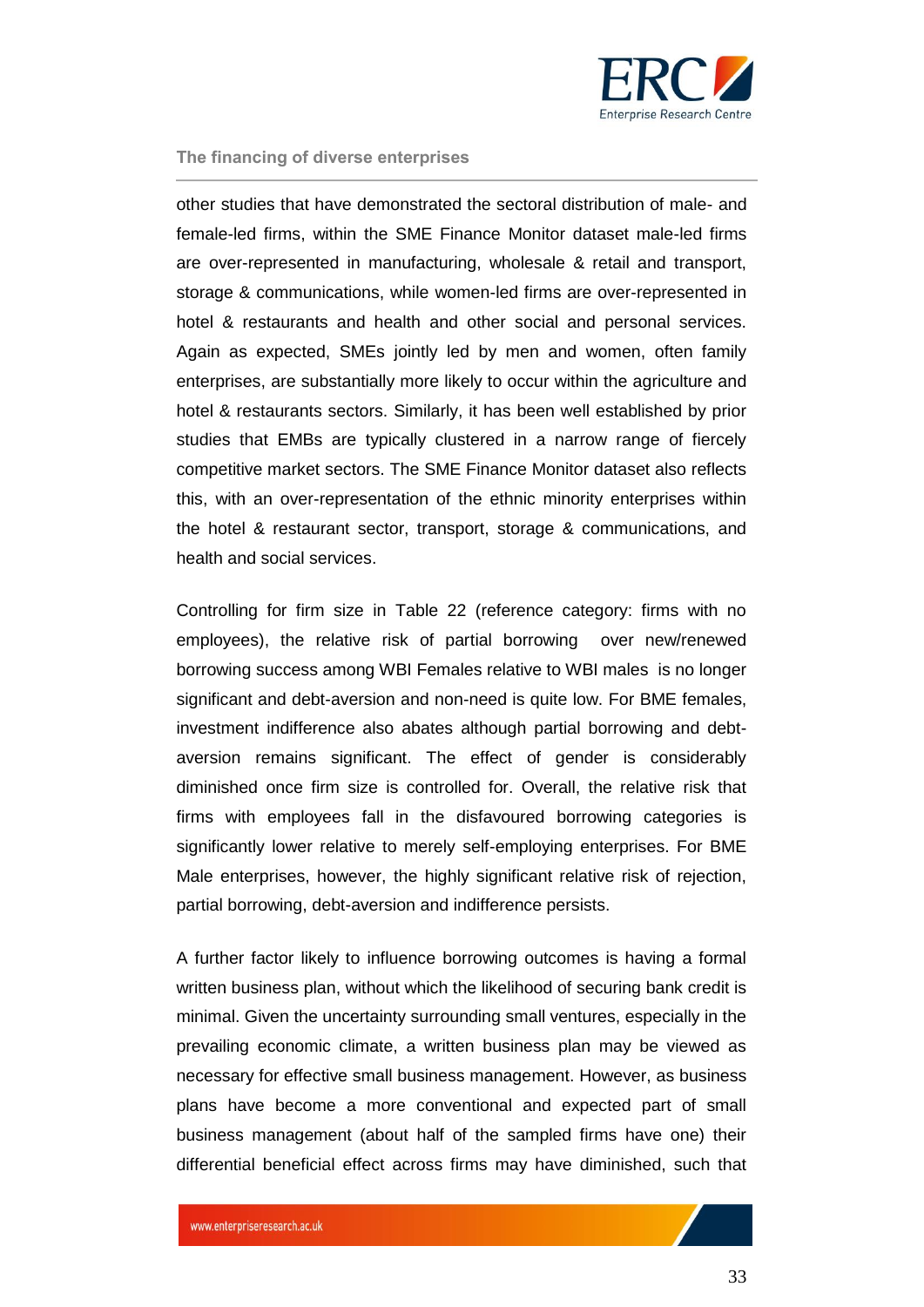

only marginal benefits accrue to a business plan per se. Nevertheless, controlling for the use of a formal business plan (Table 23) appears to lower the effects of ethnicity.

Table 24 accounts for firm age, the effect of which is to eliminate the significant gender effect among WBI Females in the disfavoured groups and indeed to suggest that WBI female-led firms may have lower relative risks of being declined over finding favour with banks relative to WBI maleled firms once ethnicity, sector, size, age and the use of a business plan are accounted for. Including these additional factors reduces BME firms' funding setbacks further. Moreover, as may be expected, the relative risk that small firms' fall in disfavoured borrowing categories over new/renewed borrowing successes is lower for older firms relative to new firms under a year old.

The legal status of ownership (Table 24) accounts for further borrower variability among small firms, albeit to a lower degree than other variables. While accounting for all the previously discussed factors, partnerships, limited liability partnerships and limited liability companies appear to be no different from sole proprietorships in terms of the relative risk of being recently declined or having partial borrowing demands versus being a new/renewed borrower. However, sole proprietorships have higher relative risks of being debt-averse or indifferent, and are less likely to have existing credit facilities compared to limited companies

Table 25 finds some minor regional differences amongst SMEs in the UK. Only Wales and London are significantly different from Scotland. However, the relative risk of rejection amongst BME Males compared to WBI Males is no longer statistically significant. This suggests that some ethnicity effects are captured by minor regional differences. Minor temporal differences between the different survey waves in 2012 and 2013 are also detected (Table 26).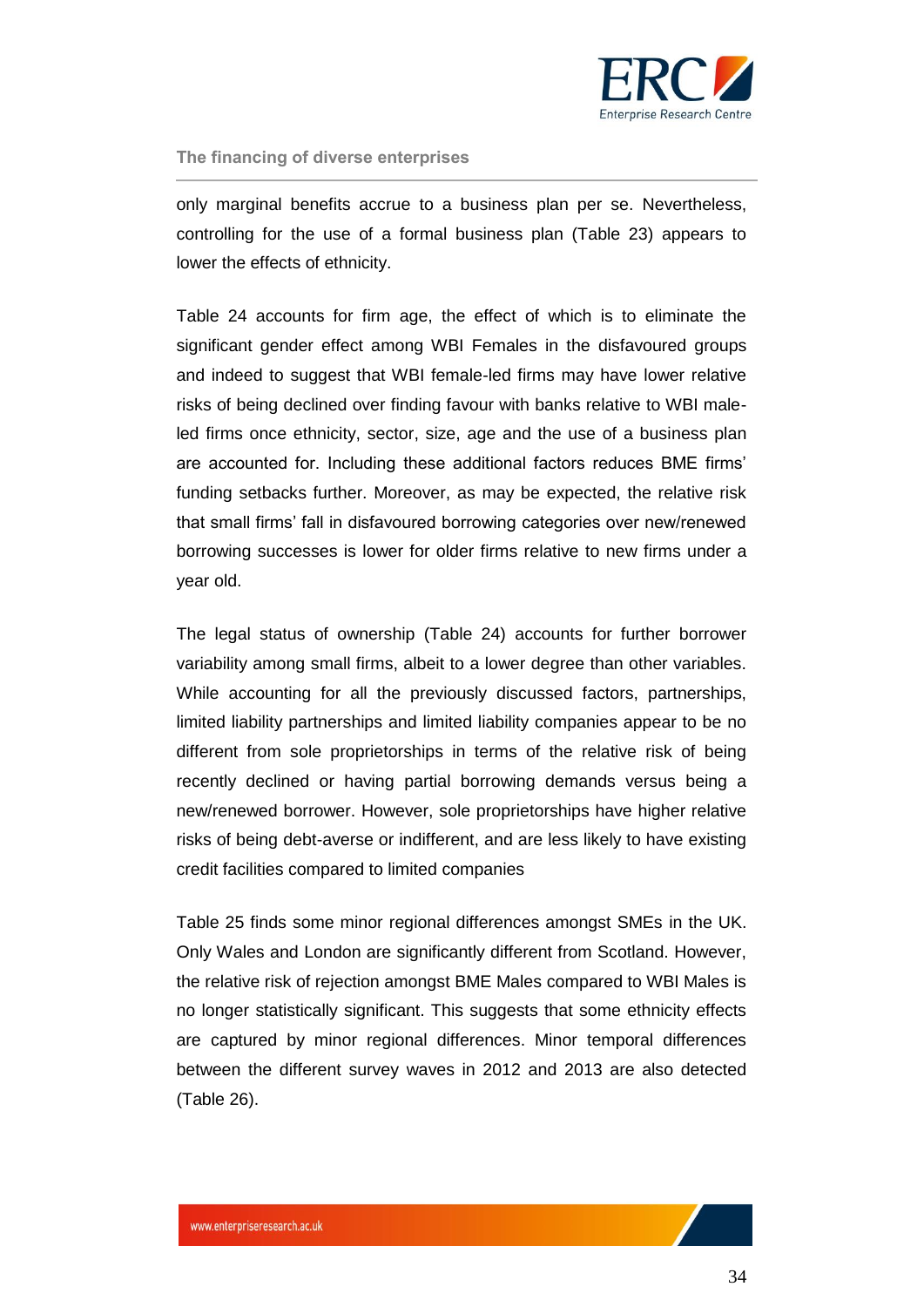

Table 27 accounts for risk and managerial capacity indicators. A poor credit record observed as having County Court Judgments (CCJs), Time To Pay (TTP) arrangements with HM Revenue and Customs department and having had missed loan repayments, bounced cheques and other missed payments as self-reported by respondents, is significantly associated with rejection. SMEs unable to arrange trade credit are also significantly likely to have their credit applications declined. Once these factors are accounted for, the residual effect attributable to independent risk ratings per se for the relative risk of rejection is not statistically significant. However, more risky firms, as graded by rating agencies, are more likely to be partial borrowers and debt-averse suggesting a case of efficient self-rationing. Nevertheless, a more risky SME is less likely to be indifferent than be successful in securing credit than a less risky firm. Risky firms that are investment active are still able to secure bank credit.

In terms of human capital and managerial capacity, firms whose owners have vocational qualifications, professional qualifications or a university degree appear to have unfulfilled investment needs for which they have not sought credit as do firms that indicate they intend to grow significantly in the coming year. However, firms with a financial professional in charge of business finances are significantly less likely to be rejected, to be partial borrowers and to be indifferent. While these human capital and risk factors are important, residual ethnicity effects remain with regard to the relative risk of partial borrowing, or a debt-aversion and investment indifference as compared to borrowing success for BME Males and Females over WBI Males.

Assessments of robustness found that the model was not undermined by issues of multi-collinearity. In all the estimations, standard errors were clustered using the weighting variable reported in the dataset.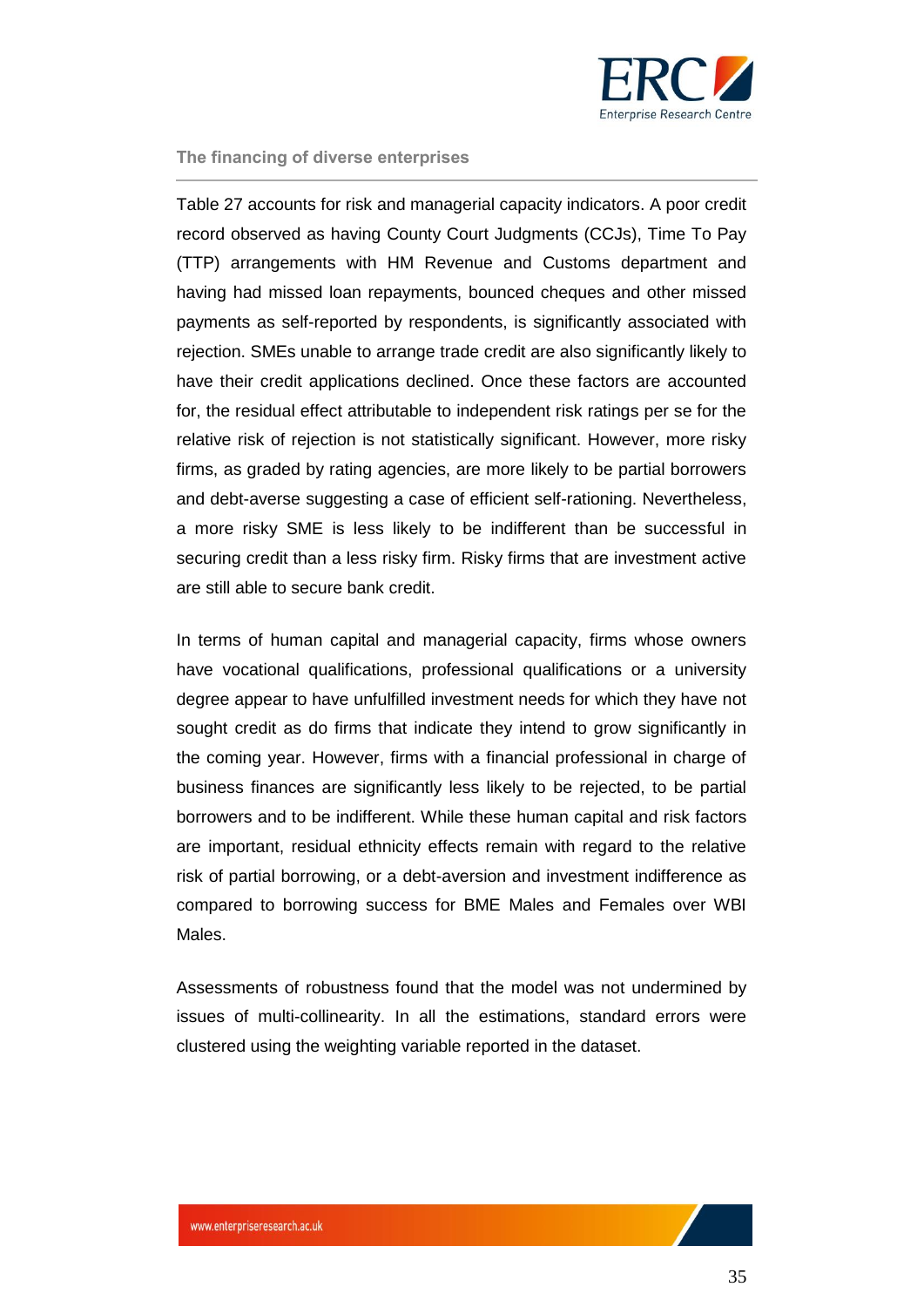

| <b>VARIABLES</b>              | Existing<br><b>Borrowers</b> | Newly Declined<br><b>Borrowers</b> | Partial<br><b>Borrowers</b> | Potential (Debt-<br>averse)<br><b>Borrowers</b> | Indifferent<br>(No need) Non-<br><b>Borrowers</b> |  |  |  |
|-------------------------------|------------------------------|------------------------------------|-----------------------------|-------------------------------------------------|---------------------------------------------------|--|--|--|
| Constant                      | $1.117***$<br>(0.020)        | $0.112***$<br>(0.004)              | $0.306***$<br>(0.008)       | $0.706***$<br>(0.020)                           | $1.770***$<br>(0.033)                             |  |  |  |
| Observations                  | 44.950                       | 44.950                             | 44.950                      | 44.950                                          | 44,950                                            |  |  |  |
| Pseudo R-<br>squared          | 0.000                        | 0.000                              | 0.000                       | 0.000                                           | 0.000                                             |  |  |  |
| Robust seeform in parentheses |                              |                                    |                             |                                                 |                                                   |  |  |  |

## **Table 17: Factors Determining Small Firm Borrowing (Intercept only)**

Robust seeform in parentheses

\*\*\* p<0.01, \*\* p<0.05, \* p<0.1

## **Table 18: The effect of gender on small firm borrowing**

| <b>VARIABLES</b>     | Existing<br><b>Borrowers</b> | Newly<br>Declined<br><b>Borrowers</b> | Partial<br><b>Borrowers</b> | Potential<br>(Debt-<br>averse)<br><b>Borrowers</b> | Indifferent<br>(No need) Non-<br><b>Borrowers</b> |
|----------------------|------------------------------|---------------------------------------|-----------------------------|----------------------------------------------------|---------------------------------------------------|
| Female               | 0.980                        | 0.989                                 | $1.191***$                  | 1.366***                                           | $1.351***$                                        |
|                      | (0.041)                      | (0.092)                               | (0.070)                     | (0.063)                                            | (0.050)                                           |
| Equal partners       | $0.704***$                   | $0.407***$                            | 0.863                       | $0.769***$                                         | $0.670***$                                        |
|                      | (0.057)                      | (0.099)                               | (0.101)                     | (0.073)                                            | (0.051)                                           |
|                      |                              |                                       |                             |                                                    |                                                   |
| Observations         | 44,950                       | 44,950                                | 44,950                      | 44.950                                             | 44,950                                            |
| Pseudo R-<br>squared | 0.001                        | 0.001                                 | 0.001                       | 0.001                                              | 0.001                                             |
| Model p-value        | 0.000                        | 0.000                                 | 0.000                       | 0.000                                              | 0.000                                             |
|                      |                              |                                       | .                           |                                                    |                                                   |

Robust seeform in parentheses \*\*\* p<0.01, \*\* p<0.05, \* p<0.1

### **Table 19: The effect of ethnicity on small firm borrowing**

| <b>VARIABLES</b>     | Existing<br><b>Borrowers</b> | Newly<br>Declined<br><b>Borrowers</b> | Partial<br><b>Borrowers</b>                | Potential<br>(Debt-averse)<br><b>Borrowers</b> | Indifferent<br>(No need) Non-<br><b>Borrowers</b> |
|----------------------|------------------------------|---------------------------------------|--------------------------------------------|------------------------------------------------|---------------------------------------------------|
| Minority Ethnic      | 1.356***<br>(0.098)          | $1.597***$<br>(0.287)                 | $1.371***$<br>(0.113)                      | $1.664***$<br>(0.118)                          | 1.466***<br>(0.094)                               |
| Observations         | 24,933                       | 24,933                                | 24,933                                     | 24,933                                         | 24,933                                            |
| Pseudo R-<br>squared | 0.001                        | 0.001                                 | 0.001                                      | 0.001                                          | 0.001                                             |
| Model p-value        | 0.000                        | 0.000                                 | 0.000<br>Deletted and case in monocleaners | 0.000                                          | 0.000                                             |

Robust seeform in parentheses \*\*\* p<0.01, \*\* p<0.05, \* p<0.1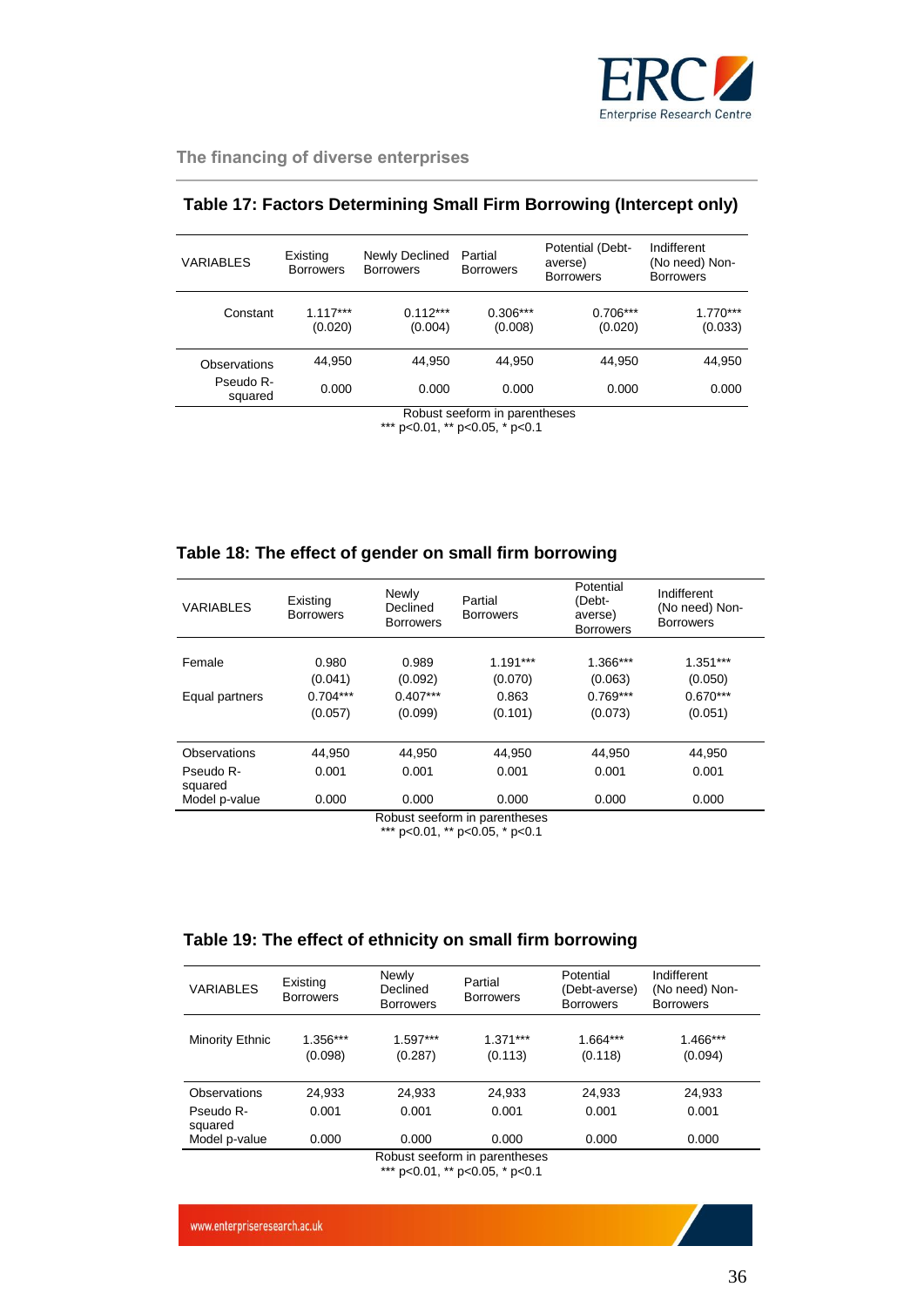

|                       | Existing         | Newly                        | Partial                       | Potential (Debt-            | Indifferent                |
|-----------------------|------------------|------------------------------|-------------------------------|-----------------------------|----------------------------|
| <b>VARIABLES</b>      | <b>Borrowers</b> | Declined<br><b>Borrowers</b> | <b>Borrowers</b>              | averse)<br><b>Borrowers</b> | (No need)<br>Non-Borrowers |
|                       |                  |                              |                               |                             |                            |
| Female                | $0.815***$       | 0.829                        | $1.240***$                    | $1.446***$                  | 1.292***                   |
|                       | (0.052)          | (0.140)                      | (0.086)                       | (0.080)                     | (0.066)                    |
| <b>Equal Partners</b> | $0.617***$       | $0.335**$                    | $0.786*$                      | $0.749***$                  | $0.642***$                 |
|                       | (0.074)          | (0.152)                      | (0.107)                       | (0.083)                     | (0.070)                    |
| Minority              | $1.340***$       | $1.572**$                    | $1.375***$                    | 1.676***                    | 1.468***                   |
| ethnic                |                  |                              |                               |                             |                            |
|                       | (0.097)          | (0.283)                      | (0.113)                       | (0.119)                     | (0.095)                    |
|                       |                  |                              |                               |                             |                            |
| <b>Observations</b>   | 24,933           | 24,933                       | 24,933                        | 24,933                      | 24,933                     |
| Pseudo R-             | 0.003            | 0.003                        | 0.003                         | 0.003                       | 0.003                      |
| squared               |                  |                              |                               |                             |                            |
| Model p-value         | 0.000            | 0.000                        | 0.000                         | 0.000                       | 0.000                      |
|                       |                  |                              | Robust seeform in parentheses |                             |                            |
|                       |                  |                              | $***$ 0.04 $***$ 0.05 $*$ 0.4 |                             |                            |

## **Table 20: The effect of gender and ethnicity on small firm borrowing**

\*\*\* p<0.01, \*\* p<0.05, \* p<0.1

## **Table 20a: The interaction effect of gender and ethnicity on small firm borrowing**

| <b>VARIABLES</b>     | Existing<br><b>Borrowers</b> | Newly<br>Declined<br><b>Borrowers</b> | Partial<br><b>Borrowers</b> | Potential (Debt-<br>averse) Borrowers | Indifferent<br>(No need) Non-<br><b>Borrowers</b> |
|----------------------|------------------------------|---------------------------------------|-----------------------------|---------------------------------------|---------------------------------------------------|
| <b>WBI Female</b>    | $0.828***$                   | 0.845                                 | 1.208***                    | $1.427***$                            | 1.306***                                          |
|                      | (0.054)                      | (0.151)                               | (0.088)                     | (0.083)                               | (0.070)                                           |
| <b>WBI Partners</b>  | $0.628***$                   | $0.299**$                             | 0.819                       | $0.763**$                             | $0.648***$                                        |
|                      | (0.077)                      | (0.152)                               | (0.112)                     | (0.087)                               | (0.072)                                           |
| <b>BME Male</b>      | $1.374***$                   | $1.591**$                             | $1.340***$                  | 1.656***                              | 1.502***                                          |
|                      | (0.106)                      | (0.299)                               | (0.122)                     | (0.129)                               | (0.104)                                           |
| <b>BME Female</b>    | 0.970                        | 1.115                                 | $2.052***$                  | $2.623***$                            | 1.764***                                          |
|                      | (0.213)                      | (0.588)                               | (0.424)                     | (0.436)                               | (0.285)                                           |
| <b>BME Partners</b>  | 0.679                        | 0.975                                 | 0.563                       | 0.973                                 | 0.847                                             |
|                      | (0.281)                      | (1.013)                               | (0.321)                     | (0.357)                               | (0.298)                                           |
|                      |                              |                                       |                             |                                       |                                                   |
| Observations         | 24,933                       | 24.933                                | 24,933                      | 24,933                                | 24,933                                            |
| Pseudo R-<br>squared | 0.003                        | 0.003                                 | 0.003                       | 0.003                                 | 0.003                                             |
| Model p-value        | 0.000                        | 0.000                                 | 0.000                       | 0.000                                 | 0.000                                             |

Robust seeform in parentheses \*\*\* p<0.01, \*\* p<0.05, \* p<0.1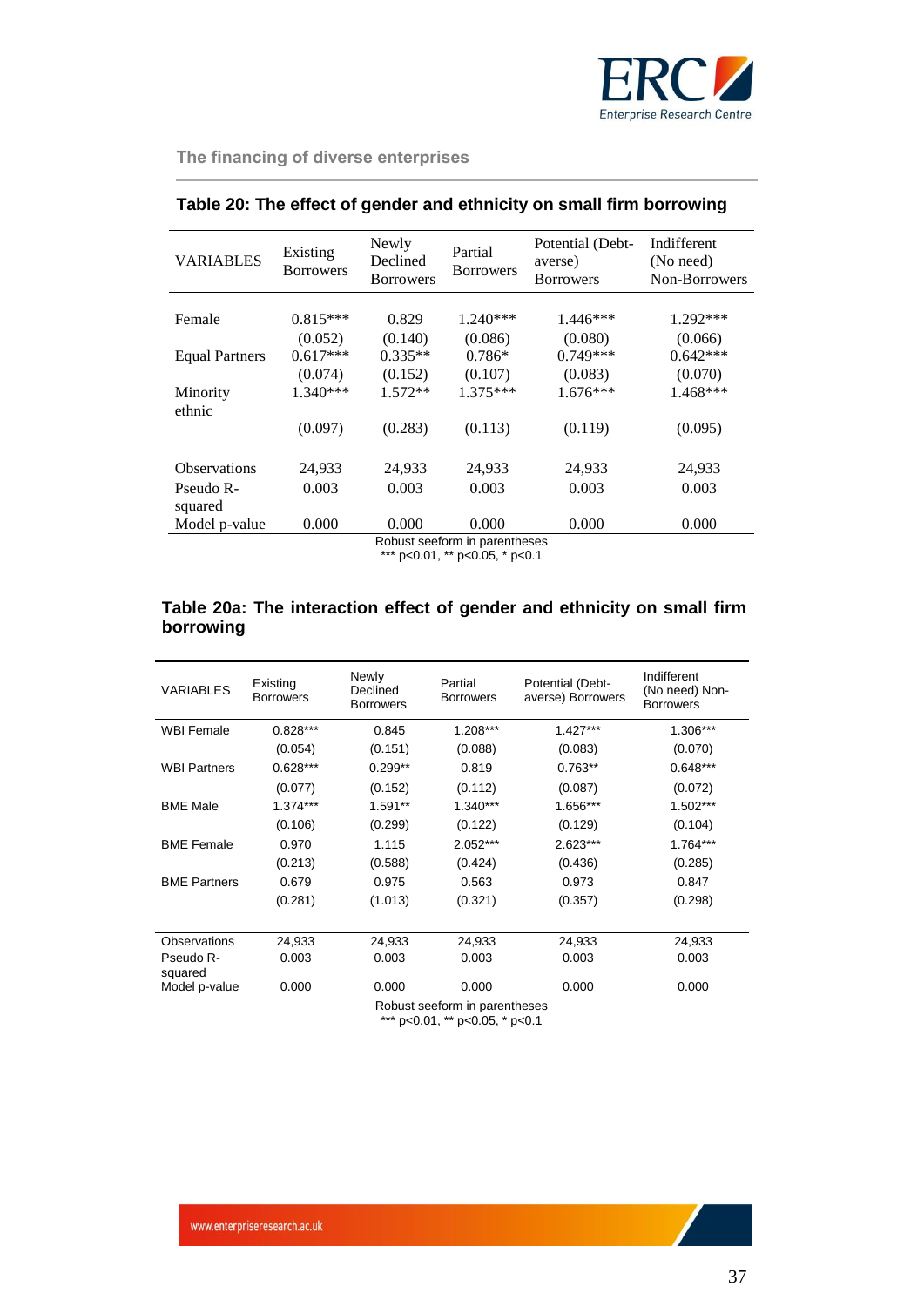

| <b>VARIABLES</b>     | Existing<br><b>Borrowers</b> | Newly<br>Declined<br><b>Borrowers</b> | Partial<br><b>Borrowers</b> | Potential<br>(Debt-<br>averse)<br><b>Borrowers</b> | Indifferent<br>(No need)<br>Non-<br><b>Borrowers</b> |
|----------------------|------------------------------|---------------------------------------|-----------------------------|----------------------------------------------------|------------------------------------------------------|
| <b>WBI Female</b>    | $0.807***$                   | 0.844                                 | $1.222***$                  | 1.405***                                           | 1.228***                                             |
|                      | (0.054)                      | (0.153)                               | (0.091)                     | (0.082)                                            | (0.067)                                              |
| <b>WBI Partners</b>  | $0.706***$                   | $0.315**$                             | 0.841                       | $0.762**$                                          | $0.680***$                                           |
|                      | (0.086)                      | (0.162)                               | (0.114)                     | (0.085)                                            | (0.073)                                              |
| <b>BME Male</b>      | $1.304***$                   | $1.514**$                             | 1.295***                    | 1.610***                                           | $1.442***$                                           |
|                      | (0.101)                      | (0.290)                               | (0.119)                     | (0.125)                                            | (0.100)                                              |
| <b>BME Female</b>    | 0.916                        | 1.114                                 | 2.098***                    | 2.592***                                           | $1.611***$                                           |
|                      | (0.203)                      | (0.590)                               | (0.435)                     | (0.433)                                            | (0.263)                                              |
| <b>BME Partners</b>  | 0.693                        | 0.971                                 | 0.564                       | 0.932                                              | 0.808                                                |
|                      | (0.287)                      | (1.021)                               | (0.321)                     | (0.337)                                            | (0.284)                                              |
| Manufacturing        | 2.682***                     | 1.292                                 | 1.151                       | $0.743**$                                          | 1.463***                                             |
|                      | (0.308)                      | (0.396)                               | (0.148)                     | (0.087)                                            | (0.151)                                              |
| Wholesale/Retail     | 2.006***                     | 2.245***                              | $1.717***$                  | $1.447***$                                         | 1.685***                                             |
|                      | (0.204)                      | (0.568)                               | (0.184)                     | (0.146)                                            | (0.159)                                              |
| Hotel/Restaurants    | $2.142***$                   | 2.987***                              | 2.265***                    | 1.869***                                           | 1.898***                                             |
|                      | (0.256)                      | (0.877)                               | (0.280)                     | (0.214)                                            | (0.200)                                              |
| Trans/Comms          | 2.309***                     | 2.685***                              | 1.790***                    | 1.563***                                           | 1.700***                                             |
|                      | (0.274)                      | (0.785)                               | (0.242)                     | (0.186)                                            | (0.184)                                              |
| Estates/prof servs   | 2.322***                     | 1.891**                               | 1.355**                     | 1.454***                                           | 1.907***                                             |
|                      | (0.254)                      | (0.534)                               | (0.161)                     | (0.163)                                            | (0.196)                                              |
| Health/soc servs     | $2.371***$                   | 1.683*                                | 1.194                       | $1.226**$                                          | 2.112***                                             |
|                      | (0.247)                      | (0.476)                               | (0.138)                     | (0.121)                                            | (0.202)                                              |
| Observations         | 24,933                       | 24,933                                | 24,933                      | 24,933                                             | 24,933                                               |
| Pseudo R-<br>squared | 0.009                        | 0.009                                 | 0.009                       | 0.009                                              | 0.009                                                |
| Model p-value        | 0.000                        | 0.000                                 | 0.000                       | 0.000                                              | 0.000                                                |

## **Table 21: The interaction effect of gender and ethnicity on small firm borrowing (controlling for sector)**

Robust seeform in parentheses

\*\*\* p<0.01, \*\* p<0.05, \* p<0.1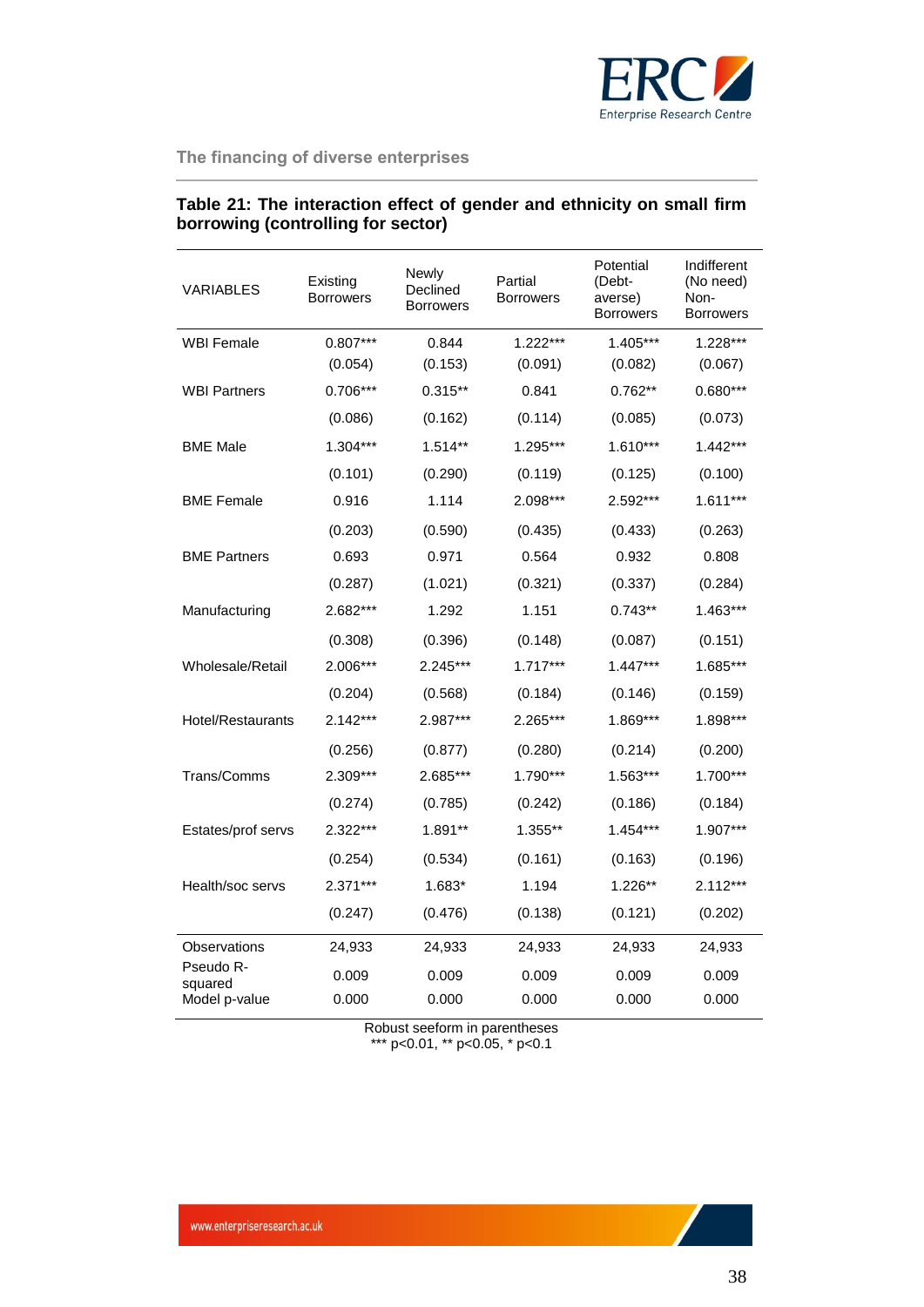

| <b>VARIABLES</b>     | Existing<br><b>Borrowers</b> | Newly Declined<br><b>Borrowers</b> | Partial<br><b>Borrowers</b> | Potential<br>(Debt-<br>averse)<br><b>Borrowers</b> | Indifferent<br>(No need)<br>Non-<br><b>Borrowers</b> |
|----------------------|------------------------------|------------------------------------|-----------------------------|----------------------------------------------------|------------------------------------------------------|
| <b>WBI Female</b>    | $0.869**$                    | 0.745                              | 1.063                       | $1.137**$                                          | $1.113*$                                             |
|                      | (0.058)                      | (0.136)                            | (0.079)                     | (0.069)                                            | (0.062)                                              |
| <b>WBI Partners</b>  | $0.744**$                    | $0.294**$                          | $0.751**$                   | $0.792**$                                          | $0.715***$                                           |
|                      | (0.091)                      | (0.151)                            | (0.103)                     | (0.090)                                            | (0.077)                                              |
| <b>BME Male</b>      | $1.292***$                   | $1.545**$                          | 1.345***                    | $1.724***$                                         | $1.504***$                                           |
|                      | (0.101)                      | (0.297)                            | (0.123)                     | (0.136)                                            | (0.105)                                              |
| <b>BME Female</b>    | 0.966                        | 0.993                              | 1.843***                    | 2.175***                                           | 1.489**                                              |
|                      | (0.217)                      | (0.526)                            | (0.382)                     | (0.367)                                            | (0.245)                                              |
| <b>BME Partners</b>  | 0.710                        | 0.968                              | 0.542                       | 0.993                                              | 0.857                                                |
|                      | (0.295)                      | (1.022)                            | (0.317)                     | (0.385)                                            | (0.310)                                              |
| Manufacturing        | 2.213***                     | 1.870**                            | 1.680***                    | $1.372***$                                         | 1.977***                                             |
|                      | (0.250)                      | (0.584)                            | (0.213)                     | (0.153)                                            | (0.202)                                              |
| Wholesale/Retail     | $1.812***$                   | 2.625***                           | 2.025***                    | $1.749***$                                         | 1.846***                                             |
|                      | (0.180)                      | (0.666)                            | (0.218)                     | (0.166)                                            | (0.165)                                              |
| Hotel/Restaurants    | 1.792***                     | 4.100***                           | 3.094***                    | $3.240***$                                         | $2.510***$                                           |
|                      | (0.213)                      | (1.218)                            | (0.397)                     | (0.378)                                            | (0.260)                                              |
| Trans/Comms          | $2.031***$                   | 3.324***                           | 2.248***                    | 2.048***                                           | 1.940***                                             |
|                      | (0.236)                      | (0.973)                            | (0.305)                     | (0.233)                                            | (0.202)                                              |
| Estates/prof servs   | 2.075***                     | 2.266***                           | $1.637***$                  | 1.878***                                           | $2.174***$                                           |
|                      | (0.222)                      | (0.638)                            | (0.193)                     | (0.191)                                            | (0.211)                                              |
| Health/soc servs     | 1.972***                     | 2.337***                           | 1.683***                    | $2.135***$                                         | 2.789***                                             |
|                      | (0.204)                      | (0.664)                            | (0.199)                     | (0.211)                                            | (0.263)                                              |
| 1-9 employees        | $1.205**$                    | $0.723*$                           | $0.829**$                   | $0.381***$                                         | $0.459***$                                           |
|                      | (0.106)                      | (0.129)                            | (0.071)                     | (0.028)                                            | (0.032)                                              |
| 10-49 employees      | $1.734***$                   | $0.383***$                         | $0.471***$                  | $0.126***$                                         | $0.298***$                                           |
|                      | (0.150)                      | (0.070)                            | (0.040)                     | (0.010)                                            | (0.020)                                              |
| 50-99 employees      | 1.958***                     | $0.244***$                         | $0.234***$                  | $0.082***$                                         | $0.274***$                                           |
|                      | (0.195)                      | (0.065)                            | (0.029)                     | (0.008)                                            | (0.024)                                              |
| 100-249              | 1.834***                     | $0.201***$                         | $0.189***$                  | $0.054***$                                         | $0.232***$                                           |
| employees            | (0.210)                      | (0.077)                            | (0.034)                     | (0.008)                                            | (0.023)                                              |
| Over 250             | $1.847***$                   | 0.487                              | $0.120***$                  | $0.054***$                                         | $0.218***$                                           |
| employees            | (0.318)                      | (0.213)                            | (0.044)                     | (0.013)                                            | (0.038)                                              |
| Observations         | 24,933                       | 24,933                             | 24,933                      | 24,933                                             | 24,933                                               |
| Pseudo R-<br>squared | 0.050                        | 0.050                              | 0.050                       | 0.050                                              | 0.050                                                |
| Model p-value        | 0.000                        | 0.000                              | 0.000                       | 0.000                                              | 0.000                                                |

## **Table 22: The interaction effect of gender and ethnicity on small firm borrowing (controlling for sector and size)**

Robust seeform in parentheses

\*\*\* p<0.01, \*\* p<0.05, \* p<0.1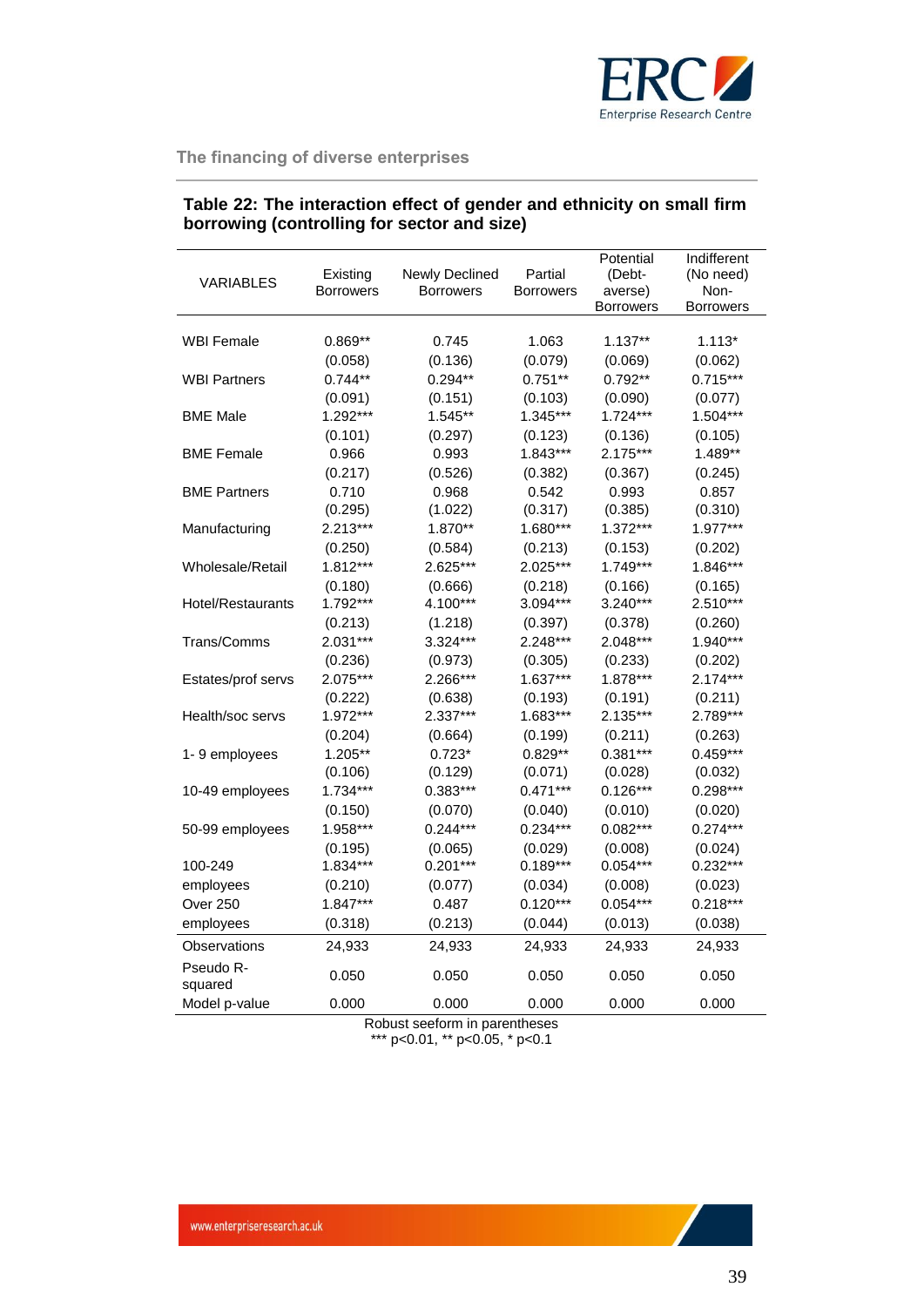

| <b>VARIABLES</b>         | Existing<br><b>Borrowers</b> | Newly<br>Declined<br><b>Borrowers</b> | Partial<br><b>Borrowers</b> | Potential<br>(Debt-averse)<br><b>Borrowers</b> | Indifferent<br>(No need)<br>Non-<br>Borrowers |
|--------------------------|------------------------------|---------------------------------------|-----------------------------|------------------------------------------------|-----------------------------------------------|
|                          |                              |                                       |                             |                                                |                                               |
| <b>WBI Female</b>        | $0.869**$                    | 0.742                                 | 1.061                       | 1.135**                                        | $1.114*$                                      |
|                          | (0.058)                      | (0.135)                               | (0.079)                     | (0.069)                                        | (0.062)                                       |
| <b>WBI Partners</b>      | $0.744**$                    | $0.295**$                             | $0.754**$                   | $0.793**$                                      | $0.712***$                                    |
|                          | (0.091)                      | (0.152)                               | (0.104)                     | (0.090)                                        | (0.077)                                       |
| <b>BME Male</b>          | $1.294***$                   | $1.520**$                             | $1.331***$                  | $1.718***$                                     | 1.525***                                      |
|                          | (0.101)                      | (0.293)                               | (0.122)                     | (0.135)                                        | (0.107)                                       |
| <b>BME Female</b>        | 0.967                        | 0.979                                 | 1.823***                    | 2.165***                                       | 1.506**                                       |
|                          | (0.217)                      | (0.518)                               | (0.378)                     | (0.366)                                        | (0.247)                                       |
| <b>BME Partners</b>      | 0.713                        | 0.933                                 | 0.528                       | 0.986                                          | 0.884                                         |
|                          | (0.297)                      | (0.982)                               | (0.307)                     | (0.381)                                        | (0.321)                                       |
| Manufacturing            | 2.219***                     | 1.828*                                | 1.654***                    | 1.367***                                       | 2.017***                                      |
|                          | (0.251)                      | (0.574)                               | (0.209)                     | (0.153)                                        | (0.208)                                       |
| Wholesale/Retail         | $1.814***$                   | 2.613***                              | 2.017***                    | 1.749***                                       | 1.855***                                      |
|                          | (0.180)                      | (0.665)                               | (0.217)                     | (0.165)                                        | (0.166)                                       |
| <b>Hotel/Restaurants</b> | $1.797***$                   | 4.016***                              | 3.046***                    | 3.230***                                       | 2.556***                                      |
|                          | (0.214)                      | (1.195)                               | (0.391)                     | (0.377)                                        | (0.266)                                       |
| Trans/Comms              | 2.033***                     | 3.305***                              | 2.239***                    | 2.046***                                       | 1.949***                                      |
|                          | (0.236)                      | (0.970)                               | (0.303)                     | (0.233)                                        | (0.204)                                       |
| Estates/prof servs       | 2.087***                     | $2.163***$                            | 1.584***                    | 1.860***                                       | 2.262***                                      |
|                          | (0.224)                      | (0.617)                               | (0.187)                     | (0.190)                                        | (0.221)                                       |
| Health/soc servs         | 1.982***                     | 2.245***                              | 1.635***                    | 2.119***                                       | 2.891***                                      |
|                          | (0.205)                      | (0.643)                               | (0.194)                     | (0.210)                                        | (0.273)                                       |
| 1-9 employees            | $1.210**$                    | 0.696**                               | $0.809**$                   | $0.378***$                                     | $0.473***$                                    |
|                          | (0.107)                      | (0.125)                               | (0.069)                     | (0.028)                                        | (0.033)                                       |
| 10-49 employees          | $1.750***$                   | $0.352***$                            | $0.445***$                  | $0.124***$                                     | $0.319***$                                    |
|                          | (0.152)                      | (0.066)                               | (0.039)                     | (0.010)                                        | (0.022)                                       |
| 50-99 employees          | 1.985***                     | $0.216***$                            | $0.216***$                  | $0.080***$                                     | $0.304***$                                    |
|                          | (0.202)                      | (0.060)                               | (0.027)                     | (0.008)                                        | (0.027)                                       |
| 100-249                  | 1.864***                     | $0.174***$                            | $0.171***$                  | $0.052***$                                     | $0.262***$                                    |
| employees                | (0.218)                      | (0.068)                               | (0.031)                     | (0.008)                                        | (0.027)                                       |
| Over 250                 | 1.880***                     | $0.419*$                              | $0.108***$                  | $0.052***$                                     | $0.249***$                                    |
| employees                | (0.328)                      | (0.188)                               | (0.040)                     | (0.013)                                        | (0.044)                                       |
| <b>Formal Business</b>   | 0.965                        | $1.354**$                             | $1.227***$                  | 1.078*                                         | $0.767***$                                    |
| Plan                     | (0.045)                      | (0.178)                               | (0.067)                     | (0.049)                                        | (0.032)                                       |
| Observations             | 24,933                       | 24,933                                | 24,933                      | 24,933                                         | 24,933                                        |
| Pseudo R-<br>squared     | 0.052                        | 0.052                                 | 0.052                       | 0.052                                          | 0.052                                         |
| Model p-value            | 0.000                        | 0.000                                 | 0.000                       | 0.000                                          | 0.000                                         |

## **Table 23: The interaction effect of gender and ethnicity on small firm borrowing (controlling for sector, size and strategy)**

Robust seeform in parentheses \*\*\* p<0.01, \*\* p<0.05, \* p<0.1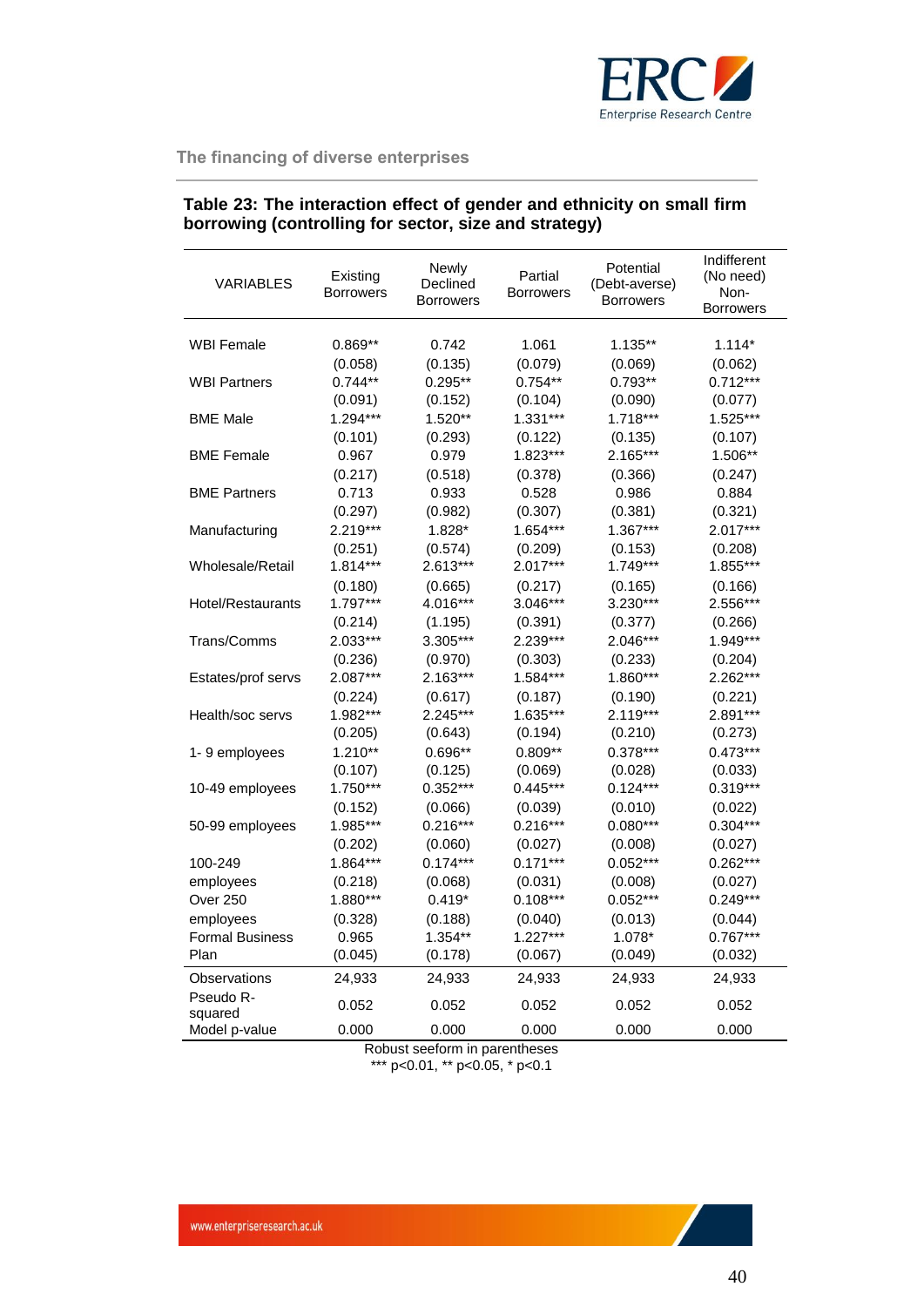

## **Table 24: The interaction effect of gender and ethnicity on small firm borrowing (controlling for sector, size, age and strategy)**

| VARIABLES              | Existing<br><b>Borrowers</b> | Newly<br>Declined             | Partial<br><b>Borrowers</b> | Potential<br>(Debt-<br>averse) | Indifferent<br>(No need)<br>Non- |
|------------------------|------------------------------|-------------------------------|-----------------------------|--------------------------------|----------------------------------|
|                        |                              | <b>Borrowers</b>              |                             | <b>Borrowers</b>               | <b>Borrowers</b>                 |
| <b>WBI Female</b>      | $0.858**$                    | $0.704*$                      | 1.030                       | 1.042                          | 1.086                            |
|                        | (0.057)                      | (0.128)                       | (0.077)                     | (0.064)                        | (0.060)                          |
| <b>WBI Partners</b>    | $0.763**$                    | $0.320**$                     | $0.785*$                    | 0.882                          | $0.735***$                       |
|                        | (0.093)                      | (0.165)                       | (0.108)                     | (0.103)                        | (0.080)                          |
| <b>BME Male</b>        | 1.266***                     | 1.391*                        | 1.268***                    | 1.458***                       | $1.471***$                       |
|                        | (0.099)                      | (0.269)                       | (0.117)                     | (0.118)                        | (0.104)                          |
| <b>BME Female</b>      | 0.928                        | 0.828                         | 1.659**                     | 1.619***                       | 1.397**                          |
|                        | (0.208)                      | (0.439)                       | (0.348)                     | (0.281)                        | (0.233)                          |
| <b>BME Partners</b>    | 0.721                        | 0.991                         | 0.547                       | 1.146                          | 0.906                            |
|                        | (0.299)                      | (1.048)                       | (0.318)                     | (0.424)                        | (0.324)                          |
| Manufacturing          | 2.170***                     | 1.662                         | 1.562***                    | 1.184                          | 1.925***                         |
|                        | (0.245)                      | (0.522)                       | (0.197)                     | (0.126)                        | (0.196)                          |
| Wholesale/Retail       | 1.753***                     | 2.263***                      | 1.866***                    | 1.426***                       | 1.738***                         |
|                        | (0.174)                      | (0.573)                       | (0.201)                     | (0.126)                        | (0.154)                          |
| Hotel/Restaurants      | 1.697***                     | $3.125***$                    | 2.642***                    | $2.277***$                     | 2.268***                         |
|                        | (0.201)                      | (0.931)                       | (0.337)                     | (0.256)                        | (0.233)                          |
| Trans/Comms            | 1.960***                     | 2.800***                      | $2.047***$                  | 1.569***                       | 1.816***                         |
|                        | (0.227)                      | (0.812)                       | (0.275)                     | (0.165)                        | (0.188)                          |
| Estates/prof servs     | 1.996***                     | 1.833**                       | $1.448***$                  | 1.466***                       | 2.108***                         |
|                        | (0.214)                      | (0.522)                       | (0.172)                     | (0.139)                        | (0.203)                          |
| Health/soc servs       | 1.902***                     | 1.882**                       | 1.480***                    | $1.647***$                     | 2.673***                         |
|                        | (0.197)                      | (0.544)                       | (0.175)                     | (0.153)                        | (0.250)                          |
| 1-9 employees          | $1.251**$                    | 0.811                         | 0.898                       | $0.492***$                     | $0.513***$                       |
|                        | (0.110)                      | (0.147)                       | (0.076)                     | (0.035)                        | (0.036)                          |
| 10-49 employees        | 1.895***                     | $0.522***$                    | $0.573***$                  | $0.253***$                     | $0.387***$                       |
|                        | (0.168)                      | (0.106)                       | (0.052)                     | (0.020)                        | (0.028)                          |
| 50-99 employees        | 2.191***                     | $0.350***$                    | $0.290***$                  | $0.187***$                     | $0.381***$                       |
|                        | (0.228)                      | (0.103)                       | (0.038)                     | (0.020)                        | (0.035)                          |
| 100-249                | 2.061***                     | $0.283***$                    | $0.231***$                  | $0.124***$                     | $0.330***$                       |
| employees              | (0.246)                      | (0.115)                       | (0.043)                     | (0.018)                        | (0.034)                          |
| Over 250               | 2.099***                     | 0.703                         | $0.148***$                  | $0.129***$                     | $0.318***$                       |
| employees              | (0.371)                      | (0.326)                       | (0.055)                     | (0.033)                        | (0.056)                          |
| <b>Formal Business</b> | 0.948                        | 1.258*                        | $1.175***$                  | $0.913*$                       | $0.744***$                       |
| Plan                   | (0.044)                      | (0.167)                       | (0.065)                     | (0.042)                        | (0.031)                          |
| Age: $1 - 2$ yrs       | 1.151                        | $0.290***$                    | $0.584**$                   | $0.380***$                     | 0.565***                         |
|                        | (0.324)                      | (0.111)                       | (0.141)                     | (0.077)                        | (0.123)                          |
| Age: $2 - 5$ yrs       | 1.165                        | $0.283***$                    | $0.403***$                  | $0.202***$                     | 0.587***                         |
|                        | (0.301)                      | (0.087)                       | (0.085)                     | (0.036)                        | (0.112)                          |
| Age: $6 - 9$ yrs       | 1.070                        | $0.239***$                    | 0.365***                    | 0.098***                       | $0.462***$                       |
|                        | (0.275)                      | (0.073)                       | (0.077)                     | (0.018)                        | (0.088)                          |
| Age: 10 - 15 yrs       | 1.056                        | $0.182***$                    | $0.277***$                  | $0.076***$                     | $0.379***$                       |
|                        | (0.268)                      | (0.058)                       | (0.058)                     | (0.013)                        | (0.071)                          |
| Age: Over 15 yrs       | 0.918                        | $0.126***$                    | $0.260***$                  | $0.059***$                     | $0.365***$                       |
|                        | (0.232)                      | (0.038)                       | (0.054)                     | (0.010)                        | (0.068)                          |
| Observations           | 24,933                       | 24,933                        | 24,933                      | 24,933                         | 24,933                           |
| Pseudo R-squared       | 0.070                        | 0.070                         | 0.070                       | 0.070                          | 0.070                            |
| Model p-value          | 0.000                        | 0.000                         | 0.000                       | 0.000                          | 0.000                            |
|                        |                              | Robust seeform in narentheses |                             |                                |                                  |

Robust seeform in parentheses \*\*\* p<0.01, \*\* p<0.05, \* p<0.1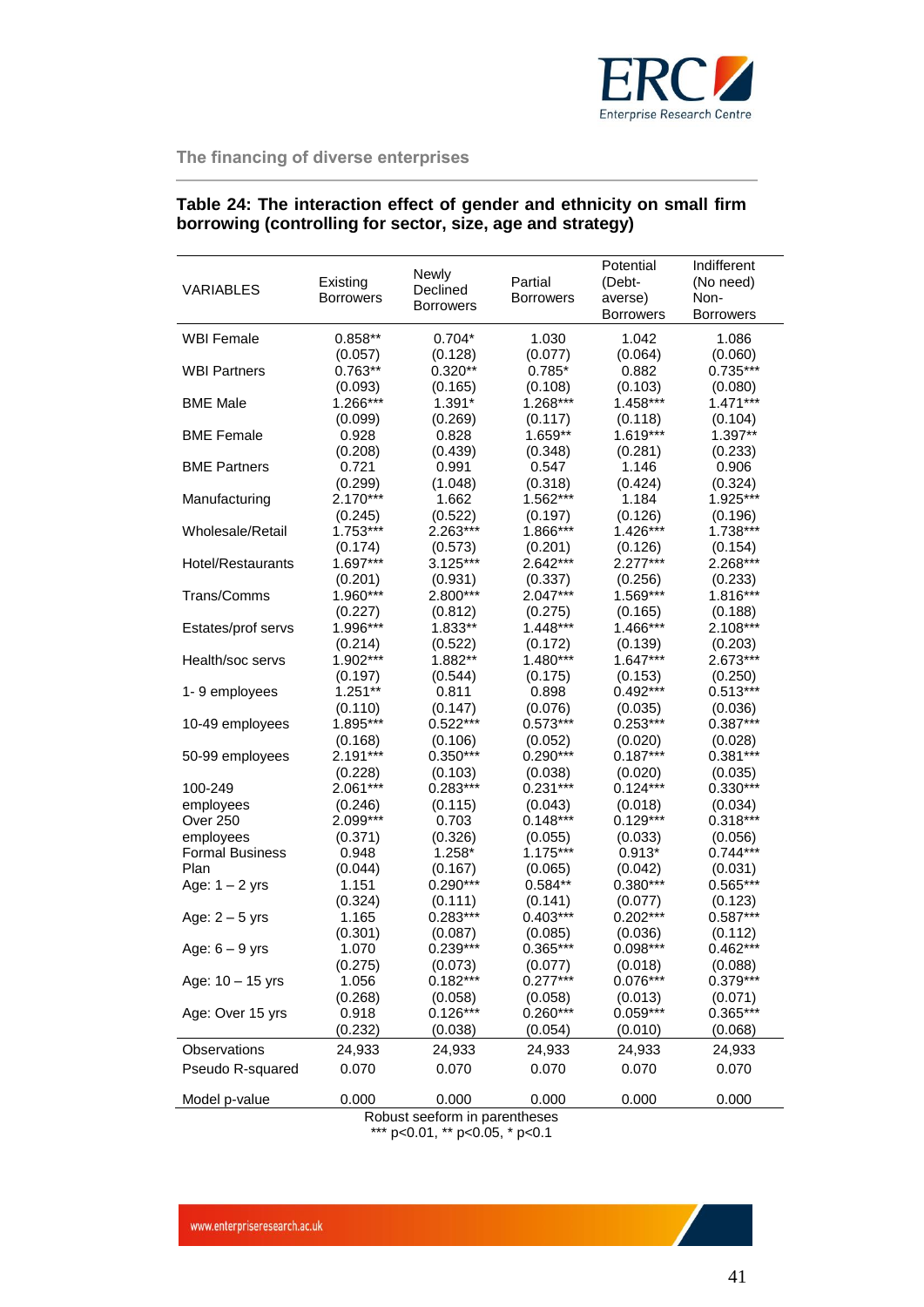

| Table 25: The interaction effect of gender and ethnicity on small firm    |  |
|---------------------------------------------------------------------------|--|
| borrowing (controlling for sector, size, age, strategy, ownership status, |  |
| and UK Region)                                                            |  |

|                        |                       | Newly            | Partial             | Potential        | Indifferent           |
|------------------------|-----------------------|------------------|---------------------|------------------|-----------------------|
| <b>VARIABLES</b>       | Existing              | Declined         |                     | (Debt-averse)    | (No need) Non-        |
|                        | <b>Borrowers</b>      | <b>Borrowers</b> | <b>Borrowers</b>    | <b>Borrowers</b> | <b>Borrowers</b>      |
| <b>WBI Female</b>      | 0.899                 | $0.713*$         | 1.026               | 1.032            | $1.103*$              |
|                        | (0.060)               | (0.129)          | (0.077)             | (0.064)          | (0.062)               |
| <b>WBI Partners</b>    | 1.227                 | 0.441            | 0.831               | 1.173            | 1.077                 |
|                        | (0.164)               | (0.249)          | (0.130)             | (0.154)          | (0.128)               |
| <b>BME Male</b>        | 1.179**               | 1.347            | $1.251**$           | 1.391***         | $1.430***$            |
|                        | (0.093)               | (0.265)          | (0.116)             | (0.114)          | (0.101)               |
| <b>BME Female</b>      | 0.856                 | 0.774            | 1.626**             | 1.500**          | $1.342*$              |
|                        | (0.193)               |                  |                     |                  | (0.226)               |
|                        |                       | (0.409)<br>1.371 | (0.342)             | (0.265)          | 1.350                 |
| <b>BME Partners</b>    | 1.156                 |                  | 0.573               | 1.536            |                       |
|                        | (0.487)<br>$1.857***$ | (1.479)<br>1.567 | (0.337)<br>1.586*** | (0.575)          | (0.490)<br>$1.777***$ |
| Manufacturing          |                       |                  |                     | 1.183            |                       |
|                        | (0.210)               | (0.492)          | (0.201)             | (0.127)          | (0.178)               |
| Wholesale/Retail       | $1.531***$            | $2.143***$       | 1.873***            | $1.404***$       | $1.627***$            |
|                        | (0.152)               | (0.545)          | (0.203)             | (0.124)          | (0.140)               |
| Hotel/Restaurants      | 1.599***              | 2.982***         | 2.593***            | 2.207***         | $2.187***$            |
|                        | (0.189)               | (0.898)          | (0.329)             | (0.246)          | (0.218)               |
| Trans/Comms            | $1.719***$            | 2.608***         | 2.040***            | $1.511***$       | $1.681***$            |
|                        | (0.197)               | (0.759)          | (0.274)             | (0.158)          | (0.169)               |
| Estates/prof servs     | 1.699***              | $1.731*$         | $1.460***$          | 1.468***         | 1.986***              |
|                        | (0.181)               | (0.500)          | (0.177)             | (0.140)          | (0.187)               |
| Health/soc servs       | 1.698***              | $1.792**$        | 1.475***            | 1.612***         | 2.528***              |
|                        | (0.175)               | (0.518)          | (0.175)             | (0.150)          | (0.231)               |
| 1-9 employees          | 1.026                 | 0.880            | 0.993               | $0.615***$       | $0.557***$            |
|                        | (0.102)               | (0.178)          | (0.097)             | (0.050)          | (0.044)               |
| 10-49 employees        | 1.362***              | $0.562**$        | $0.659***$          | $0.344***$       | $0.416***$            |
|                        | (0.148)               | (0.136)          | (0.074)             | (0.033)          | (0.037)               |
| 50-99 employees        | 1.526***              | $0.373***$       | $0.336***$          | $0.257***$       | $0.404***$            |
|                        | (0.187)               | (0.120)          | (0.049)             | (0.031)          | (0.042)               |
| 100-249                | 1.418**               | $0.299***$       | $0.266***$          | $0.169***$       | $0.347***$            |
| employees              | (0.194)               | (0.127)          | (0.052)             | (0.027)          | (0.041)               |
| Over 250               | $1.442*$              | 0.747            | $0.171***$          | $0.176***$       | $0.334***$            |
| employees              | (0.271)               | (0.354)          | (0.064)             | (0.046)          | (0.062)               |
| <b>Formal Business</b> | $0.922*$              | $1.255*$         | 1.192***            | 0.936            | $0.743***$            |
| Plan                   | (0.043)               | (0.170)          | (0.066)             | (0.044)          | (0.031)               |
| Age: $1 - 2$ yrs       | 1.134                 | $0.287***$       | $0.584**$           | $0.377***$       | $0.560***$            |
|                        | (0.320)               | (0.109)          | (0.142)             | (0.076)          | (0.122)               |
| Age: $2 - 5$ yrs       | 1.141                 | $0.279***$       | $0.402***$          | $0.198***$       | $0.575***$            |
|                        | (0.295)               | (0.085)          | (0.085)             | (0.035)          | (0.110)               |
| Age: $6 - 9$ yrs       | 1.030                 | $0.233***$       | $0.363***$          | $0.096***$       | $0.451***$            |
|                        | (0.266)               | (0.072)          | (0.077)             | (0.017)          | (0.086)               |
| Age: 10 - 15 yrs       | 1.013                 | $0.178***$       | $0.276***$          | $0.075***$       | $0.370***$            |
|                        | (0.258)               | (0.056)          | (0.058)             | (0.013)          | (0.070)               |
| Age: Over 15 yrs       | 0.915                 | $0.126***$       | $0.262***$          | $0.058***$       | 0.366***              |
|                        | (0.232)               | (0.038)          | (0.054)             | (0.010)          | (0.068)               |
| Partnership            | 0.858                 | 0.639            | $0.818*$            | $0.562***$       | $0.615***$            |
|                        | (0.096)               | (0.178)          | (0.094)             | (0.054)          | (0.056)               |
| Ltd partnership        | 1.038                 | 0.699            | 0.798               | $0.460***$       | $0.593***$            |
|                        | (0.149)               | (0.276)          | (0.127)             | (0.065)          | (0.075)               |
| Ltd company            | $1.673***$            | 0.946            | $0.831**$           | 0.688***         | 0.959                 |
|                        | (0.137)               | (0.168)          | (0.073)             | (0.048)          | (0.063)               |
| North East             | 1.155                 | 1.662            | 0.995               | 1.335**          | $1.261*$              |
|                        | (0.155)               | (0.537)          | (0.151)             | (0.171)          | (0.152)               |
| Yorks/Humber           | 1.118                 | 0.772            | 0.959               | 0.992            | 1.135                 |
|                        | (0.124)               | (0.245)          | (0.120)             | (0.110)          | (0.107)               |

www.enterpriseresearch.ac.uk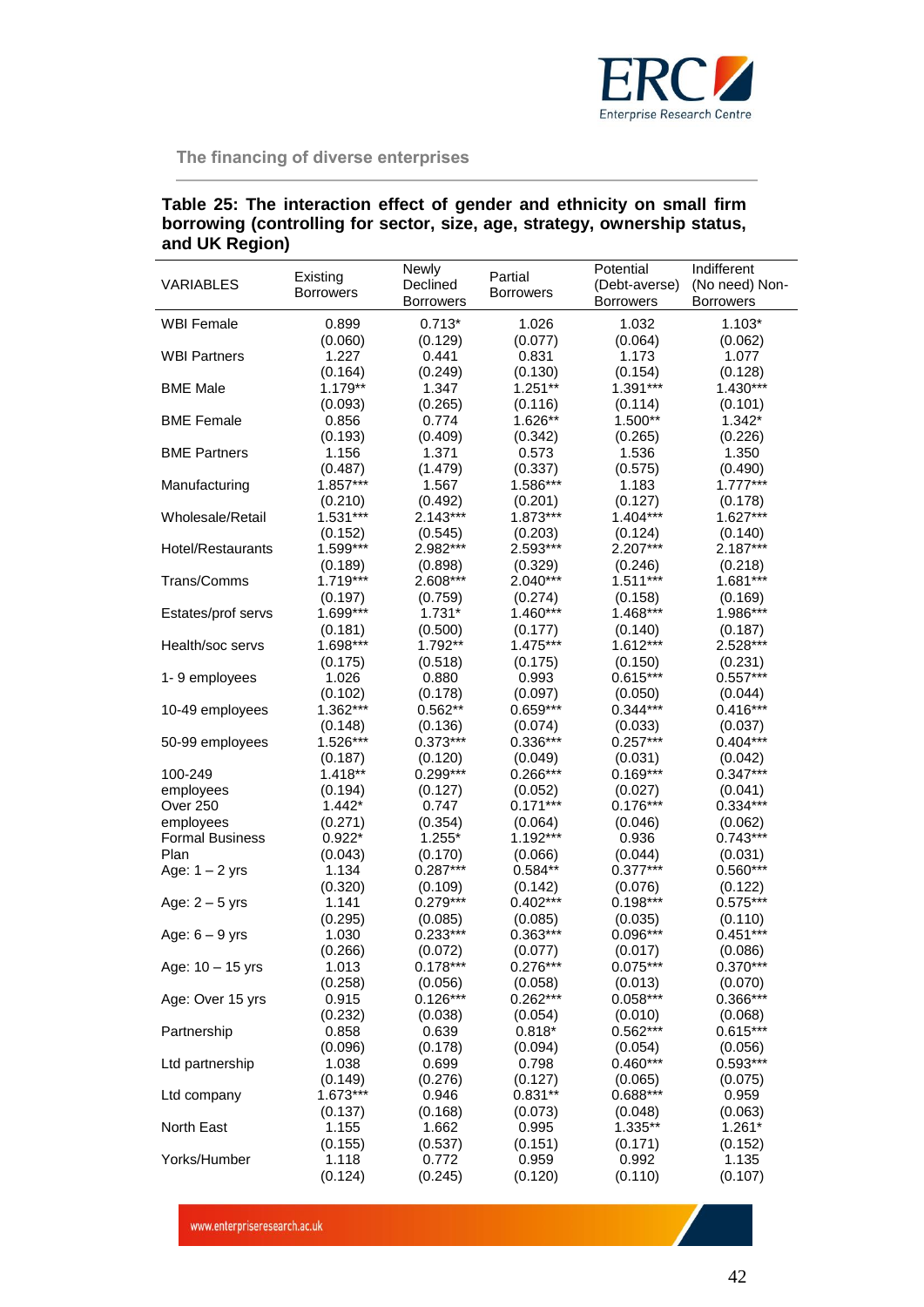

## **(Table 25 continued)**

| North West       | 1.041    | 1.054   | 1.094   | 1.058     | $1.188*$  |
|------------------|----------|---------|---------|-----------|-----------|
|                  | (0.116)  | (0.307) | (0.137) | (0.119)   | (0.116)   |
| West Mids        | 1.027    | 1.105   | 0.892   | 0.934     | 1.067     |
|                  |          |         |         |           |           |
|                  | (0.109)  | (0.316) | (0.112) | (0.096)   | (0.098)   |
| East Mids        | 1.161    | 1.271   | 1.098   | 1.175     | $1.249**$ |
|                  | (0.132)  | (0.408) | (0.155) | (0.140)   | (0.141)   |
| East Anglia      | 1.049    | 1.064   | 0.988   | 1.061     | $1.184*$  |
|                  | (0.123)  | (0.330) | (0.123) | (0.114)   | (0.116)   |
| Wales            | 1.067    | 1.335   | 1.303** | $1.277**$ | 1.171     |
|                  | (0.128)  | (0.427) | (0.170) | (0.152)   | (0.125)   |
| South West       | 0.939    | 1.020   | 1.158   | 1.034     | 1.077     |
|                  | (0.112)  | (0.297) | (0.139) | (0.107)   | (0.109)   |
| London           | 1.426*** | 1.267   | 1.156   | 1.329***  | $1.245**$ |
|                  | (0.149)  | (0.353) | (0.136) | (0.134)   | (0.123)   |
| South East       | 1.113    | 1.031   | 1.006   | 1.075     | 1.112     |
|                  | (0.115)  | (0.285) | (0.124) | (0.105)   | (0.105)   |
| Northern Ireland | $0.800*$ | 0.805   | 0.945   | 0.837     | $0.822*$  |
|                  | (0.102)  | (0.278) | (0.139) | (0.104)   | (0.088)   |
| Observations     | 24,933   | 24,933  | 24,933  | 24,933    | 24,933    |
| Pseudo R-squared | 0.074    | 0.074   | 0.074   | 0.074     | 0.074     |
|                  |          |         |         |           |           |
| Model p-value    | 0.000    | 0.000   | 0.000   | 0.000     | 0.000     |

Robust seeform in parentheses \*\*\* p<0.01, \*\* p<0.05, \* p<0.1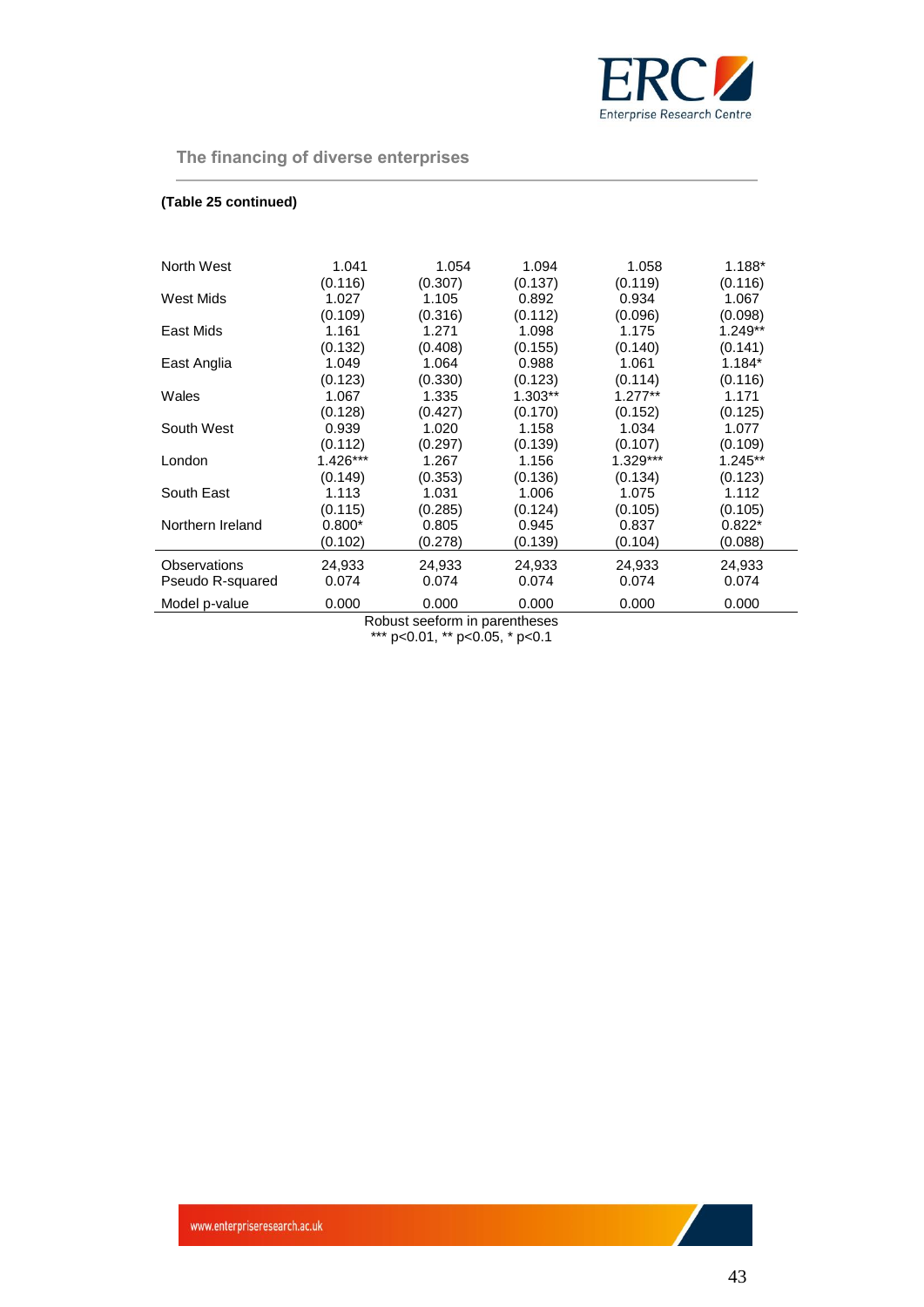

## **Table 26: The interaction effect of gender and ethnicity on small firm borrowing (controlling for sector, size, age, strategy, ownership status, UK Region and Period (wave))**

| <b>VARIABLES</b>       | Existing<br><b>Borrowers</b> | Newly<br>Declined<br><b>Borrowers</b> | Partial<br><b>Borrowers</b> | Potential<br>(Debt-averse)<br><b>Borrowers</b> | Indifferent<br>(No need) Non-<br><b>Borrowers</b> |
|------------------------|------------------------------|---------------------------------------|-----------------------------|------------------------------------------------|---------------------------------------------------|
| <b>WBI Female</b>      | 0.902                        | $0.714*$                              | 1.023                       | 1.037                                          | $1.107*$                                          |
|                        | (0.060)                      | (0.130)                               | (0.077)                     | (0.065)                                        | (0.062)                                           |
| <b>WBI Partners</b>    | 1.246                        | 0.444                                 | 0.828                       | 1.187                                          | 1.091                                             |
|                        | (0.168)                      | (0.250)                               | (0.130)                     | (0.156)                                        | (0.130)                                           |
| <b>BME Male</b>        | 1.185**                      | 1.357                                 | 1.248**                     | 1.403***                                       | $1.442***$                                        |
|                        | (0.094)                      | (0.266)                               | (0.116)                     | (0.115)                                        | (0.102)                                           |
| <b>BME Female</b>      | 0.868                        | 0.780                                 | $1.641**$                   | 1.515**                                        | 1.364*                                            |
|                        | (0.195)                      | (0.413)                               | (0.345)                     | (0.269)                                        | (0.232)                                           |
| <b>BME Partners</b>    | 1.197                        | 1.417                                 | 0.564                       | 1.605                                          | 1.407                                             |
|                        | (0.508)                      | (1.526)                               | (0.331)                     | (0.604)                                        | (0.511)                                           |
| Manufacturing          | 1.856***                     | 1.572                                 | 1.582***                    | 1.187                                          | 1.779***                                          |
|                        | (0.209)                      | (0.491)                               | (0.202)                     | (0.125)                                        | (0.172)                                           |
| Wholesale/Retail       | 1.531***                     | $2.146***$                            | 1.870***                    | $1.407***$                                     | 1.629***                                          |
|                        | (0.153)                      | (0.543)                               | (0.203)                     | (0.121)                                        | (0.135)                                           |
| Hotel/Restaurants      | 1.602***                     | 2.987***                              | 2.589***                    | 2.212***                                       | 2.192***                                          |
|                        | (0.190)<br>$1.721***$        | (0.896)                               | (0.328)<br>$2.042***$       | (0.243)                                        | (0.213)                                           |
| Trans/Comms            |                              | 2.616***                              |                             | 1.515***                                       | 1.688***                                          |
|                        | (0.201)<br>$1.707***$        | (0.759)<br>$1.741*$                   | (0.274)<br>1.458***         | (0.157)<br>1.475***                            | (0.168)<br>1.996***                               |
| Estates/prof servs     | (0.182)                      | (0.500)                               | (0.176)                     | (0.138)                                        | (0.183)                                           |
| Health/soc servs       | $1.701***$                   | 1.798**                               | $1.472***$                  | $1.617***$                                     | 2.536***                                          |
|                        | (0.177)                      | (0.517)                               | (0.175)                     | (0.148)                                        | (0.224)                                           |
| 1-9 employees          | 1.021                        | 0.878                                 | 0.995                       | $0.611***$                                     | $0.552***$                                        |
|                        | (0.101)                      | (0.178)                               | (0.098)                     | (0.049)                                        | (0.043)                                           |
| 10-49 employees        | 1.353***                     | $0.562**$                             | $0.661***$                  | $0.341***$                                     | $0.412***$                                        |
|                        | (0.147)                      | (0.136)                               | (0.075)                     | (0.032)                                        | (0.036)                                           |
| 50-99 employees        | 1.510***                     | $0.371***$                            | $0.337***$                  | $0.253***$                                     | $0.398***$                                        |
|                        | (0.184)                      | (0.120)                               | (0.050)                     | (0.030)                                        | (0.041)                                           |
| 100-249                | $1.427***$                   | $0.302***$                            | $0.266***$                  | $0.169***$                                     | $0.348***$                                        |
| employees              | (0.195)                      | (0.128)                               | (0.053)                     | (0.027)                                        | (0.042)                                           |
| Over 250               | $1.442*$                     | 0.759                                 | $0.170***$                  | $0.178***$                                     | 0.336***                                          |
| employees              | (0.273)                      | (0.360)                               | (0.064)                     | (0.047)                                        | (0.063)                                           |
| <b>Formal Business</b> | $0.925*$                     | $1.254*$                              | $1.190***$                  | 0.938                                          | $0.743***$                                        |
| Plan                   | (0.043)                      | (0.169)                               | (0.066)                     | (0.044)                                        | (0.031)                                           |
| Age: $1 - 2$ yrs       | 1.154                        | 0.289***                              | $0.583**$                   | $0.381***$                                     | 0.566***                                          |
|                        | (0.326)                      | (0.110)                               | (0.141)                     | (0.077)                                        | (0.124)                                           |
| Age: $2-5$ yrs         | 1.137                        | $0.279***$                            | $0.403***$                  | $0.198***$                                     | $0.575***$                                        |
|                        | (0.294)                      | (0.085)                               | (0.085)                     | (0.035)                                        | (0.111)                                           |
| Age: $6 - 9$ yrs       | 1.038                        | $0.234***$                            | $0.362***$                  | $0.097***$<br>(0.017)                          | $0.454***$                                        |
|                        | (0.267)                      | (0.072)<br>$0.177***$                 | (0.077)<br>$0.277***$       | $0.075***$                                     | (0.087)<br>$0.369***$                             |
| Age: $10 - 15$ yrs     | 1.012<br>(0.258)             | (0.056)                               | (0.058)                     | (0.013)                                        | (0.070)                                           |
| Age: Over 15 yrs       | 0.921                        | $0.126***$                            | $0.262***$                  | $0.058***$                                     | $0.367***$                                        |
|                        | (0.233)                      | (0.038)                               | (0.054)                     | (0.010)                                        | (0.069)                                           |
| Partnership            | 0.853                        | 0.637                                 | $0.817*$                    | $0.564***$                                     | $0.617***$                                        |
|                        | (0.095)                      | (0.178)                               | (0.094)                     | (0.054)                                        | (0.056)                                           |
| Ltd partnership        | 1.025                        | 0.687                                 | 0.804                       | $0.455***$                                     | $0.590***$                                        |
|                        | (0.148)                      | (0.271)                               | (0.128)                     | (0.064)                                        | (0.075)                                           |
| Ltd company            | $1.671***$                   | 0.941                                 | $0.829**$                   | 0.689***                                       | 0.962                                             |
|                        | (0.137)                      | (0.167)                               | (0.073)                     | (0.048)                                        | (0.064)                                           |
| North East             | 1.157                        | 1.661                                 | 0.995                       | 1.338**                                        | 1.262**                                           |
|                        | (0.155)                      | (0.539)                               | (0.151)                     | (0.169)                                        | (0.150)                                           |
| Yorks/Humber           | 1.119                        | 0.775                                 | 0.959                       | 0.994                                          | 1.136                                             |
|                        | (0.122)                      | (0.246)                               | (0.120)                     | (0.105)                                        | (0.102)                                           |

www.enterpriseresearch.ac.uk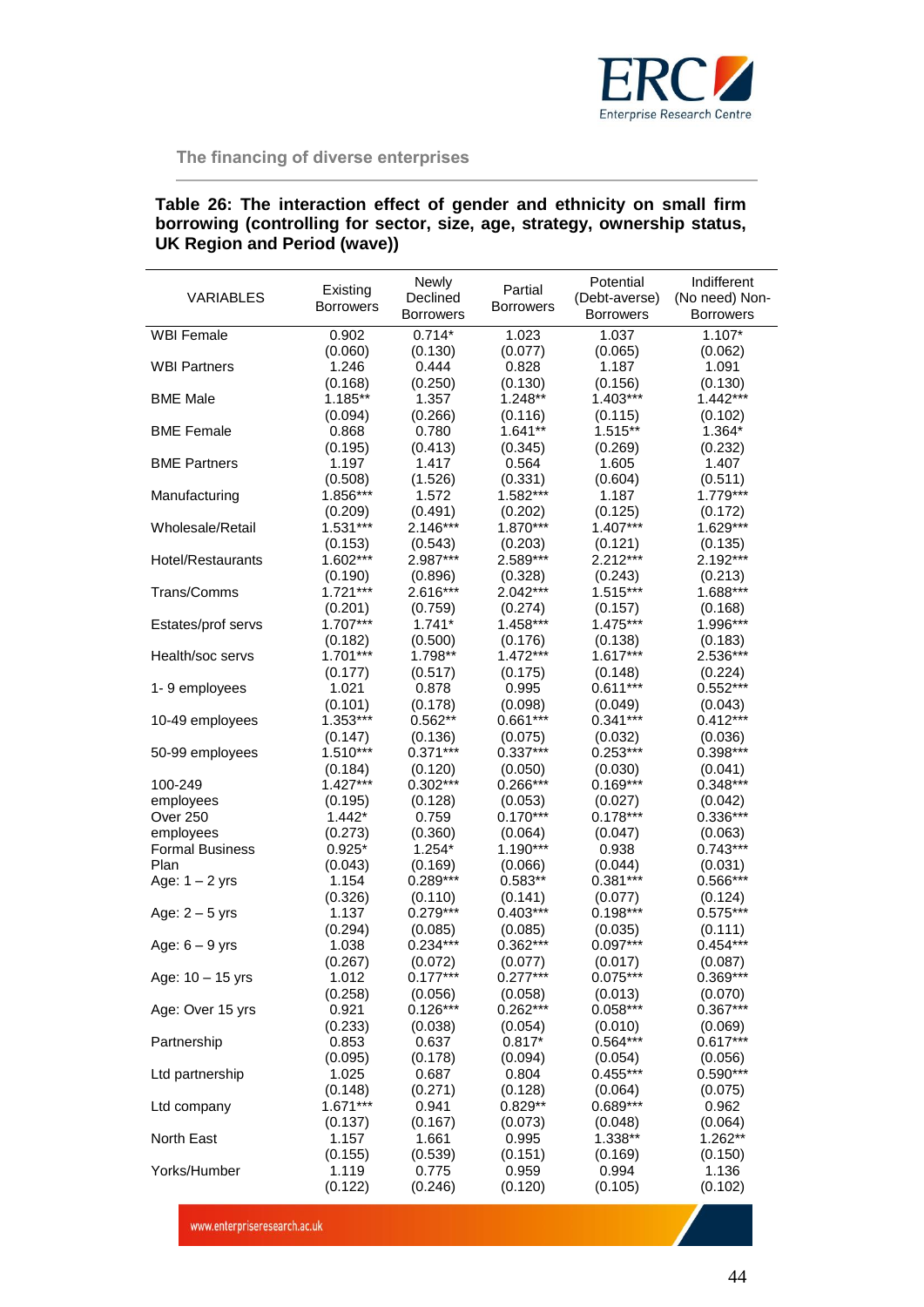

| (Table 26 continued) |            |         |          |            |            |
|----------------------|------------|---------|----------|------------|------------|
|                      | 1.044      |         |          |            |            |
| North West           |            | 1.056   | 1.094    | 1.060      | 1.190*     |
|                      | (0.114)    | (0.306) | (0.137)  | (0.116)    | (0.112)    |
| <b>West Mids</b>     | 1.027      | 1.107   | 0.892    | 0.935      | 1.068      |
|                      | (0.107)    | (0.317) | (0.111)  | (0.094)    | (0.096)    |
| East Mids            | 1.163      | 1.273   | 1.100    | 1.177      | $1.249**$  |
|                      | (0.133)    | (0.410) | (0.157)  | (0.136)    | (0.135)    |
| East Anglia          | 1.049      | 1.064   | 0.986    | 1.061      | $1.183*$   |
|                      | (0.122)    | (0.330) | (0.123)  | (0.111)    | (0.113)    |
| Wales                | 1.063      | 1.333   | 1.297**  | 1.275**    | 1.167      |
|                      | (0.127)    | (0.426) | (0.169)  | (0.151)    | (0.123)    |
| South West           | 0.939      | 1.021   | 1.159    | 1.035      | 1.076      |
|                      | (0.111)    | (0.298) | (0.139)  | (0.104)    | (0.106)    |
| London               | $1.424***$ | 1.268   | 1.155    | 1.328***   | $1.244**$  |
|                      | (0.149)    | (0.353) | (0.135)  | (0.132)    | (0.121)    |
| South East           | 1.118      | 1.036   | 1.007    | 1.080      | 1.116      |
|                      | (0.114)    | (0.288) | (0.124)  | (0.105)    | (0.105)    |
| Northern Ireland     | $0.795*$   | 0.801   | 0.940    | 0.836      | $0.817*$   |
|                      | (0.101)    | (0.277) | (0.138)  | (0.103)    | (0.085)    |
| wave <sub>5</sub>    | $0.599***$ | 0.772   | 1.225**  | $0.631***$ | $0.622***$ |
|                      | (0.043)    | (0.145) | (0.102)  | (0.045)    | (0.043)    |
| wave <sub>6</sub>    | $0.618***$ | 0.804   | $1.145*$ | $0.770***$ | $0.753***$ |
|                      | (0.046)    | (0.151) | (0.093)  | (0.056)    | (0.050)    |
| wave7                | $0.747***$ | 0.824   | 1.060    | 0.909      | 0.922      |
|                      | (0.053)    | (0.157) | (0.091)  | (0.066)    | (0.061)    |
| wave8                | $0.754***$ | 1.031   | 1.063    | 1.014      | 0.944      |
|                      | (0.055)    | (0.203) | (0.094)  | (0.073)    | (0.063)    |
| Observations         | 24,933     | 24,933  | 24,933   | 24,933     | 24,933     |
| Pseudo R-squared     | 0.077      | 0.077   | 0.077    | 0.077      | 0.077      |
| Model p-value        | 0.000      | 0.000   | 0.000    | 0.000      | 0.000      |

Robust seeform in parentheses \*\*\* p<0.01, \*\* p<0.05, \* p<0.1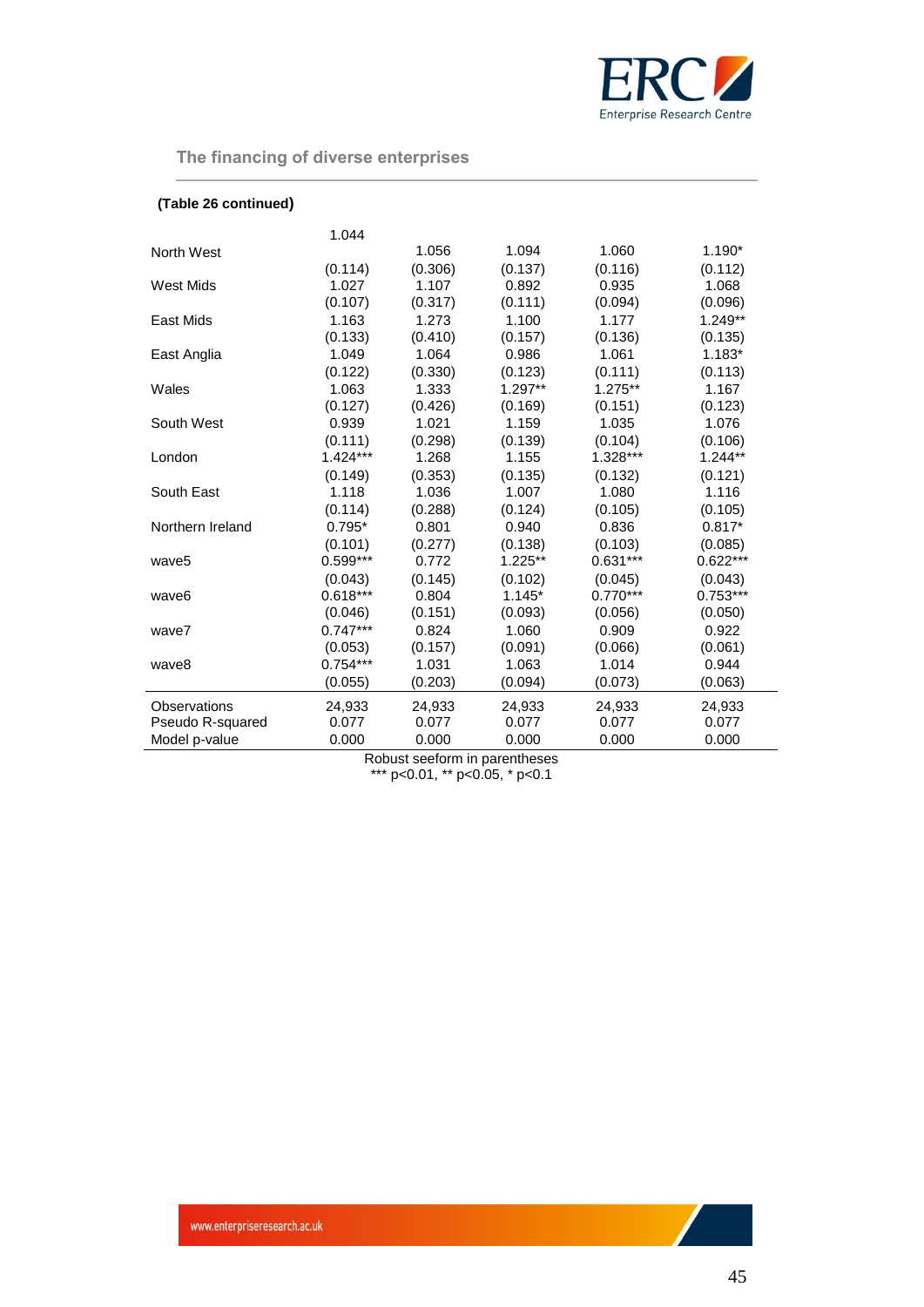

## **Table 27: The interaction effect of gender and ethnicity on small firm borrowing: controlling for sector, size, age, strategy, ownership status, UK Region, period (wave), risk, management and future plans)**

|                        | Existing         | Newly            | Partial          | Potential        | Indifferent      |
|------------------------|------------------|------------------|------------------|------------------|------------------|
| <b>VARIABLES</b>       | <b>Borrowers</b> | Declined         | <b>Borrowers</b> | (Debt-averse)    | (No need) Non-   |
|                        |                  | <b>Borrowers</b> |                  | <b>Borrowers</b> | <b>Borrowers</b> |
| <b>WBI Female</b>      | 0.905            | $0.722*$         | 1.049            | 1.046            | $1.102*$         |
|                        | (0.061)          | (0.132)          | (0.080)          | (0.066)          | (0.062)          |
| <b>WBI Partners</b>    | 1.232            | 0.454            | 0.853            | 1.188            | 1.069            |
|                        | (0.167)          | (0.257)          | (0.138)          | (0.159)          | (0.129)          |
| <b>BME Male</b>        | $1.168*$         | 1.349            | 1.242**          | 1.382***         | $1.440***$       |
|                        | (0.093)          | (0.269)          | (0.119)          | (0.114)          | (0.103)          |
| <b>BME Female</b>      | 0.861            | 0.786            | 1.649**          | $1.511**$        | 1.389*           |
|                        | (0.193)          | (0.417)          | (0.352)          | (0.268)          | (0.237)          |
| <b>BME Partners</b>    | 1.145            | 1.393            | 0.534            | 1.513            | 1.387            |
|                        | (0.492)          | (1.525)          | (0.325)          | (0.573)          | (0.496)          |
| Manufacturing          | 2.023***         | 1.529            | 1.346**          | 1.101            | 1.971***         |
|                        | (0.233)          | (0.483)          | (0.180)          | (0.117)          | (0.196)          |
| Wholesale/Retail       | $1.707***$       | $2.011***$       | $1.514***$       | $1.310***$       | 1.828***         |
|                        | (0.175)          | (0.522)          | (0.175)          | (0.114)          | (0.156)          |
| Hotel/Restaurants      | 1.780***         | 2.918***         | 2.166***         | 2.116***         | $2.427***$       |
|                        | (0.217)          | (0.881)          | (0.289)          | (0.236)          | (0.246)          |
| Trans/Comms            | 1.856***         | 2.580***         | 1.819***         | $1.447***$       | 1.833***         |
|                        | (0.222)          | (0.762)          | (0.257)          | (0.150)          | (0.188)          |
| Estates/prof servs     | $1.771***$       | 1.780**          | 1.381**          | $1.412***$       | $2.134***$       |
|                        | (0.194)          | (0.515)          | (0.176)          | (0.133)          | (0.200)          |
| Health/soc servs       | $1.779***$       | 1.845**          | $1.423***$       | 1.592***         | 2.686***         |
|                        | (0.188)          | (0.536)          | (0.177)          | (0.146)          | (0.241)          |
| 1-9 employees          | 1.038            | 0.854            | 0.921            | $0.615***$       | $0.574***$       |
|                        | (0.103)          | (0.170)          | (0.091)          | (0.050)          | (0.046)          |
| 10-49 employees        | 1.297**          | $0.599**$        | $0.672***$       | $0.368***$       | $0.413***$       |
|                        | (0.142)          | (0.144)          | (0.076)          | (0.035)          | (0.037)          |
| 50-99 employees        | $1.405***$       | $0.416***$       | $0.363***$       | $0.275***$       | $0.394***$       |
|                        | (0.174)          | (0.136)          | (0.054)          | (0.033)          | (0.042)          |
| 100-249                | 1.325**          | $0.352**$        | $0.291***$       | $0.188***$       | $0.349***$       |
| employees              | (0.182)          | (0.154)          | (0.060)          | (0.030)          | (0.043)          |
| Over 250               | 1.325            | 0.932            | 0.205***         | $0.197***$       | $0.334***$       |
| employees              | (0.255)          | (0.451)          | (0.077)          | (0.052)          | (0.063)          |
| <b>Formal Business</b> | 0.927            | $1.278*$         | 1.176***         | 0.935            | $0.772***$       |
| Plan                   | (0.044)          | (0.175)          | (0.068)          | (0.045)          | (0.033)          |
| Age: $1 - 2$ yrs       | 1.177            | $0.289***$       | $0.571**$        | $0.387***$       | $0.579**$        |
|                        | (0.334)          | (0.110)          | (0.139)          | (0.078)          | (0.127)          |
| Age: $2 - 5$ yrs       | 1.126            | $0.282***$       | $0.415***$       | $0.210***$       | 0.584***         |
|                        | (0.294)          | (0.086)          | (0.089)          | (0.038)          | (0.113)          |
| Age: $6 - 9$ yrs       | 0.999            | $0.258***$       | $0.408***$       | $0.109***$       | $0.449***$       |
|                        | (0.260)          | (0.081)          | (0.088)          | (0.020)          | (0.087)          |
| Age: 10 - 15 yrs       | 0.933            | $0.203***$       | $0.329***$       | $0.087***$       | $0.354***$       |
|                        | (0.241)          | (0.066)          | (0.070)          | (0.016)          | (0.068)          |
| Age: Over 15 yrs       | 0.814            | $0.150***$       | $0.347***$       | $0.070***$       | $0.333***$       |
|                        | (0.209)          | (0.047)          | (0.073)          | (0.012)          | (0.063)          |
| Partnership            | $0.825*$         | 0.652            | 0.864            | $0.571***$       | $0.605***$       |
|                        | (0.093)          | (0.183)          | (0.101)          | (0.055)          | (0.056)          |
| Ltd partnership        | 0.967            | 0.706            | 0.872            | $0.467***$       | $0.581***$       |
|                        | (0.141)          | (0.281)          | (0.144)          | (0.067)          | (0.074)          |
| Ltd company            | 1.576***         | 0.982            | 0.876            | $0.700***$       | 0.943            |
|                        | (0.132)          | (0.174)          | (0.077)          | (0.050)          | (0.064)          |
| <b>North East</b>      | 1.166            | 1.593            | 0.953            | 1.336**          | 1.297**          |
|                        | (0.157)          | (0.519)          | (0.147)          | (0.169)          | (0.154)          |
| Yorks/Humber           | 1.135            | 0.741            | 0.899            | 0.981            | $1.170*$         |
|                        | (0.124)          | (0.236)          | (0.115)          | (0.104)          | (0.106)          |

www.enterpriseresearch.ac.uk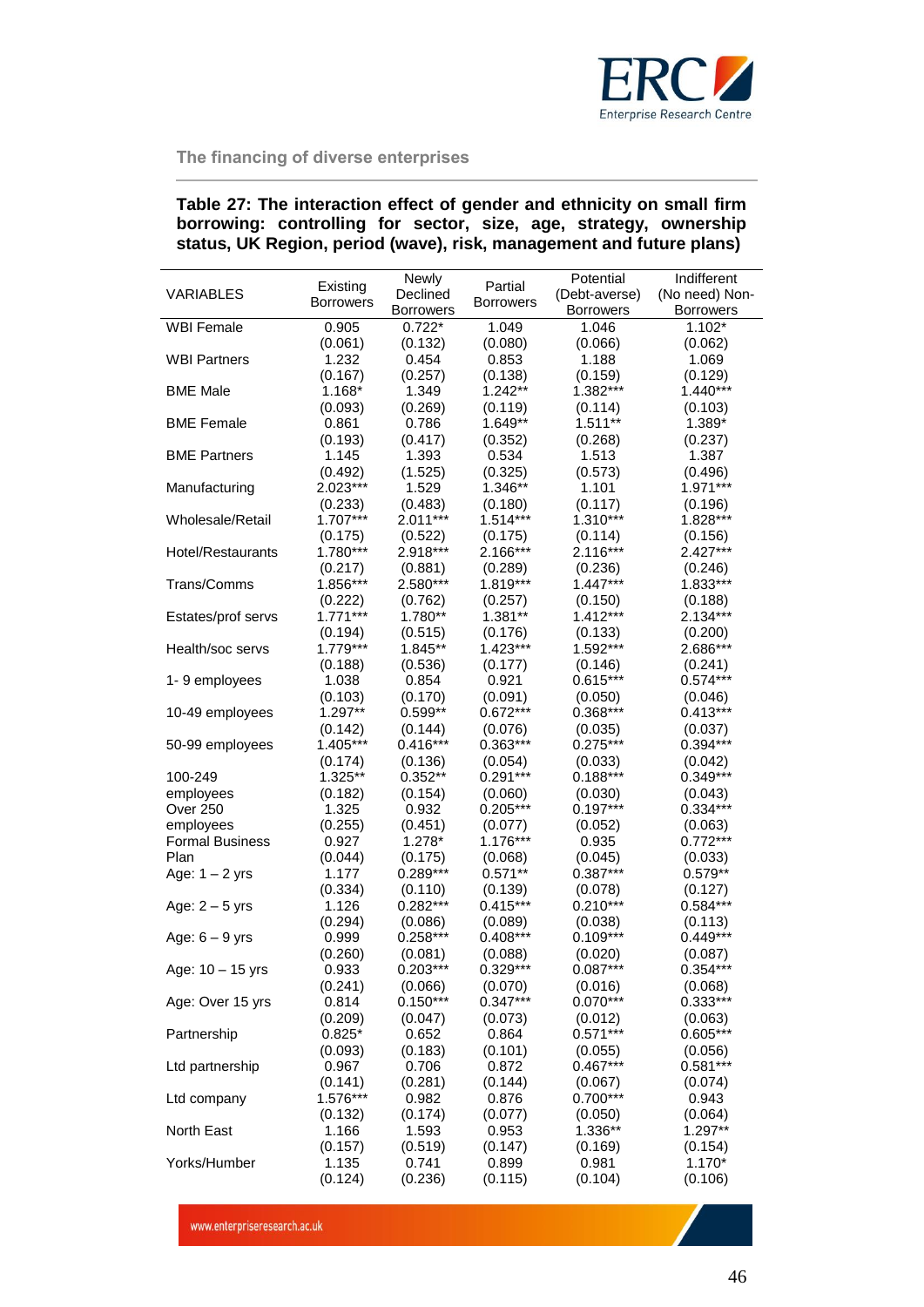

| (Table 27                |            |                  |                  |                       |                     |
|--------------------------|------------|------------------|------------------|-----------------------|---------------------|
| continued)               | 1.067      | 1.028            | 1.042            | 1.049                 | $1.234**$           |
|                          |            |                  |                  |                       |                     |
| North West               |            |                  |                  |                       |                     |
|                          | (0.117)    | (0.300)<br>1.070 | (0.132)          | (0.115)               | (0.117)             |
| <b>West Mids</b>         | 1.044      |                  | 0.841            | 0.922                 | 1.103               |
|                          | (0.109)    | (0.307)<br>1.246 | (0.107)          | (0.093)<br>1.172      | (0.100)             |
| East Mids                | 1.193      |                  | 1.036            |                       | 1.295**             |
|                          | (0.136)    | (0.404)          | (0.153)          | (0.137)               | (0.142)<br>$1.204*$ |
| East Anglia              | 1.053      | 1.053            | 0.971            | 1.059                 |                     |
| Wales                    | (0.124)    | (0.326)<br>1.270 | (0.122)<br>1.212 | (0.113)<br>1.266**    | (0.118)<br>$1.207*$ |
|                          | 1.090      |                  |                  |                       |                     |
|                          | (0.130)    | (0.410)          | (0.161)          | (0.151)               | (0.127)             |
| South West               | 0.962      | 0.991            | 1.097            | 1.026                 | 1.118               |
|                          | (0.115)    | (0.290)          | (0.136)          | (0.104)<br>$1.315***$ | (0.111)             |
| London                   | $1.428***$ | 1.258            | 1.143            |                       | 1.283**             |
|                          | (0.150)    | (0.352)          | (0.138)          | (0.131)               | (0.124)             |
| South East               | 1.127      | 1.004            | 0.970            | 1.063                 | 1.143               |
|                          | (0.115)    | (0.280)          | (0.121)          | (0.103)               | (0.108)             |
| Northern Ireland         | $0.779*$   | 0.778            | 0.915            | 0.836                 | $0.833*$            |
|                          | (0.102)    | (0.271)          | (0.136)          | (0.103)               | (0.089)             |
| wave5                    | $0.532***$ | 0.821            | $1.407***$       | 0.685***              | $0.536***$          |
|                          | (0.044)    | (0.181)          | (0.146)          | (0.058)               | (0.042)             |
| wave6                    | $0.547***$ | 0.881            | 1.349***         | $0.828**$             | $0.648***$          |
|                          | (0.046)    | (0.193)          | (0.134)          | (0.070)               | (0.049)             |
| wave7                    | $0.747***$ | 0.846            | 1.095            | 0.915                 | 0.915               |
|                          | (0.053)    | (0.162)          | (0.096)          | (0.066)               | (0.061)             |
| wave8                    | $0.754***$ | 1.060            | 1.095            | 1.030                 | 0.938               |
|                          | (0.056)    | (0.209)          | (0.099)          | (0.075)               | (0.063)             |
| <b>Vocational Quals</b>  | $0.725***$ | 1.049            | 1.244**          | 1.085                 | $0.734***$          |
|                          | (0.058)    | (0.221)          | (0.127)          | (0.085)               | (0.053)             |
| <b>Professional Qual</b> | $0.832**$  | 1.063            | 1.268**          | 1.052                 | $0.811***$          |
|                          | (0.067)    | (0.252)          | (0.141)          | (0.091)               | (0.060)             |
| Degree Qual              | $0.847**$  | 1.306            | 1.389***         | $1.157*$              | $0.792***$          |
|                          | (0.062)    | (0.280)          | (0.143)          | (0.097)               | (0.057)             |
| Finance prof             | 1.047      | $0.718**$        | $0.807***$       | 0.952                 | $0.880***$          |
|                          | (0.050)    | (0.096)          | (0.048)          | (0.047)               | (0.038)             |
| Next year plan:          | $0.835**$  | 0.916            | $1.215**$        | 1.070                 | 0.666***            |
| Substantial growth       | (0.067)    | (0.200)          | (0.113)          | (0.084)               | (0.050)             |
| Bad credit history       | $0.554***$ | $1.841***$       | 2.556***         | $0.875**$             | 0.388***            |
| (ccj,ttp,miss pyts)      | (0.037)    | (0.241)          | (0.159)          | (0.052)               | (0.024)             |
| No trade credit          | 0.802      | 2.762***         | 3.874***         | 2.446***              | $0.508***$          |
|                          | (0.128)    | (0.646)          | (0.489)          | (0.327)               | (0.082)             |
| Risk: Low                | 0.796***   | 0.949            | 1.450***         | 1.108                 | $0.671***$          |
|                          | (0.050)    | (0.211)          | (0.157)          | (0.093)               | (0.042)             |
| Risk: Average            | $0.675***$ | 0.841            | 1.886***         | $1.227***$            | $0.629***$          |
|                          | (0.043)    | (0.187)          | (0.199)          | (0.095)               | (0.039)             |
| Risk: Above avg          | $0.699***$ | 1.351            | 2.360***         | $1.573***$            | $0.671***$          |
|                          | (0.053)    | (0.305)          | (0.260)          | (0.136)               | (0.048)             |
| Risk: Unknown            | $0.735***$ | 1.248            | 1.793***         | 1.502***              | $0.709***$          |
|                          | (0.076)    | (0.344)          | (0.247)          | (0.157)               | (0.065)             |
| Observations             | 24,933     | 24,933           | 24,933           | 24,933                | 24,933              |
| Pseudo R-squared         | 0.106      | 0.106            | 0.106            | 0.106                 | 0.106               |
| Model p-value            | 0.000      | 0.000            | 0.000            | 0.000                 | 0.000               |

Robust seeform in parentheses \*\*\* p<0.01, \*\* p<0.05, \* p<0.1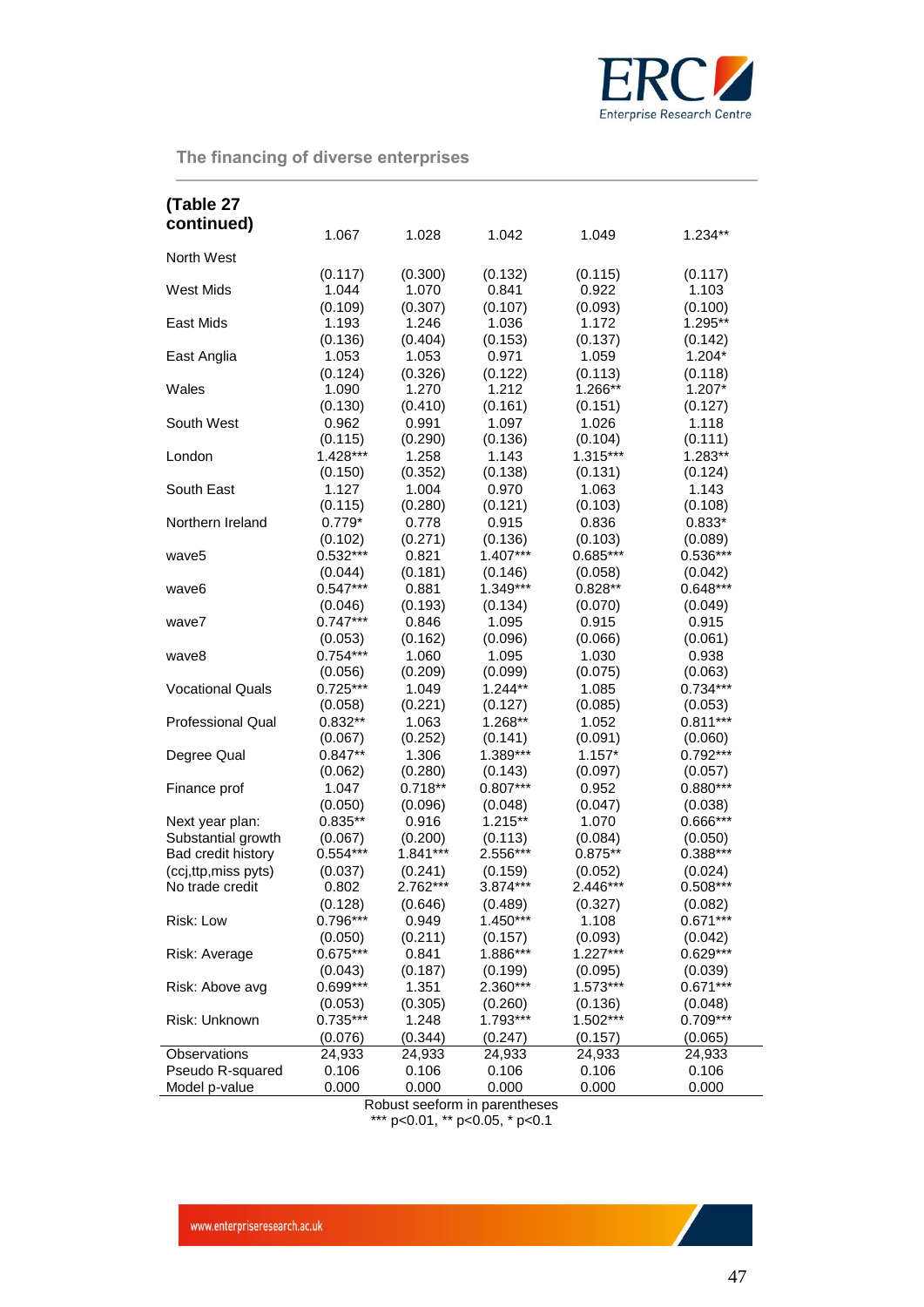

## <span id="page-47-0"></span>**9. Conclusions**

This analysis contributes to our understanding of the finance issues currently facing diverse SMEs by presenting a new analysis of the SME Finance Monitor. Central to this analysis is the development of a new typology of borrowers that captures the SME population across three groups based on finance demand: Patent Demand, Partial Demand and Latent Demand. This permits categorisation of SMEs into six analytical groups: existing borrowers; new/renewed borrowers; declined borrowers (Patent Demand); Partial borrowers (Partial Demand); potential borrowers; and indifferent non-borrowers (Latent Demand). Using this typology as the analytical lens enabled a more granular view of the SME Finance Monitor dataset and a more detailed analyses of types of discouragement than has been previously presented.

With regard to debt avoidance, the analysis reveals both a broader set of discouraged borrowers and a wider set of antecedents of discouragement than have previously been identified. For reasons of caution, partial borrowers were not included within the potential borrower group but were treated as their own analytical category. Within the Latent Demand group, the typology distinguished between SMEs that are discouraged and those that are disinterested. Among discouraged SMEs, relatively few were found to be directly discouraged by banks either dissuading them against application or through disillusionment having been rejected in the past. A much larger proportion was found to be indirectly discouraged by non-bank factors including media reports or hearsay, self-diagnosed likelihood of rejection, unsuitable products on offer, or daunted by a priori notions of what bank borrowing entailed. Given the greater impact of indirect, rather than direct, discouragement, there is a need for further consideration of an appropriate policy response to tackle the effects of indirect discouragement.

While a strong gender and ethnic minority effect was observed with regard to overall debt-aversion, it is not possible to state whether diverse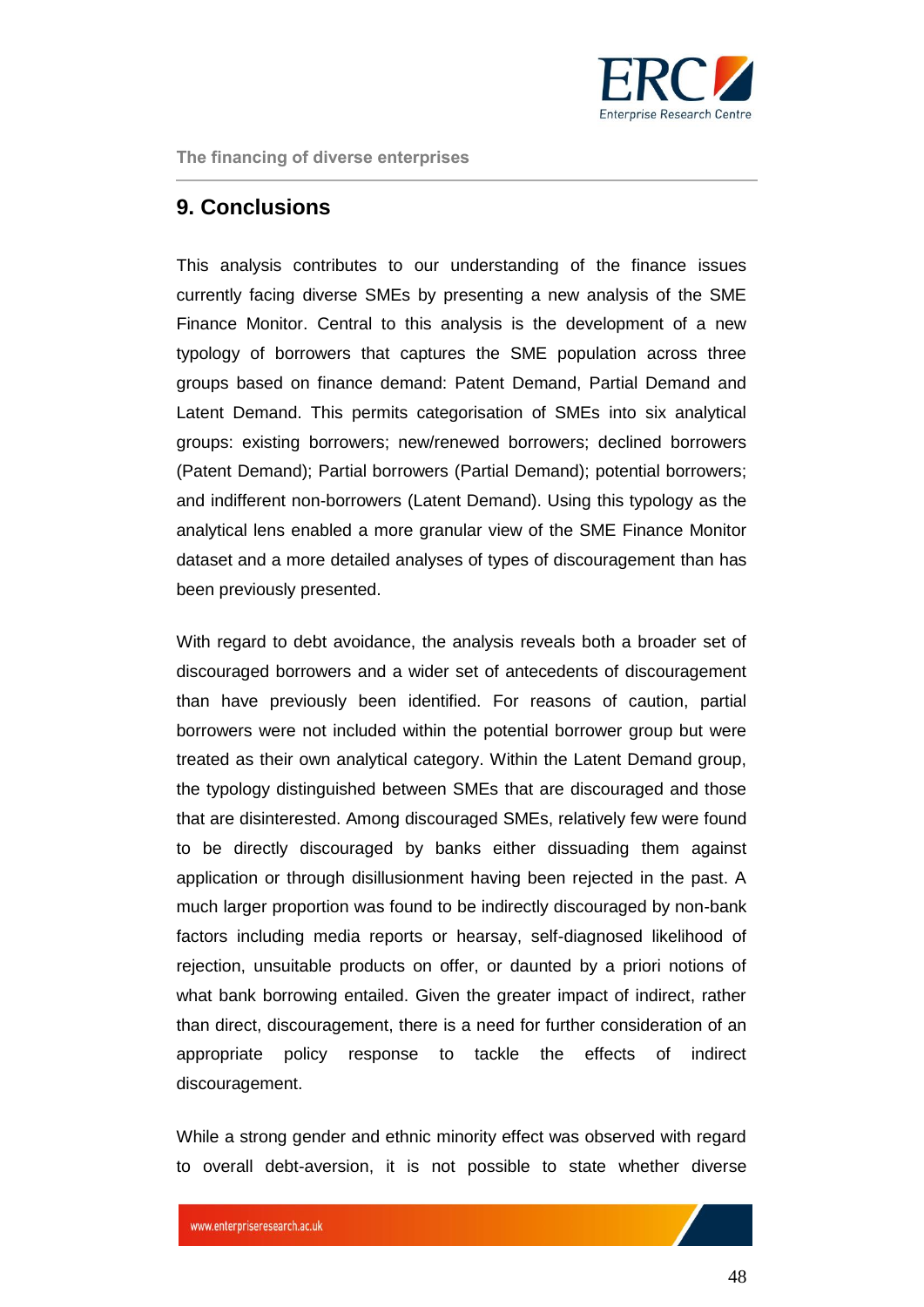

enterprises are more prone to particular types of discouragement or more influenced by specific antecedents. Even with such a remarkably large dataset as is provided by the SME Finance Monitor, the cell sizes for discouragement and diversity are too small to provide meaningful conclusions.

It is, however, possible to comment on the broader finance outcomes of diverse enterprises. While bivariate analysis revealed significant and notable gender and ethnic effects in finance outcomes, for White British and Irish women-owned firms these effects were mainly dissipated when other factors, such as legal form and firm age, were considered. Multivariate analysis of ethnicity suggests a different experience. While structural factors such as sector, firm size, the presence of a business plan, firm age, and legal form all impact on finance outcomes, even after controlling for these structural factors, the relative risk of partial borrowing, debt avoidance even when in need of finance, and investment indifference (non-need) over borrowing success remains higher among Black and Minority Ethnic enterprises.

Interestingly, this analysis shows that employment by a business of professional financial services reduces the risk of these outcomes. This suggests that greater attention needs to be given to the education, training and advice provided to diverse enterprises to ensure that they are able to build the strongest possible business case and to manage their businesses finances more professionally to enhance their likelihood of pursuing and securing finance. An important element is ensuring that firm-level informational opacity is minimised and that risk ratings are known in advance. Even then, however, diverse SMEs should endeavour to avoid obvious risk factors, such as CCJs and missed payments, and should also pursue other non-bank credit arrangements such as trade credit. This is particularly apparent for ethnic minority owned businesses, but also for women-owned enterprises. As this analysis has shown, diverse enterprises typically have lower levels of external investment, a factor that prior studies have associated with longer term under-performance. While this analysis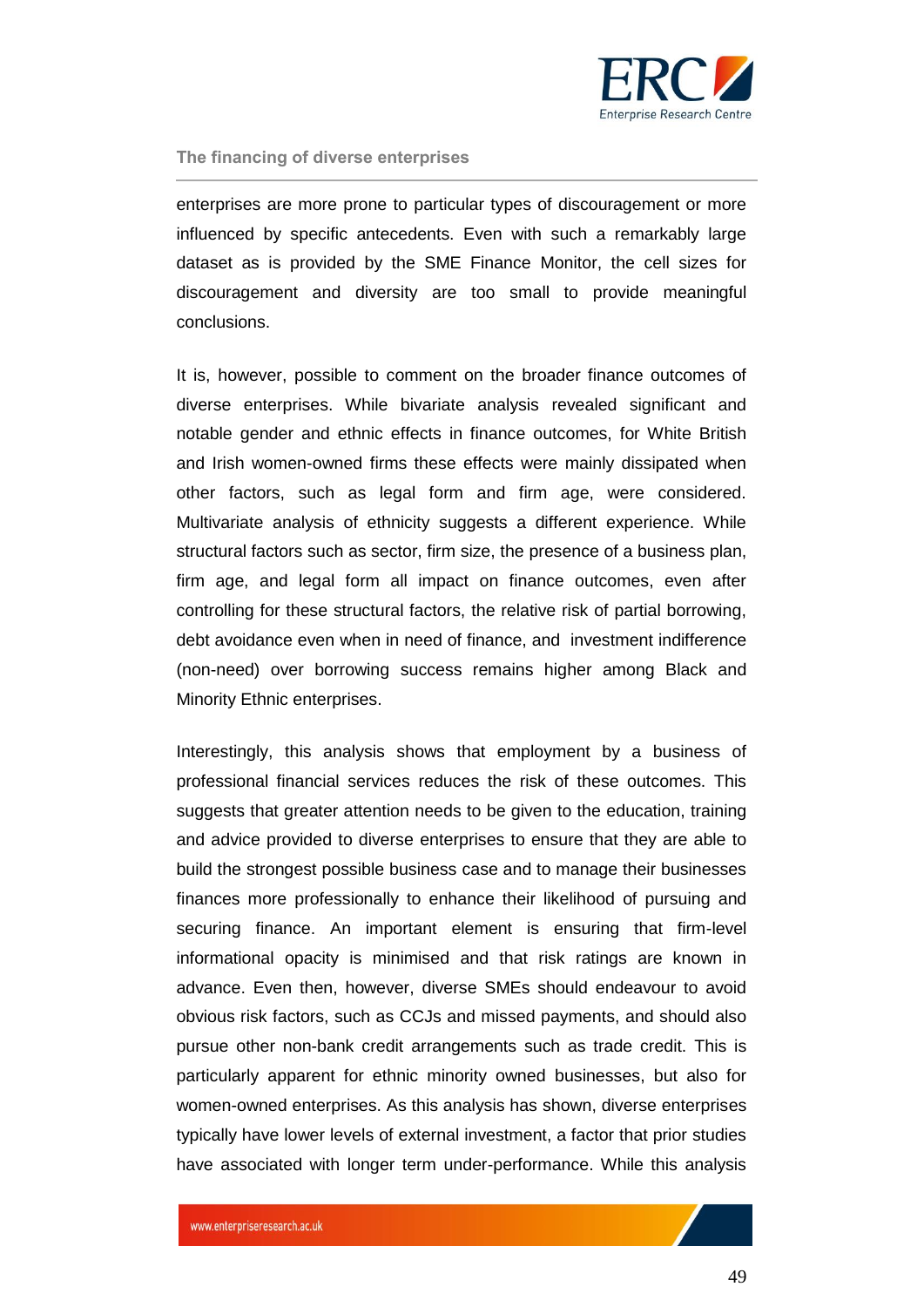

focused only on finance outcomes rather than performance outcomes, it is likely that the relative under-funding seen in this study in the lower average levels of finance volume requested and received will lead to poorer longer term performance of these firms.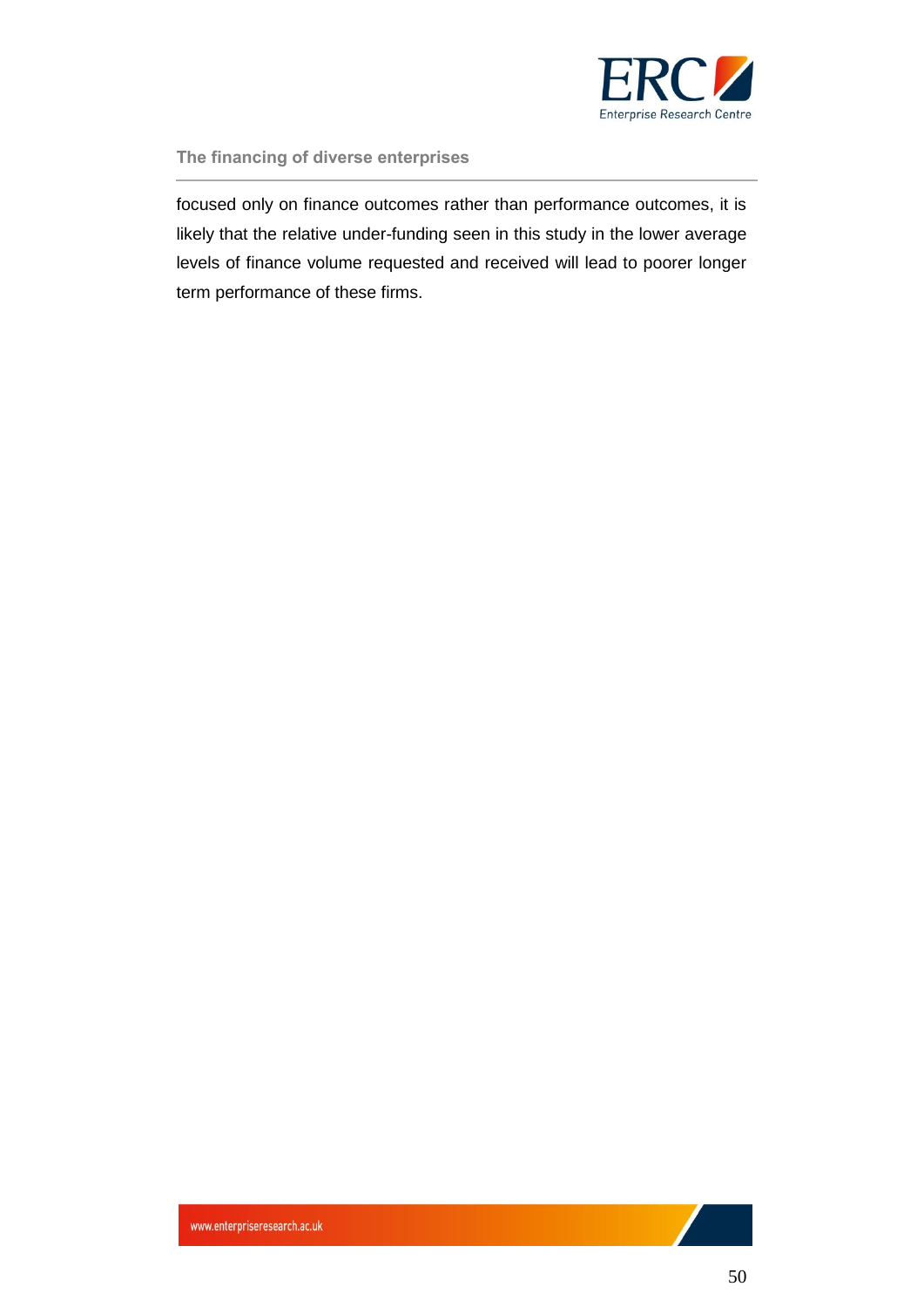

## <span id="page-50-0"></span>**APPENDIX 1: OPERATIONALISING THE TYPOLOGY OF BORROWERS USING SMEFM DATASET**

Empirical observation of the borrower categories largely followed the filtered responses within the SME Finance Monitor questionnaire. The first category "Patent demand" captures respondents who either have an existing credit facility or have had a new application event over the last 12 months. Q15 captures the forms of external finance the business currently uses (existing facilities) and Q26 (and subsequent filtering) addresses new applications and their outcomes, including acceptance (whether outright or after issues) and whether it was the business or the bank that declined the offer or application. Businesses that neither had a successful or a declined application in the preceding 12 months but still had a facility were categorised as existing borrowers. The small number of applications that were reported to be pending was not considered in the categorisation.

Finances taken out in the personal name of the business owner were excluded in the above category since interest was in the businesses themselves. Such finances were therefore taken to be equivalent to finances supplied by the owner to the business (i.e. non-bank sources) and hence counted as "latent demand" from the perspective of the business. These elements were observed in Q15bbb, Q26e, Q51a, Q52 and Q148a. The latent demand group included all firms in the sample whose responses had not placed them within the existing, new/renewed and declined borrowers. Subsequently, firms were categorised as debt-averse potential borrowers if the business needed external financing but had not made a formal application or indifferent non-borrowers where there was no indication of present need for finance.

Potential borrowers were captured where the business owner had put in their own money in the business (Q15d\_d2), taken out credit in their own personal names (Q15bbb, Q26e) including converting business facilities to personal loans (Q26-27-28), or indicated that they needed finance even though they had not applied (Q115, Q209). Subsequently, discouragement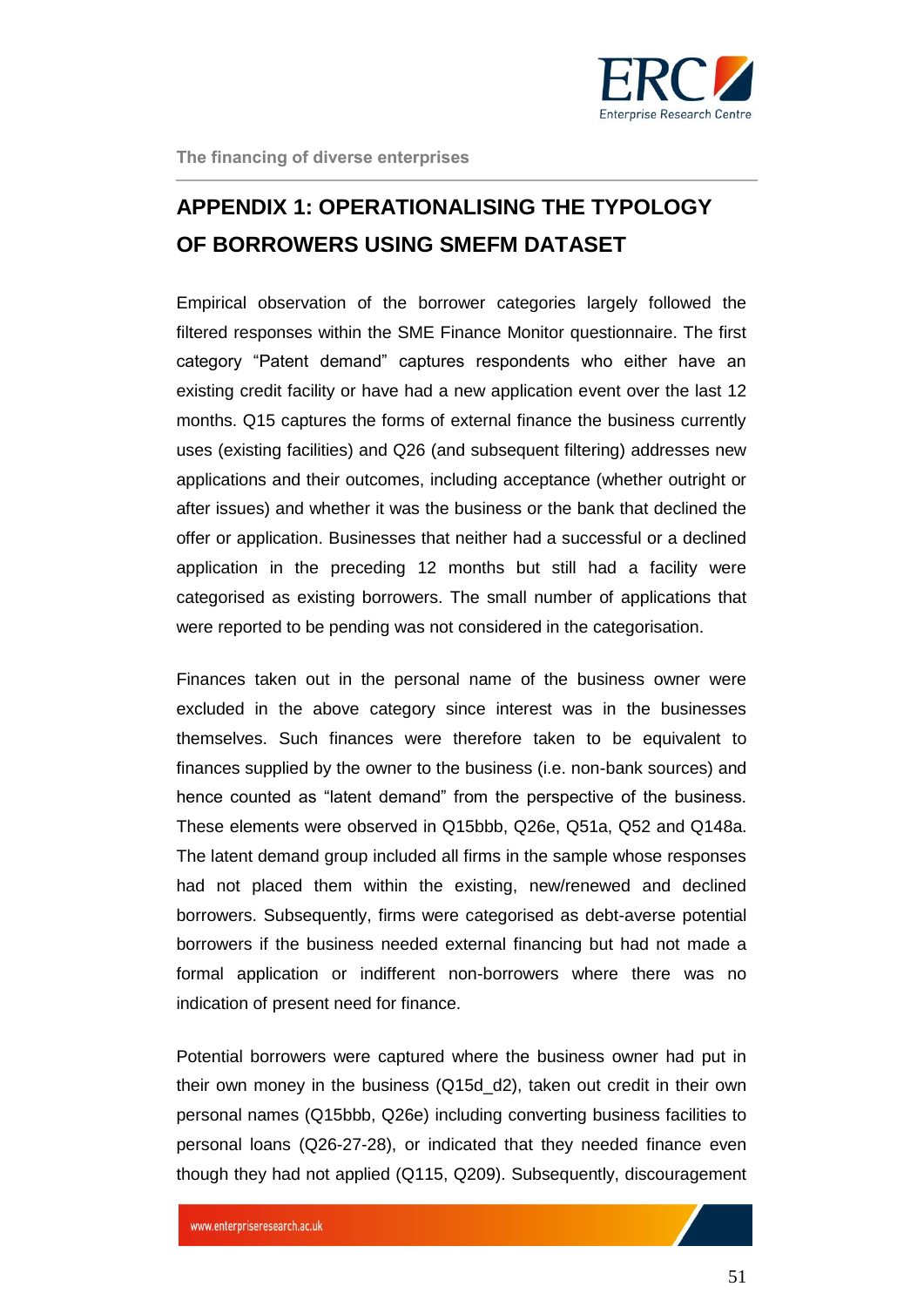

was observed where the business owner "felt" they had to put personal money in rather than "chose" (Q15d\_d2) and more importantly, in accordance with responses to Q115 and Q209. What was given as the main reason was then used to identify the form of discouragement in Layer 5 and, in turn in Layer 4, where direct discouragement included a situation where the bank dissuaded a formal application following an informal inquiry, or a previous rejection resulted in present discouragement. Disinterested borrowers were observed as those businesses that indicated that they needed finance but had not applied (potential borrowers) but were not captured within the discouraged group. This was comprised firms that had indicated a preference for non-bank financing, choosing to use personal finances or finances from family and friends.

The indifferent non-borrowers (no present need) group comprises a residual group of firms that did not have a credit facility, had not made an application and had not indicated that they needed finance. Businesses within this residual category that had had a facility in the past (q14q15x, q27) were categorised as defunct. Businesses that had never applied for external finance were categorised as listless non-borrowers.

In establishing mutual exclusivity between the groups, it was found that certain firms had been captured as potential borrowers with respect to one facility (e.g. loan) but either had another facility (e.g. overdraft) in place or applied for. This led to the creation of a category of partial borrowers, i.e. firms that were existing customers or recent applicants for a given facility (patent demand), which also demonstrated latent demand (discouragement) with respect to other financial products.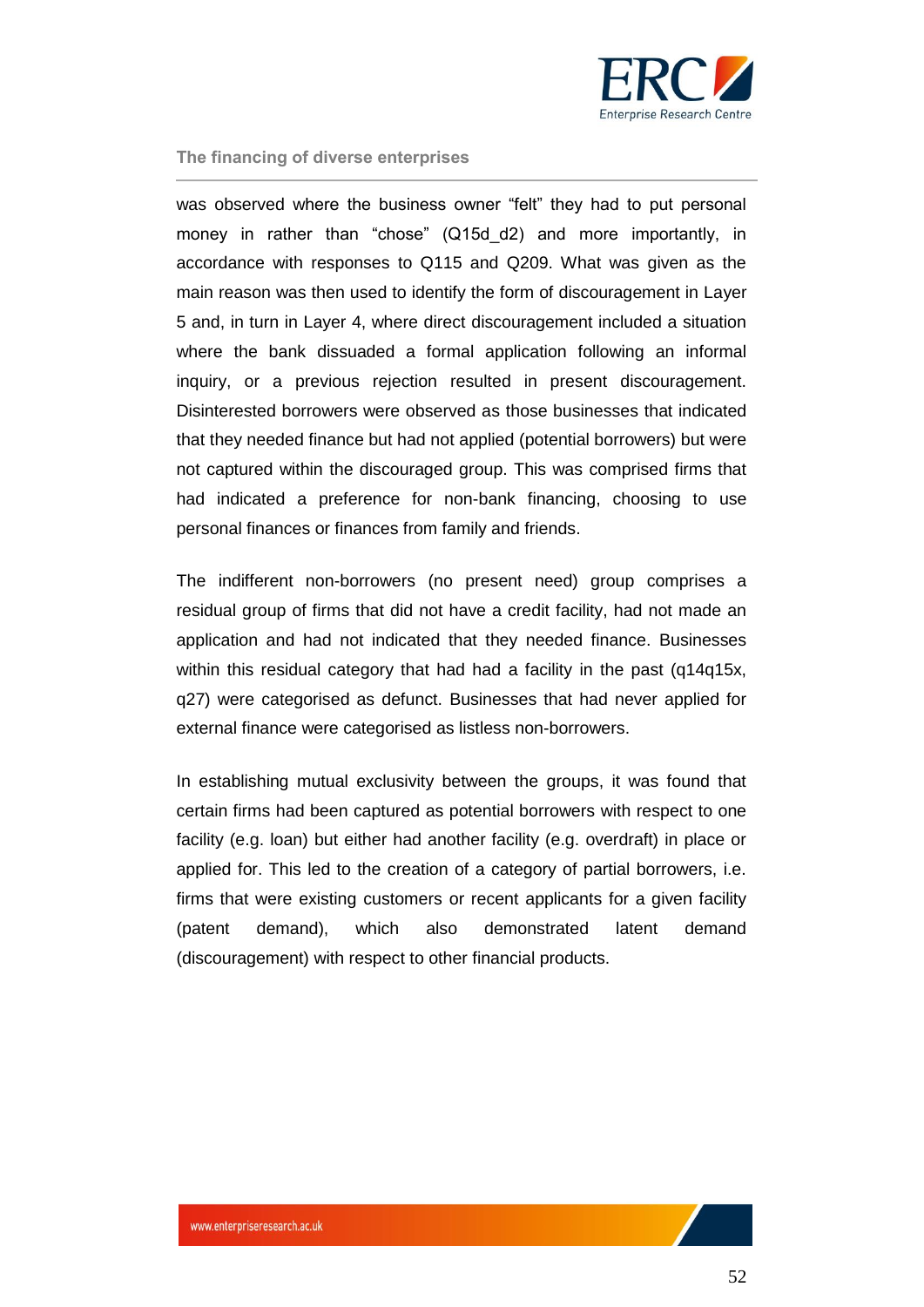

## <span id="page-52-0"></span>**REFERENCES**

Alexander, P., Stone, G. Ahmad, S. et al., (2009) *Greater Return on Women's Enterprise: Final Report and Recommendations of the Women's Enterprise Task Force*. London: SEEDA.

Bates, T. (2011). *Minority Entrepreneurship*. Foundations and Trends in Entrepreneurship, 7, 151-311.

BDRC Continental (2012) *Women-led Businesses: Analysis from the SME Finance Monitor YEQ1 2012*. BDRC Continental.

BDRC Continental (2013). *SME Finance Monitor Q3 2013: The Rise of the Non-Seeker of Finance*. BDRC Continental.

Bird, B. and Brush, C. (2002). A Gendered Perspective on Organization Creation. *Entrepreneurship, Theory and Practice*, Vol. 26, 3: 41-65.

Brush, C. G., Greene, P. G., and Hart, M. M. (2001). From Initial Idea to Unique Advantage: The Entrepreneurial Challenge of Constructing a Resource Base. *Academy of Management Executive, 15*(1), 64-78.

Carter, S. Ram, M. Trehan, K. and Jones, T. (2013) *Diversity and SMEs: Existing Evidence and Policy Tensions.* Warwick Business School: Enterprise Research Centre White Paper 3.

Carter, S. Shaw, E. Wilson, F. and Lam, W. (2007). Gender, Entrepreneurship and Bank Lending: The Criteria and Processes Used By Bank Loan Officers in Assessing Applications. *Entrepreneurship Theory and Practice*. 31(3), 427-444.

Chandler, V. (2010). *An Interpretation of Discouraged Borrowers Based on Relationship Lending*. SME FDI Working Paper. Ottawa: Industry Canada.

Chakravarty, S. and Xiang, M. (2012). The International Evidence on Discouraged Small Businesses. *Journal of Empirical Finance*, 20, 63-82.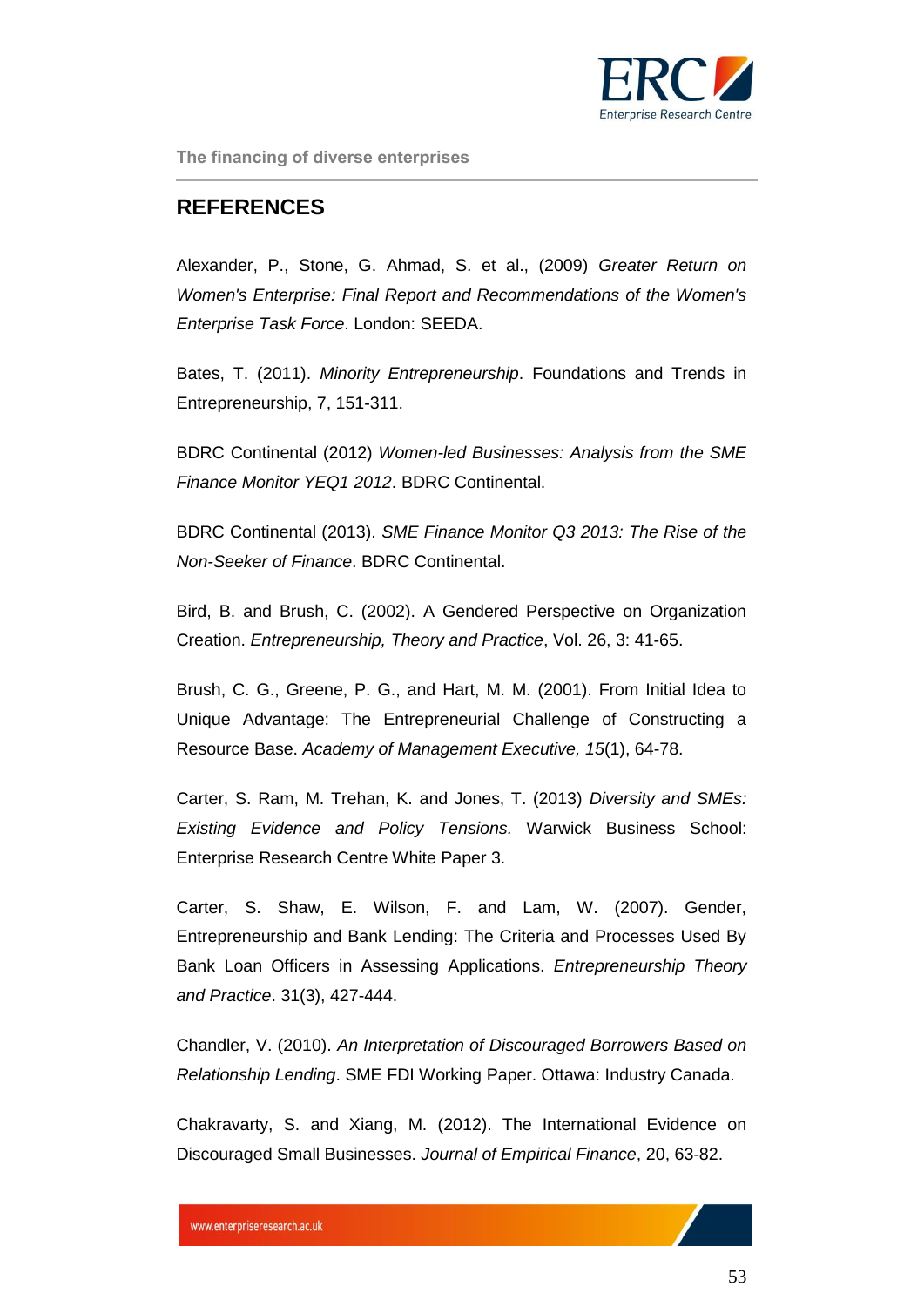

Cliff, J. (1998). Does One Size Fit All? Exploring the Relationship Between Attitudes Towards Growth, Gender and Business Size. *Journal of Business Venturing*. 13(6): 523-542.

Coleman, S. (2000). Access to Capital and Terms of Credit: A Comparison of Men- and Women-Owned Small Businesses. *Journal of Small Business Management*, 38(3): 37-52.

Fabowale, L. Orser, B. and Riding, A. (1995). Gender, Structural Factors, and Credit Terms Between Canadian Small Businesses and Financial Institutions*. Entrepreneurship: Theory and Practice*. Summer, 41-65.

Fraser, S. (2009) Is there Ethnic Discrimination in the UK Market for Small Business Credit? *International Small Business Journal* 27 , 583-607.

Freel, M., Carter, S., Mason, C., and Tagg, S. (2012). The Latent Demand for Bank Debt: Characterizing 'Discouraged Borrowers'. *Small Business Economics*, 38, 4, 399 – 418.

Hertz, N. (2011). *Women and Banks: Are Female Customers Facing Discrimination?* Institute for Public Policy research, London.

Han, L. Fraser, S. and Storey, D. (2008). Are Good or Bad Borrowers Discouraged from Applying for Loans? Evidence from US Small Business Credit Markets. *Journal of Banking and Finance*, 33, 415-424.

Hughes, K.D., Jennings, J.E., Brush, C., Carter, S., and Welter, F. (2012) Extending Women's Entrepreneurship Research in New Directions. *Entrepreneurship Theory & Practice* 36 (3), 429-442.

IFF Research (2011), *BIS Small Business Survey 2010 Minority Ethnic Group (MEG) led Businesses Boost*, Report prepared for the Department of Business, Innovation and Skills (BIS).

Johnsen, G. J. and McMahon, R. G. P. (2005). Owner-manager Gender, Financial Performance and Business growth amongst SMEs from Australia's Business Longitudinal Survey, *International Small Business Journal*, 23 (2), 115-142, p. 115.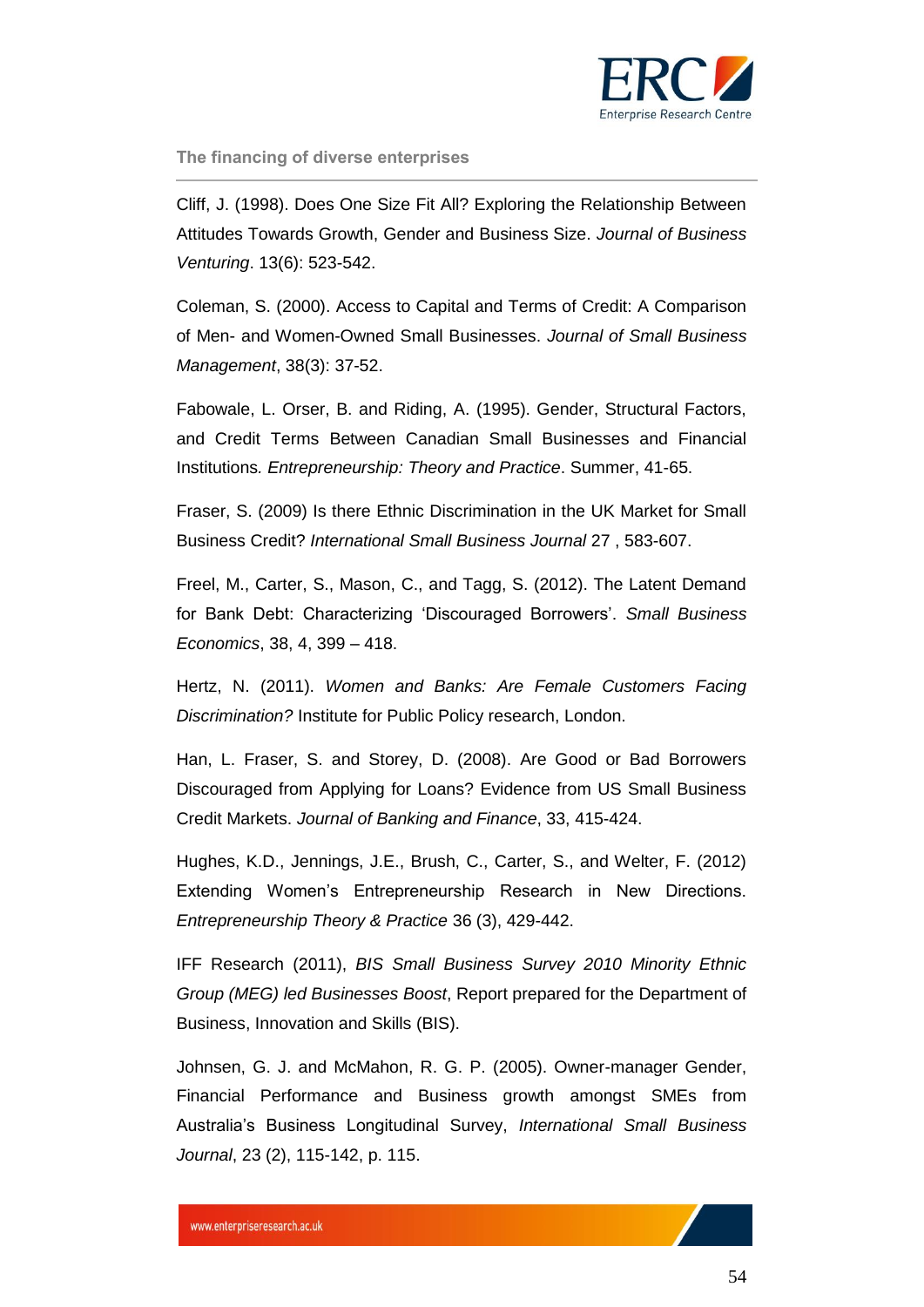

Jones T, Barrett G and McEvoy D (2000). *Market Potential as a Decisive Influence on the Performance of Ethnic Minority Business*, in Rath J (ed), Immigrant Businesses: the Economic, Political and Social Environment, London, Macmillan.

Jones T, Mascarenhas-Keyes S and Ram M (2012). The Ethnic Entrepreneurial Transition: Recent Trends in British Indian Self-Employment. *Journal of Ethnic and Migration Studies* 38(1), 93-109.

Jones, T. and Ram, M. (2011) *Ethnic entrepreneurs and urban regeneration*. In Southern, A. (Ed) Enterprise, Deprivation and Social Exclusion: The Role of Small Business in Addressing Social and Economic Inequalities, London: Edward Elgar

Jones, T., Ram, M., Edwards, P., Kisilinchev, A., and Muchenje, L. (2012). New migrant enterprise: novelty or historical continuity? *Urban Studies, 49, 1-18.*

Kloosterman R (2010). Matching Opportunities with Resources: A Framework for Analysing (Migrant) Entrepreneurship from a Mixed Embeddedness Perspective. *Entrepreneurship and Regional Development* 22(1), 25-45.

Kon, Y. and Storey, D. (2003). A Theory of Discouraged Borrowers. *Small Business Economics*, 21, 37-49.

Marlow, S. (1997). Self-employed Women – New Opportunities, Old Challenges? *Entrepreneurship and Regional Development*, 9 (3), 199-210.

Marlow, S. and Patton, D. (2005) All Credit to Men? Entrepreneurship, Finance and Gender. *Entrepreneurship, Theory and Practice*, 29 (6), 717- 35.

Marlow, S. Carter, S. and Shaw, E. (2008) Constructing Female Entrepreneurship Policy in the UK: Is the US a Relevant Benchmark? *Environment and Planning C*, 26 (2), 335-351.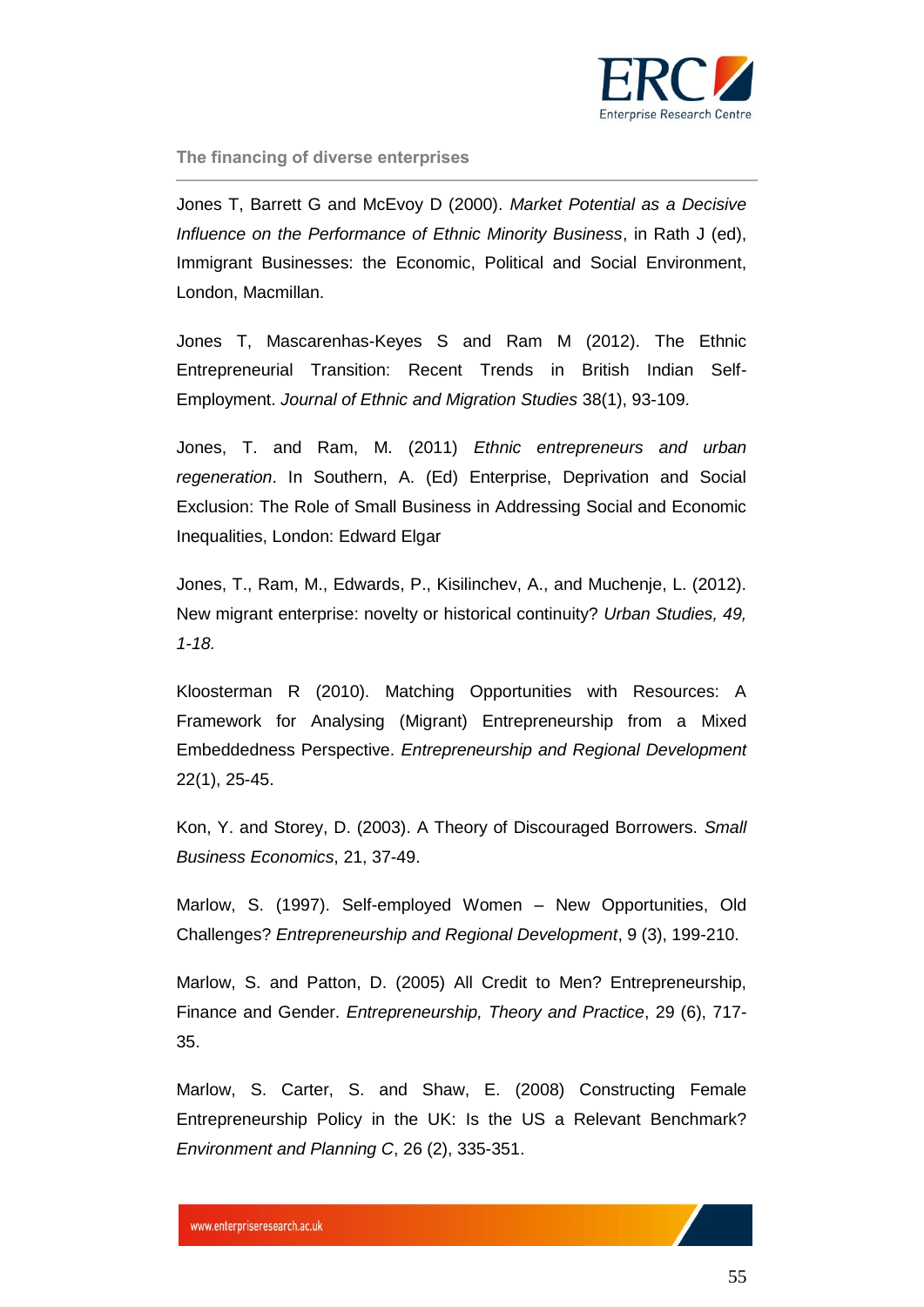

Marlow, S. Hart, M. Levie, J. and Shamsul, M.K. (2012), *Women in Enterprise: A Different Perspective*. RBS Group.

ONS (2010) *Labour Force Survey, Annualised 2009-2010*. London: ONS.

Orser, B.J. and Foster, M.K. (1994). Lending Practices and Canadian Women in Micro-based Businesses. *Women in Management Review*, 9(5):11-19.

Parker, S. (2004). *The Economics of Self-employment and Entrepreneurship*. Cambridge: Cambridge University Press.

Perrons, Diane (2009) *Women and Gender Equity in Employment: Patterns, Progresses and Challenges*. Working Paper 23, London School of Economics, Institute for Employment Studies.

Ram M and Jones T (2008), *Ethnic Minorities in Business.* Milton Keynes, Small Business Research Trust.

Ram, M and Smallbone, D. (2003) Supplier Diversity Initiatives and the Diversification of Ethnic Minority Businesses in the UK. *Policy Studies*, 24(4), 187-204.

Ram, M., Smallbone, D. and Deakins, D. (2002) *The Finance and Business Support Needs of Ethnic Minority Firms in Britain.* British Bankers Association Research Report.

Ram, M., Woldesenbet, K. Jones, T. (2011) Raising the "Table Stakes"? Ethnic Minority Businesses and Supply Chain Relationships. *Work, Employment and Society*, 25(2), 309-326.

Roper, S. and Scott, J. (2009). Perceived Financial Barriers and the Start-Up Decision: An Econometric Analysis of Gender Differences Using GEM Data*. International Small Business Journal* 27: 149-171.

Roper, S. Driffield, N. Sena, V., Higon, D.A. and Scott, J. (2006) *Exploring Gender Differentials in Access to Business Finance – An Econometric Analysis of Survey Data.* URN 07/1314, Small Business Service.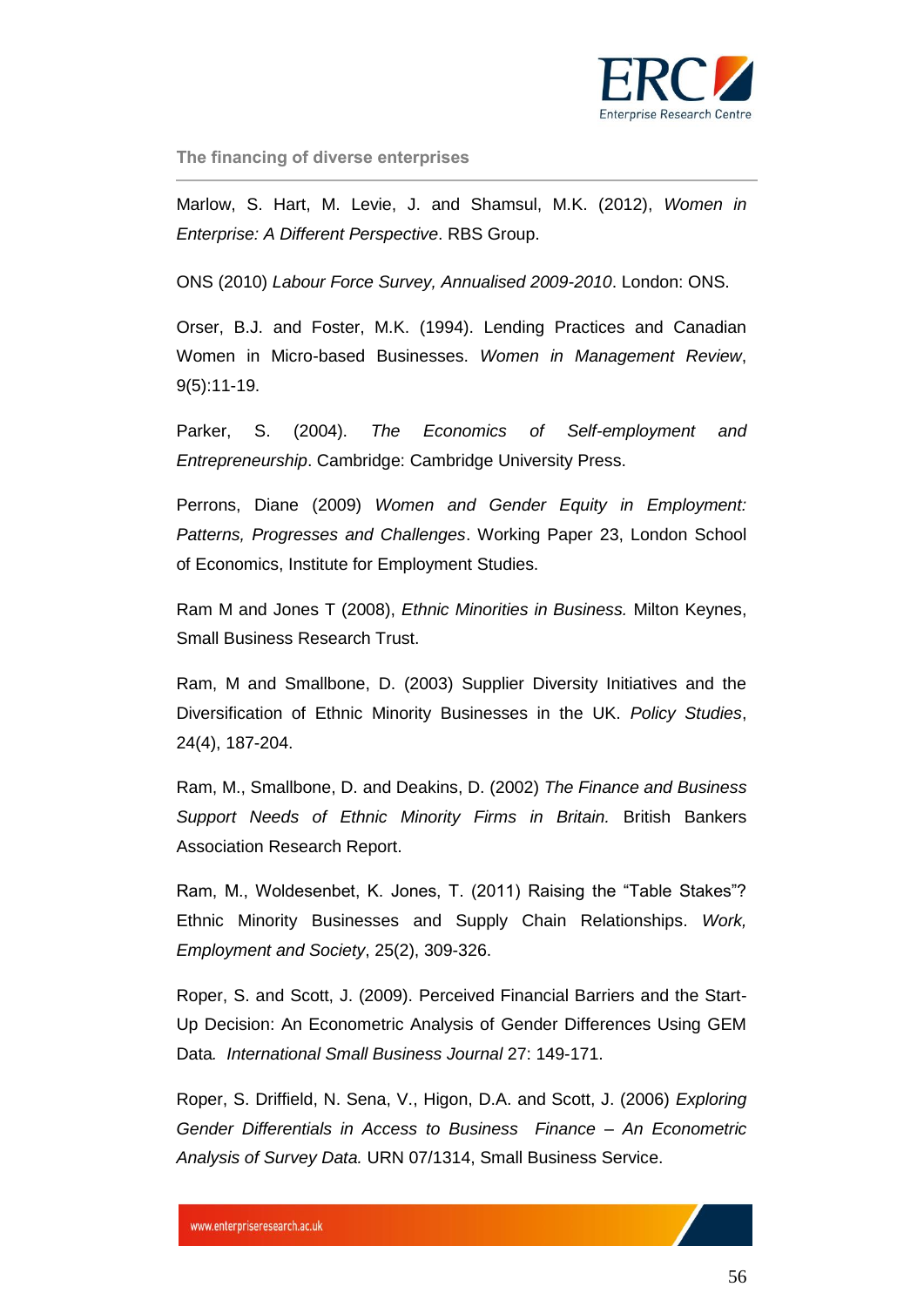

Rosa, P. Hamilton, D. and Carter, S. (1996) Gender and Small Business Performance. *Small Business Economics*.8 (6), 463-478.

Sepulveda L, Syrett S, Lyon F, 2011, Population Superdiversity and New Migrant Enterprise: The case of London. *Entrepreneurship and Regional Development* 23 (7-8): 469-497.

Van Hulten, A. (2012). Women's Access to SME Finance in Australia. *International Journal of Gender and Entrepreneurship*, 4 (3), 266-288.

Vertovec S (2007), Superdiversity and its implications. *Ethnic and Racial Studies* 30(6), 1024-54.

Watson, J. (2002). Comparing the Performance of Male- and Female-Controlled Businesses: Relating Outputs to Inputs. *Entrepreneurship Theory and Practice* 26 (3), 91-100.

Wilson, F., Carter, S. Tagg, S., Shaw, E. and Lam, W. (2007). Bank Loan Officers' Perceptions of Business Owners: The Role of Gender. *British Journal of Management*. 18 (2),154-171.

Wu, Z. and Chua, J. (2012) Second-order Gender Effects: The Case of US Small Business Borrowing Cost. *Entrepreneurship Theory and Practice*, 36(3), 443-464.

Zhou, M. (2004) Re-visiting Ethnic Entrepreneurship: Convergences, Controversies, and Conceptual Advancements. *International Migration Review* 38(3), 1040-1074.